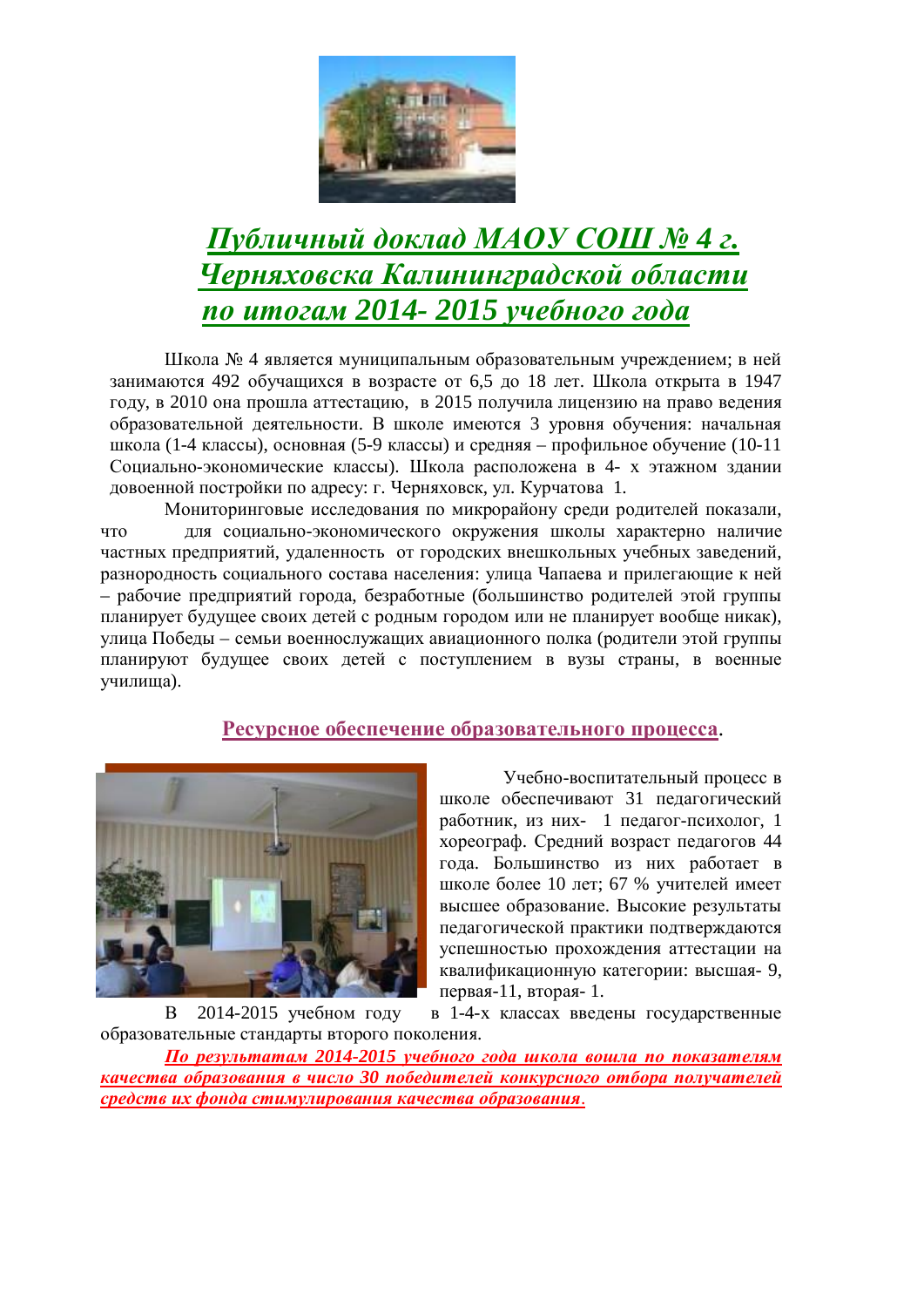Педагоги школы активно участвуют в конкурсах профессионального мастерства.

# Результаты участия:

| $\partial$               | $\overline{\Phi}$ . <i>H.O.</i> | тема            | район,    | результат      |  |
|--------------------------|---------------------------------|-----------------|-----------|----------------|--|
|                          |                                 |                 | $\alpha$  |                |  |
| 2010-                    | Степанова                       | «Денежное       | Г.Калинин | Участие        |  |
| 2011                     | H.A.                            | поощрение       | -град     |                |  |
|                          |                                 | лучших          |           |                |  |
|                          |                                 | учителей» в     |           |                |  |
|                          |                                 | рамках          |           |                |  |
|                          |                                 | приоритетного   |           |                |  |
|                          |                                 | национального   |           |                |  |
|                          |                                 | проекта         |           |                |  |
|                          |                                 | «Образование»   |           |                |  |
|                          | Кузьменко                       | «Денежное       | Г.Калинин | Участие        |  |
|                          | Л.Г.                            | поощрение       | -град     |                |  |
|                          |                                 | лучших          |           |                |  |
|                          |                                 | учителей» в     |           |                |  |
|                          |                                 | рамках          |           |                |  |
|                          |                                 | приоритетного   |           |                |  |
|                          |                                 | национального   |           |                |  |
|                          |                                 | проекта         |           |                |  |
|                          |                                 | «Образование»   |           |                |  |
|                          | Залесова Н.В                    | Муниципальный   | Г.Черня-  | Диплом         |  |
|                          |                                 | конкурс         | ховск     |                |  |
|                          |                                 | «Учитель года»  |           |                |  |
| $2011 -$                 | Чепига В.И.                     | VI областной    | Г.Калинин | Участие        |  |
| 2012                     |                                 | конкурс молодых | -град     |                |  |
|                          |                                 | специалистов    |           |                |  |
|                          | Силкина М.В                     | Муниципальный   | Г.Черня-  | Победитель     |  |
|                          |                                 | этап конкурса   | ховск     |                |  |
|                          |                                 | «Учитель года»  |           |                |  |
|                          | Силкина М.В                     | Региональный    | Г.Калинин | Участие        |  |
|                          |                                 | этап конкурса   | -град     |                |  |
|                          |                                 | «Учитель года»  |           |                |  |
|                          | Скороспелова                    | «Денежное       | Г.Калинин | Лауреат        |  |
|                          | И.Н.                            | поощрение       | -град     | $(50$ тыс.руб) |  |
|                          |                                 | лучших          |           |                |  |
|                          |                                 | учителей»       |           |                |  |
|                          |                                 | приоритетного   |           |                |  |
|                          |                                 | национального   |           |                |  |
|                          |                                 | проекта         |           |                |  |
|                          |                                 | «Образование».  |           |                |  |
| Ненартави-<br>Предметные |                                 | Г.Калинин       | Участие   |                |  |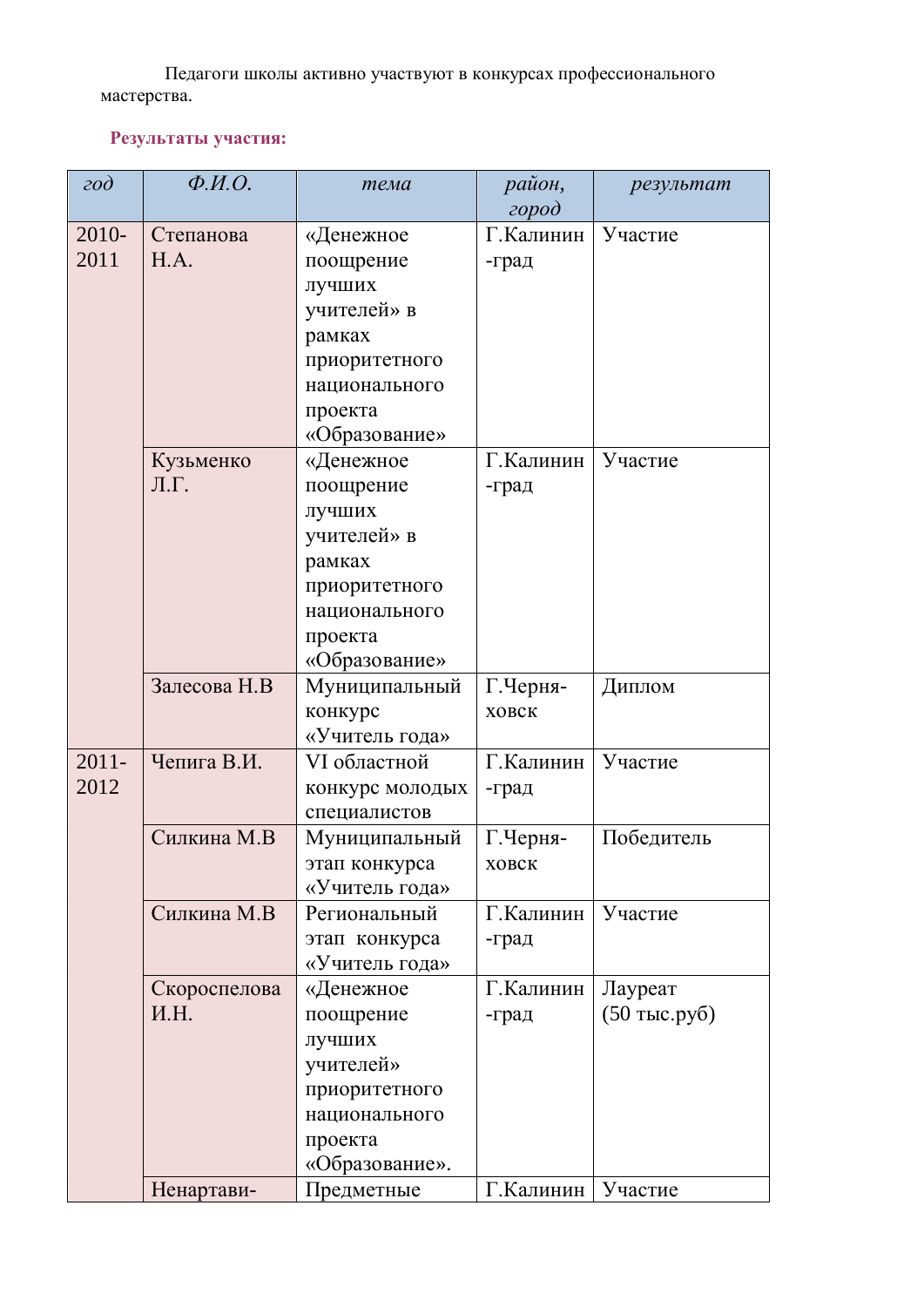|                  | чене Н.И.<br>Намазило Л.В.<br>Ковалева И.В.                     | олимпиады для<br>учителей                                                                                    | -град                 |                            |
|------------------|-----------------------------------------------------------------|--------------------------------------------------------------------------------------------------------------|-----------------------|----------------------------|
| 2012-<br>2013    | Намазило Л.В<br>Ненартави-<br>чене Н.И<br>Ульданова<br>$M.\Phi$ | Предметные<br>олимпиады для<br>учителей                                                                      | Г.Калинин<br>-град    | Участие                    |
|                  | Егорова М.В                                                     | Муниципальный<br>этап конкурса<br>«Учитель года»                                                             | Г.Черня-<br>ховск     | Лауреат в<br>номинации     |
| $2013 -$<br>2014 | Намазило Л.В<br>Ковалева И.В                                    | Предметные<br>олимпиады<br>для учителей                                                                      | Г.Калини<br>нград     | Участие                    |
|                  | Ковалева И.В                                                    | Муниципа-<br>льный этап<br>конкурса<br>«Учитель года»                                                        | г. Черня-<br>ховск    | Участие                    |
| 2014-<br>2015    | Маринчук<br>C.M                                                 | Муниципа-<br>льный этап<br>конкурса<br>«Учитель года»                                                        | г. Черня-<br>ховск    | Победитель                 |
|                  | Маринчук<br>C.M                                                 | Региона-<br>льный этап<br>конкурса<br>«Учитель года»                                                         | г.Калинин<br>град     | Лауреат                    |
|                  | Маринчук<br>C.M<br>Вагина В.С                                   | «Денежное<br>поощрение<br>лучших<br>учителей»<br>приоритетного<br>национального<br>проекта<br>«Образование». | Γ.<br>Калининг<br>рад | Лауреаты<br>$(50$ тыс.руб) |

**Имеют отраслевые награды 8 человек, их них награждены:** 

- Орденом «Знак Почета» 1 педагог
- Нагрудным знаком «Почетный работник общего образования» 3 педагога
- Почетной грамотой Министерства образования 6 педагогов.

**В** 2014-2015 учебном году следующие учителя прошли курсовую  $nepenodzomosky:$ </u>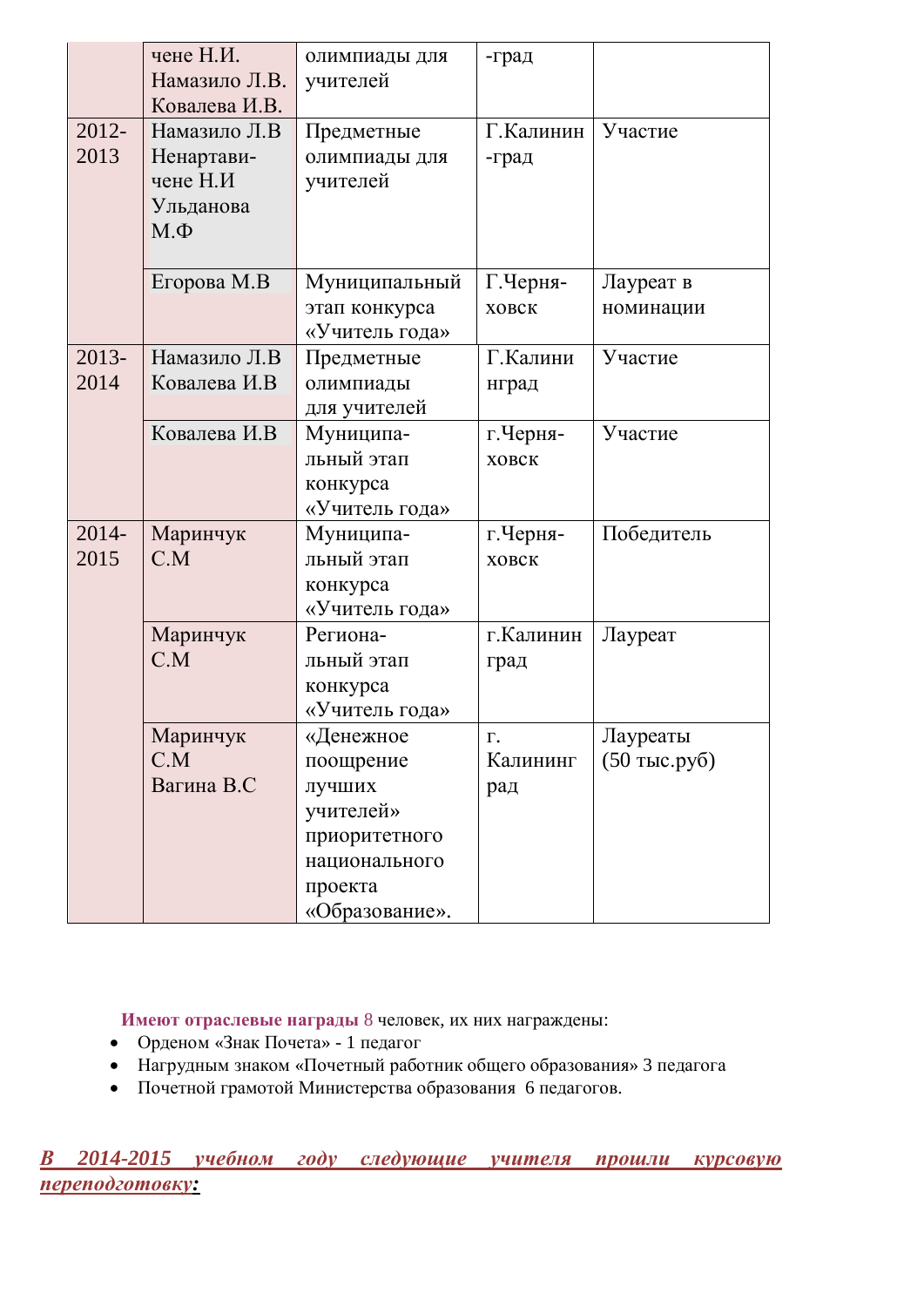| $\Phi$ <sub>M</sub> .O. | Тема                                        |
|-------------------------|---------------------------------------------|
| Ларионенко В.А.         | 1. Управление образовательной организацией  |
| Донченко И.В.           | в условиях реализации ФГОС                  |
| Скороспелова И.Н        | 2. Управление качеством образования,        |
|                         | управленческая деятельность руководителей   |
|                         | образовательных организаций и методических  |
|                         | служб в современных условиях                |
| Хардина Д.В             |                                             |
| Намазило Л.В            |                                             |
| Якушкина И.А            |                                             |
| Филиппова Е.В           | Плановые предметные курсы по начальным      |
| Ненартавичене           | классам                                     |
| H.M                     |                                             |
| Ковалева И.В            |                                             |
| Маринчук С.М            |                                             |
| Шумейко М.А             | Народные умельцы                            |
| Скороспелова И.Н        | Плановые предметные курсы по биологии       |
| Угинчене Л.Н            | Плановые предметные курсы по русскому языку |
|                         | и литературе                                |
| Иванова Т.Г             | Содержание и методика преподавания          |
|                         | программы «Социокультурные истоки»          |

# **В 2014-2015 учебном году следующие учителя были аттестованы:**

| $\Phi$ <sub>M</sub> .O. | Категория                         |
|-------------------------|-----------------------------------|
| Скороспелова И.Н        | Высшая                            |
| Быстрова Т.В            | первая                            |
| Ульданова М.Ф           | первая                            |
| Угинчене Л.Н            | Первая                            |
| Небольсина Н.А.         |                                   |
| Хардина Д.В             | Соответствие занимаемой должности |
| Ковалева И.В.           |                                   |
| Зонов Д.С               |                                   |
| Кузьменко Л.Г           |                                   |

<u>Правительственные награды, полученные учителями в</u> **2014-2015 учебном году:**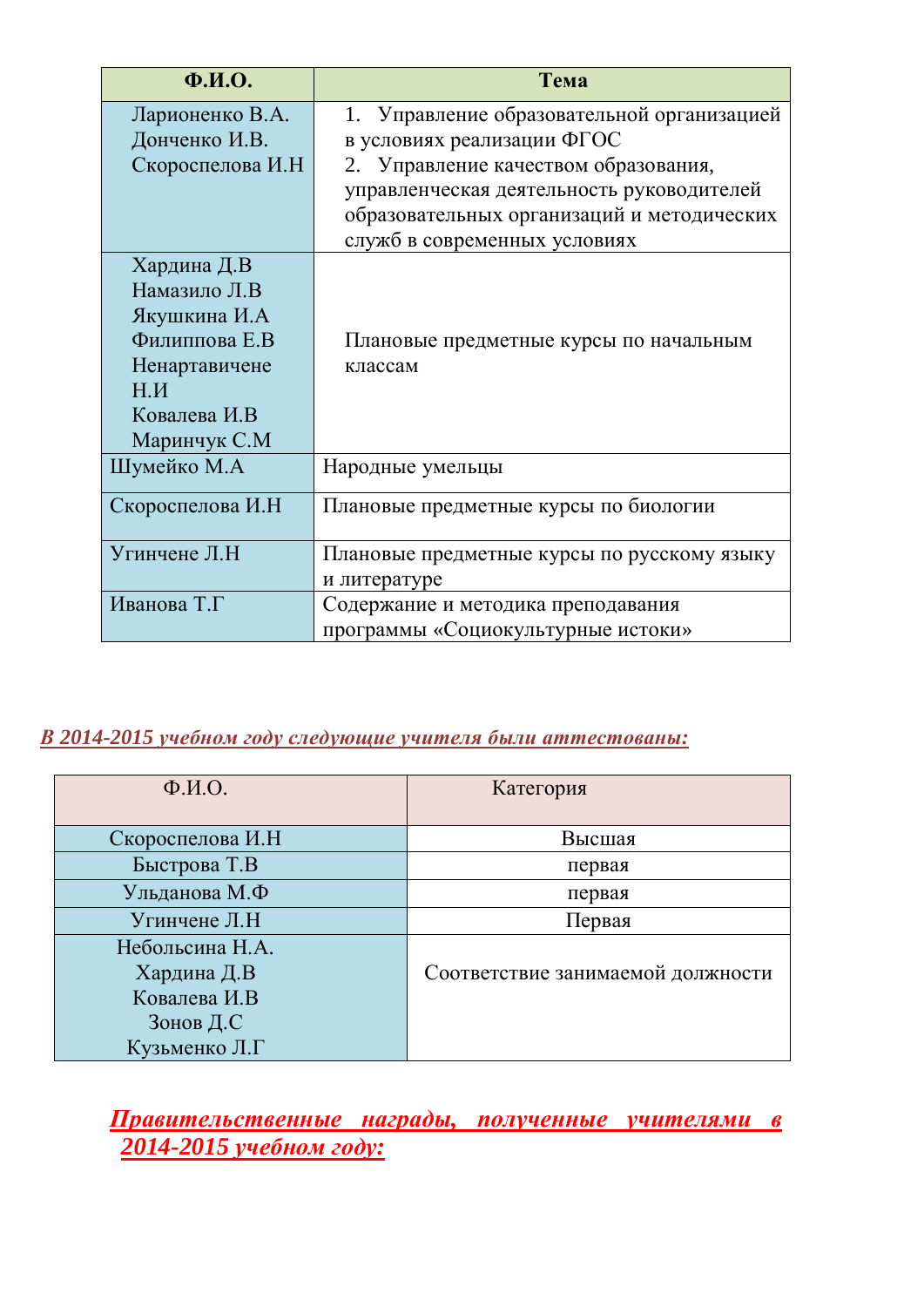| $\Phi$ <sub>M</sub> .O. | Тема                                                        |  |
|-------------------------|-------------------------------------------------------------|--|
| Косова Н.Л              | Грамота Министерства образования                            |  |
|                         | Российской Федерации                                        |  |
| Ларионенко В.А.         | Нагрудный знак «Почетный работник общего<br>образования РФ» |  |



Педагогический коллектив активно работает по обобщению и распространению передового педагогического опыта. Ежегодно на базе школы проводятся практические семинары.

В 2014-2015 учебном голу на базе школы были проведены два областных семинара с использованием современных технологий образования:

\* «Системно-деятельностный подход как основа организайии *образовательного процесса в рамках реализации ФГОС» -* **11** декабря 2014 года, в рамках которого были проведены уроки и мероприятия: ВПОМ обучение грамоте «Художники иллюстраторы» в 1а классе - Якушкина И.А., литературное чтение во 2а классе «Два мороза» -Хардина Д.В., окружающий мир в 3б классе «Организм человека», работа в естественнонаучной лаборатории – Соловьева К.Н., английский язык в За классе «Модульный глагол may в вопросительных предложениях» -Лепявская Ю.Н., бинарный урок (русский язык, ОРКСЭ) в 46 классе «Мое Отечество – Россия» - Алекперова И.П., Иванова Т.Г.; мастер-класс квиллинг в За классе «Символ гола» - Вешикова Е.А.



\* Региональный научно-практический семинар, организованный Калининградским областным институтом развития образования «Современные образовательные технологии в обучении *химии и биологии»* **-** 27 февраля 2015 года, в рамках которого были проведены уроки: урок химии «Соли» в 11а классе – Вагина В.С., урок биологии в 7а классе «Значение и многообразие насекомых» - $C$ тепанова  $H$  А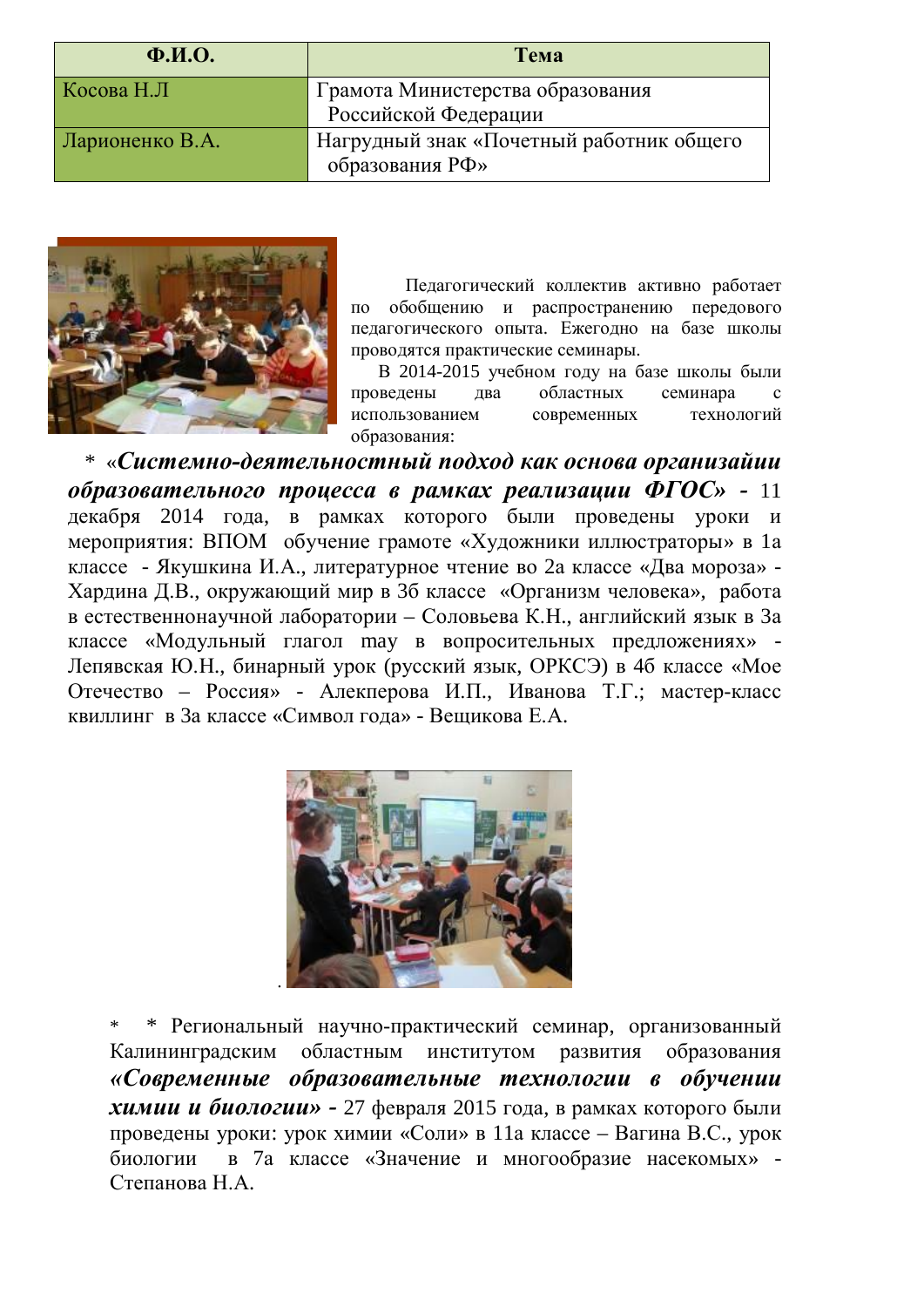Все проведенные в рамках семинаров уроки получили высокую оценку у учителей района, приказом по Управлению образования и охраны детства Черняховского района учителям, проводившим уроки, объявлена благодарность.

## **Условия обучения**

В настоящее время обучается 488 учащихся (19 классов), что ниже проектной наполняемости. В школе оборудовано 13 кабинетов и 10 классных комнат, имеются столовая, библиотека, медицинский кабинет, спортивный зал, конференц-зал, пришкольная спортивная площадка, класс хореографии, кабинет информатики, мастерские.

#### Материально-техническая база

1. Здание кирпичное. нетиповое, довоенной постройки 4-х этажное + цокольный этаж, водопровод, этопление центральное.

- 2. Год ввода в эксплуатацию: 1902
- 3. Проектная мощность: 750 учащихся
- 4. Реальная наполняемость: 488 учащихся

5. Количество и общая площадь учебных кабинетов:  $25 / 830,2m^2$ 

Из них специализированных: кабинет информатики, кабинет химии с лаборантской, кабинет физики с лаборантской, кабинет биологии, кабинет технологии для девочек, мастерские, 2 лингафонных кабинета, 8 кабинетов начальных классов, цифровая лаборатория для организации внеурочной деятельности.

| <b>Наименование</b> | Кол-во      | K <sub>B</sub> . | Единиц ценного оборудования                                                                                                                                                                                                                                                                                                                                                                                                                                                                                                                                                                                                                                                                                                                                                                                                                                                                                                                                                                     |  |
|---------------------|-------------|------------------|-------------------------------------------------------------------------------------------------------------------------------------------------------------------------------------------------------------------------------------------------------------------------------------------------------------------------------------------------------------------------------------------------------------------------------------------------------------------------------------------------------------------------------------------------------------------------------------------------------------------------------------------------------------------------------------------------------------------------------------------------------------------------------------------------------------------------------------------------------------------------------------------------------------------------------------------------------------------------------------------------|--|
| объекта             | <b>MecT</b> | метров           |                                                                                                                                                                                                                                                                                                                                                                                                                                                                                                                                                                                                                                                                                                                                                                                                                                                                                                                                                                                                 |  |
| столовая            | 120         | 100,5            | ванна моечная 2-хсекционная-4шт., ванна моечная<br>3-хсекционная-1шт., весы электронные торговые-2,<br>Дезар-1шт., кипятильник<br>лампа<br>кварцевая<br>электрический-1шт., машина протирочно-<br>резательная-1шт., миксер-1шт., набор мебели для<br>обеденного зала-12 компл., подтоварник-2шт.,<br>полка для досок разделочных-1шт., полка для<br>полка с<br>подносов-1шт.,<br>сушкой-1шт.,<br>посудомоечная машина-1шт., сковорода ЭСК-90-<br>027-40-2шт., слайсер-1шт., стеллаж для сушки<br>тарелок-1шт., стеллаж кухонный-8шт., стерилизатор<br>ножей-1шт., стол<br>производственный-11шт.,<br>сушилка для рук-5шт., тележка для сбора посуды-<br>1шт., тележка для сушки тарелок-1шт., тележка<br>сервировочная-2шт., хлеборезка-1шт.,<br>шкаф<br>холодильный-2шт., плита электрическая<br>$4-$<br>хкомфорочная -1шт., плита электрическая 6-<br>тикомфорочная-1 шт., мармит для вторых блюд-<br>1шт., мармит для первых блюд-1шт., морозильная<br>камера-Зшт., холодильник-витрина-1шт. |  |
| актовый зал         | 150         | 315,0            | колонка акустическая-2шт., связка из 3-х стульев-<br>кафедра-1шт., радиомикрофон-3шт.,<br>50шт.,                                                                                                                                                                                                                                                                                                                                                                                                                                                                                                                                                                                                                                                                                                                                                                                                                                                                                                |  |
|                     |             |                  | микшер-2шт., усилитель-1шт., микрофон-2шт,<br>магнитола JVC RC-EZ57BEY, музыкальный                                                                                                                                                                                                                                                                                                                                                                                                                                                                                                                                                                                                                                                                                                                                                                                                                                                                                                             |  |

## Оборудование кабинетов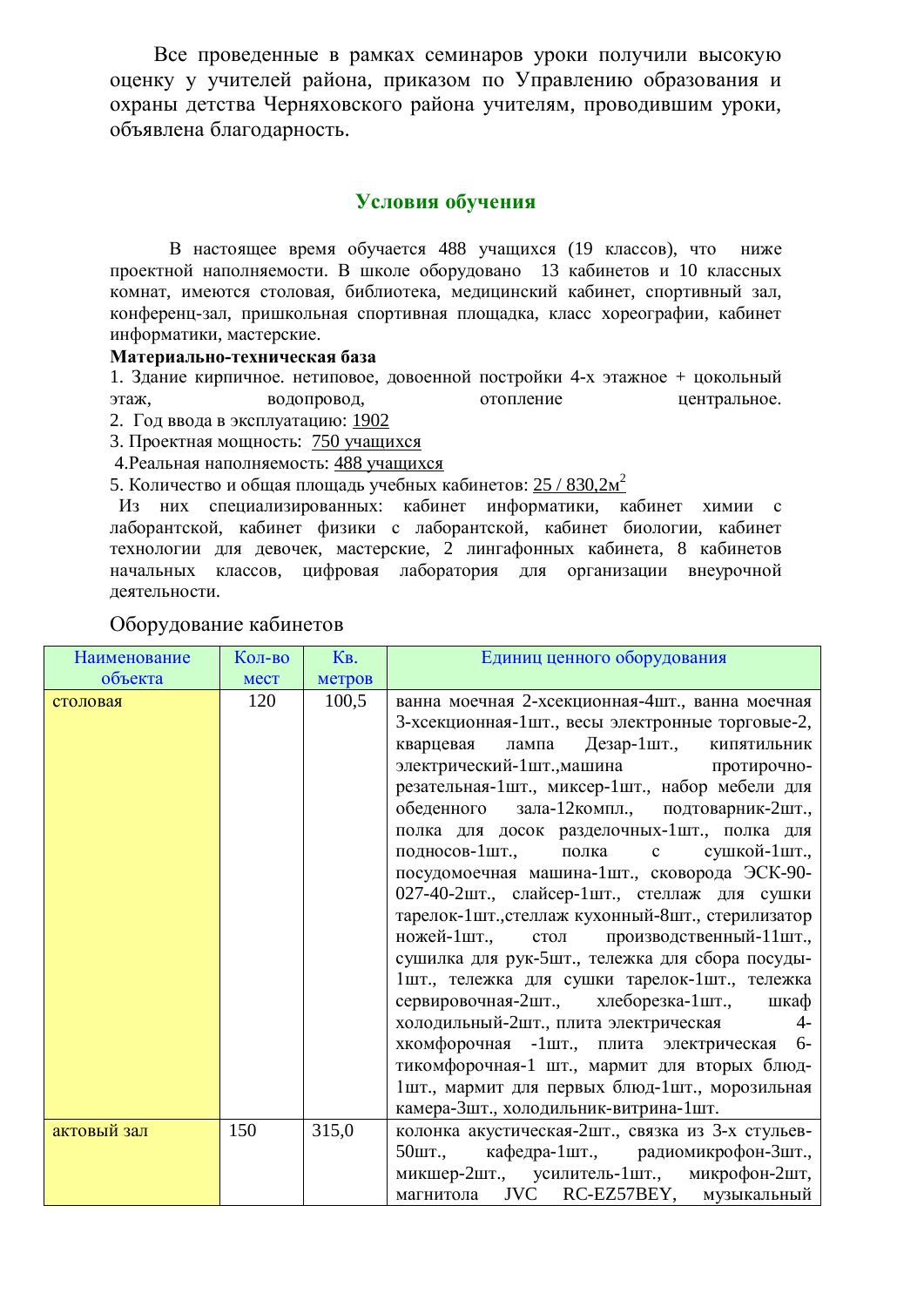|                                                                                 |          |                 | мобильный комплект                                                                                                                                                                                                                                                                                                                                       |  |
|---------------------------------------------------------------------------------|----------|-----------------|----------------------------------------------------------------------------------------------------------------------------------------------------------------------------------------------------------------------------------------------------------------------------------------------------------------------------------------------------------|--|
| библиотека                                                                      | 16       | 55,0            | учит.-1шт.,<br>стол-барьер-1шт.,<br>Стол<br>стул<br>полумягкий-2шт., стеллаж<br>2-хсторонний-8шт.,<br>1-сторонний-бшт.,<br>стеллаж<br>стеллаж<br>демонстрационный-2шт., стол<br>ДЛЯ<br>компьютера-<br>3шт., компьютер-1шт., стол письменный-8шт., стул<br>ИЗО-16шт., стол-кафедра-1шт., вешалка-1шт.,<br>шкаф-2шт., доска пробковая-1шт., телевизор-1шт. |  |
| конференц-зал                                                                   | 30       | 60,0            | телевизор-1шт.,<br>кафедра-1шт.,<br>стул<br>$\mathbf c$<br>подлокотниками-30шт.,<br>доска<br>классная<br>крутящаяся-1шт., флипчарт-1шт., мультимедийный<br>проектор-2шт., проекционный экран-1шт., стол для<br>мультимедийного проектора-1шт., музыкальный<br>центр-1шт.                                                                                 |  |
| Мастерские                                                                      | 15       | 133,5           | Станки:<br>сверлильный,<br>токарно-винторезный,<br>фрезерный настольный, фуговальный, токарный по<br>дереву, станок TB-1AG16, станок заточный,<br>верстак, верстак комбинированный, электролобзик,<br>шлифовальная машина                                                                                                                                |  |
| Два медицинский<br>кабинета                                                     |          | 18,3<br>8,6     | Ростомер-1шт., аппарат РОТТА-1шт., облучатель<br>бактерицидный-1шт., аппаратУВЧ-1шт., ОУФну<br>облучатель-1шт., динамометр-1шт., тонометр-1шт.,<br>стол инструментальный-1шт., кушетка смотровая-<br>1шт., термоконтейнер-1шт.,<br>моечный-<br>$C$ ТОЛ<br>1шт., ширма-1шт. лоток пачкообразный-1шт.,<br>холодильник - 2 шт.                              |  |
| Спортивный зал                                                                  | 50       | 719,9           | Скамья спортивная, силовой тренажер, дорожка<br>беговая,<br>мостик<br>гимнастический,<br>сетки<br>волейбольные,<br>брусья<br>теннисные,<br>столы<br>гимнастические, щиты баскетбольные, спортивный<br>инвентарь в комплекте, конь гимнастический                                                                                                         |  |
| Стадион<br>(спортивная<br>площадка)                                             |          | 1 <sub>ra</sub> | Щиты баскетбольные, ворота<br>футбольные,<br>волейбольная площадка, прыжковая<br>яма,<br>перекладины, полоса препятствий                                                                                                                                                                                                                                 |  |
| Компьютерный<br>класс                                                           | 15       | 55,0            | Рабочее место ученика-14, рабочее место учителя-<br>2, мультимедийный проектор-2, принтер-2, шкаф<br>для дисков, тумба, доска маркерная, система<br>голосования на 32 пульта, сейф, ноутбук, точка<br>доступа, шкаф телекоммуникационный, колонки<br>акустические                                                                                        |  |
| Помещение для<br>художественной<br>самодеятельности<br>(кабинет<br>хореографии) | 30       | 54,0            | Балетные станки, зеркала, пианино, синтезатор,<br>костюмы для выступлений, магнитола                                                                                                                                                                                                                                                                     |  |
|                                                                                 |          |                 | Другие помещения                                                                                                                                                                                                                                                                                                                                         |  |
| Учебные кабинеты                                                                |          |                 |                                                                                                                                                                                                                                                                                                                                                          |  |
| Кабинеты                                                                        | 27       | 55,0            | Кабинет<br>начальных<br>классов<br>комплекте-1,<br>B                                                                                                                                                                                                                                                                                                     |  |
| начальных классов                                                               | 27       | 55,0            | мультимедийный<br>проектор-5,<br>телевизор-6,                                                                                                                                                                                                                                                                                                            |  |
| $-8$                                                                            | 30       | 55,0            | моноблок-2, компьютер-2 тумба для таблиц-5,                                                                                                                                                                                                                                                                                                              |  |
|                                                                                 | 30       | 58,0            | пособий-37,<br>шкаф<br>ДЛЯ<br>наглядных<br>стол                                                                                                                                                                                                                                                                                                          |  |
|                                                                                 | 30<br>24 | 55,0<br>55,0    | ученический, стул ученический, доска классная,<br>доска информационная, шкаф для детской одежды-                                                                                                                                                                                                                                                         |  |
|                                                                                 | 30       | 56,0            | 24., лента букв - 10 шт, ноутбук - 16, стол для                                                                                                                                                                                                                                                                                                          |  |
|                                                                                 |          |                 |                                                                                                                                                                                                                                                                                                                                                          |  |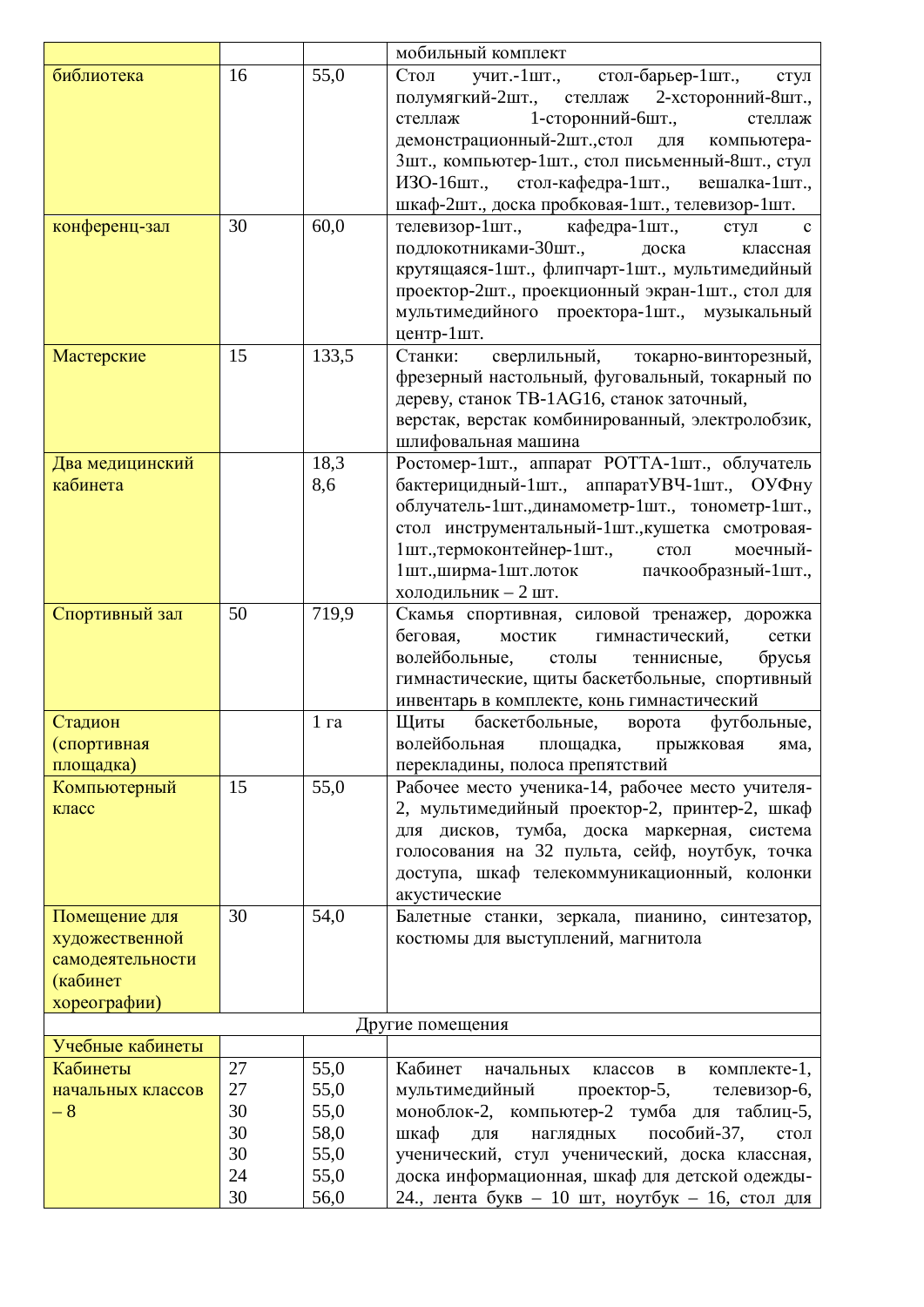|                    | 30 | 56,0 | компьютера -3, стол для учителя с цветной           |  |  |
|--------------------|----|------|-----------------------------------------------------|--|--|
|                    |    |      | столешницей - 4.                                    |  |  |
| Кабинет физики с   | 34 | 55,0 | Кабинет физики в комплекте-1, мультимедийный        |  |  |
| лаборантской       |    | 28,8 | проектор-1, доска интерактивная-1, компьютер-1,     |  |  |
|                    |    |      | стол для компьютера-1, доска классная-1, доска      |  |  |
|                    |    |      | информационная-2, колонка акустическая-2, стол      |  |  |
|                    |    |      | демонстрационный-1, стол учительский-1,<br>стул     |  |  |
|                    |    |      | учительский-1, стол ученический<br>$-17,$<br>стул   |  |  |
|                    |    |      | ученический-34, тумба для плакатов-1                |  |  |
| Кабинет химии с    | 34 | 55,0 | Мультимедийный<br>проектор-1,<br>экран              |  |  |
| лаборантской       |    | 28,7 | проекционный-1, стол-кафедра-1, шкафвытяжной        |  |  |
|                    |    |      | демонстрационный-1, стол учителя-1, стул ИЗО-1,     |  |  |
|                    |    |      | доска для сушки-1, доска информационная-1, сейф-    |  |  |
|                    |    |      | 1, комплект таблиц                                  |  |  |
| Кабинет биологии   | 30 | 56,0 | Стол учительский-1, стул учительский-1, шкаф для    |  |  |
|                    |    |      | наглядных пособий-5, доска классная-1, доска        |  |  |
|                    |    |      | информационная-1, стенд «Здоровье - это круто»-1,   |  |  |
|                    |    |      | тумба для плакатов-1, компьютер-1, стол для         |  |  |
|                    |    |      | стол демонстрационный-1,<br>компьютера-1,           |  |  |
|                    |    |      | мультимедийный проектор-1, экран проекционный-      |  |  |
|                    |    |      | телевизор-1, видеомагнитофон-1, тросовая<br>1.      |  |  |
|                    |    |      |                                                     |  |  |
|                    | 30 | 56,0 | система,                                            |  |  |
| Кабинет географии  |    |      | Тросовая система-1, мультимедийный проектор-1,      |  |  |
|                    |    |      | экран проекционный-1, компьютер-1, тумба для        |  |  |
|                    |    |      | плакатов-1, стол для учителя-1, стул для учителя-1, |  |  |
|                    |    |      | шкаф для наглядных пособий-4, доска классная-1,     |  |  |
|                    |    |      | доска информационная-2, стол ученический-15,        |  |  |
|                    |    |      | стул ученический-30, комплект карт,                 |  |  |
| Кабинет            | 30 | 54,0 | Телевизор-1, DVD-плейер-1, доска классная-1,        |  |  |
| обслуживающего     |    |      | доска демонстрационная-1, микроволновая печь-1,     |  |  |
| труда              |    |      | машина швейная-4, шкаф для наглядных пособий-       |  |  |
|                    |    |      | 4, электрический утюг-1, стол учительский-1, стул   |  |  |
|                    |    |      | учительский-1, стол ученический-15,<br>стул         |  |  |
|                    |    |      | ученический-30, мультимедийный проектор, экран,     |  |  |
|                    |    |      | компьютер, ноутбук                                  |  |  |
| Кабинет ОБЖ        | 30 | 55,0 | Шкаф для наглядных пособий-4, винтовка-2, макет     |  |  |
|                    |    |      | автомата-1, пистолет пневмотический -2, таблицы     |  |  |
|                    |    |      | по производственной безопасности в комплекте,       |  |  |
|                    |    |      | плакаты по ППБ, доска классная-2. стенды-5, стол    |  |  |
|                    |    |      | учительский-1, стул учительский-1,<br>$C$ ТОЛ       |  |  |
|                    |    |      | ученический-15, стул ученический-30. стол для       |  |  |
|                    |    |      | компьютера, компьтер.                               |  |  |
| Кабинет истории    | 30 | 58,0 | Шкаф для наглядных пособий-4,<br>телевизор-         |  |  |
|                    |    |      | 1, компютер-1, мультимедийный проектор -1,          |  |  |
|                    |    |      | компьтеры персональные - 15, шкаф под телевизор-    |  |  |
|                    |    |      | видео+ DVD-1, компьютер-1, стол<br>1.<br>ДЛЯ        |  |  |
|                    |    |      | компьютера-1, тумба для плакатов-1, колонки         |  |  |
|                    |    |      | акустические-1, стол для учителя-1, стул для        |  |  |
|                    |    |      | учителя-1,<br>классная-1,<br>доска<br>доска         |  |  |
|                    |    |      | информационная-1, комплект таблиц-1, документ-      |  |  |
|                    |    |      | камера-1. доска мимио.                              |  |  |
| Кабинет русского   | 30 | 56,0 | Мультимедийный проектор, экран проекционный,        |  |  |
| языка и литературы | 30 | 56,0 | компьютеры, стол для компьютера, шкаф для           |  |  |
| $-2$               |    |      | наглядных пособий, тумба для плакатов, доска        |  |  |
|                    |    |      |                                                     |  |  |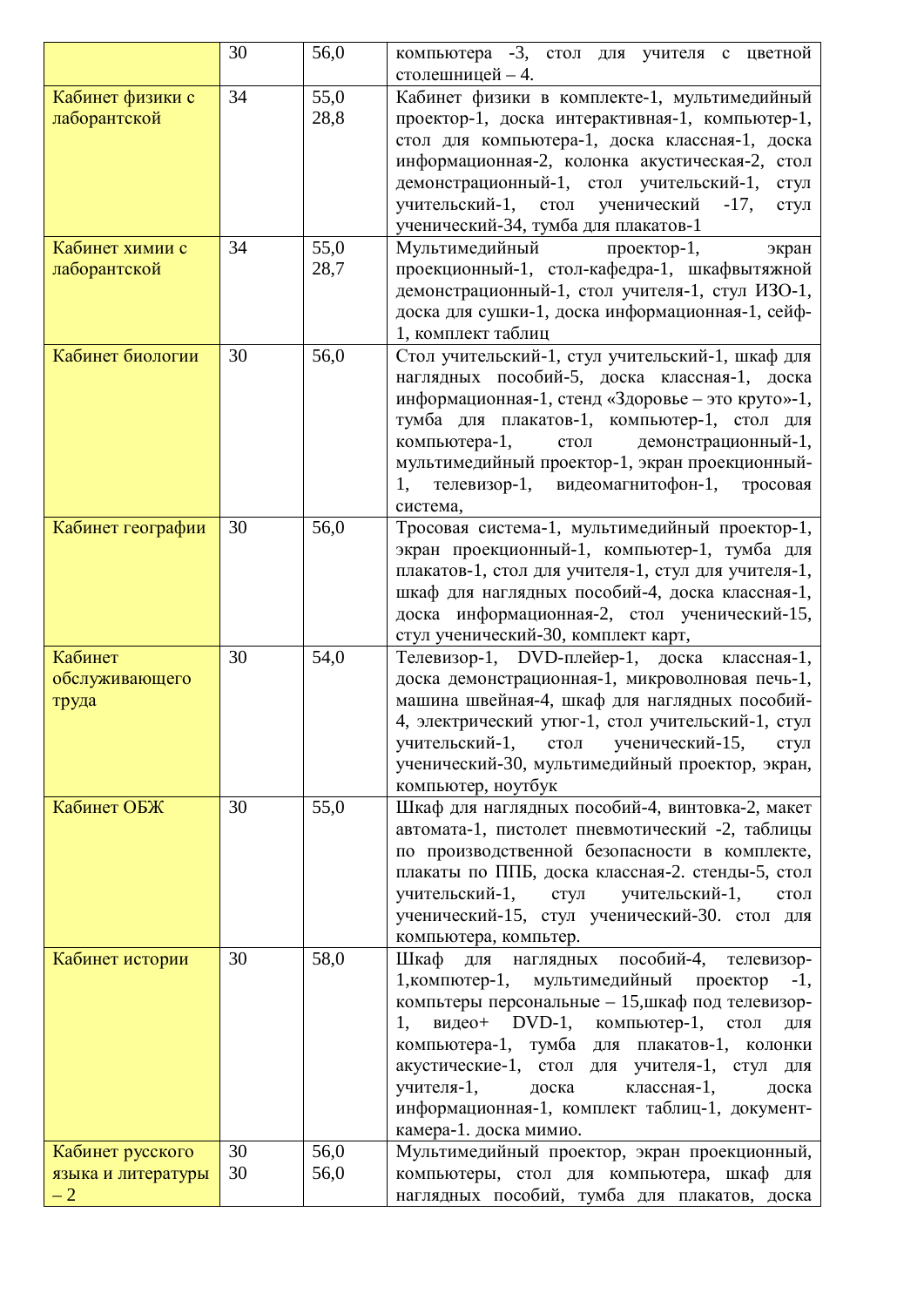|                    |    |      | классная, стол для учителя, стул для учителя, стол<br>ученический, стул ученический |  |
|--------------------|----|------|-------------------------------------------------------------------------------------|--|
| Кабинет            | 30 | 56,0 | Мультимедийный проектор, доска интерактивная,                                       |  |
| математики $-2$    | 30 | 56,0 | компьютер, стол для компьютера,<br>шкаф<br>ДЛЯ                                      |  |
|                    |    |      | наглядных пособий, доска классная, тумба для                                        |  |
|                    |    |      |                                                                                     |  |
|                    |    |      | плакатов, доска информационная                                                      |  |
| Кабинет            | 21 | 28,9 | Лингафонный кабинет, рабочее место учителя,                                         |  |
| английского языка  | 22 | 28,9 | рабочее место ученика, шкаф для наглядных                                           |  |
| $-2$               |    |      | пособий, тумба для плакатов, доска классная, доска                                  |  |
|                    |    |      | информационная                                                                      |  |
| Естественно-       | 30 | 55,0 | К-ты лабораторного оборудования: «Равновесие и                                      |  |
| научная            |    |      | устойчивость», «Плавание и погружение. Закон                                        |  |
| лаборатория        |    |      | Архимеда»,»Воздух и атмосферное давление»,                                          |  |
|                    |    |      | «Звук и тон», «Постоянные магниты»,<br>$\&$ OT                                      |  |
|                    |    |      | зародыша до взрослого растения», «Весовые                                           |  |
|                    |    |      | измерения», «Свет и тень», «Давление жидкостей.                                     |  |
|                    |    |      |                                                                                     |  |
|                    |    |      | Схема водопровода.», «Теллурий», комплект для                                       |  |
|                    |    |      | практических работ «Наблюдение за погодой».                                         |  |
|                    |    |      | Микроскоп-цифровой<br>$-15$<br>ШТ.,<br>портативный                                  |  |
|                    |    |      | компьютер ученика (ноутбук) - 17 шт., цифровая                                      |  |
|                    |    |      | лаборатория ЛабДиск ГЛОМИР - ЗОШТ                                                   |  |
|                    |    |      | Робототехнический конструктор «ПервоРобот» - 3                                      |  |
|                    |    |      | шт., блок питания для конструктора, поле для                                        |  |
|                    |    |      | соревнования роботов, компьютер стационарный                                        |  |
|                    |    |      | Acer AspireZ5761-1, доска интерактивная - 1 шт.,                                    |  |
|                    |    |      | проектор Epson -1, доска маркерная 1, стол для                                      |  |
|                    |    |      | цветной<br>столешницей,<br>учителя<br>$\mathbf{c}$<br>стенка                        |  |
|                    |    |      | семисекционная для наглядных пособий.                                               |  |
| Оборудованные      | 22 | 55   | В учительской                                                                       |  |
| места отдыха для   |    |      |                                                                                     |  |
| преподавателей     |    |      |                                                                                     |  |
| Оборудование       |    |      | В рекреации                                                                         |  |
|                    |    |      |                                                                                     |  |
| места отдыха детей |    |      |                                                                                     |  |

## **Информатизация образовательного процесса**

| Наименование показателя                                   | фактическое значение |
|-----------------------------------------------------------|----------------------|
| Наличие в образовательном учреждении подключения к сети   | Имеется              |
| Internet, скорость подключения к сети Internet, Кбит/сек  | От 5 Мбит/сек        |
| Количество Internet - серверов                            | Her                  |
| Наличие локальных сетей в ОУ                              |                      |
| Количество терминалов, с доступом к сети Internet         | Het                  |
| Количество единиц вычислительной техники (компьютеров)    |                      |
| $-BCETO$                                                  | 95                   |
| -из них используются в учебном процессе                   | 85                   |
| Количество классов, оборудованных мультимедиа проекторами | 20                   |
| Количество интерактивных комплексов с мобильными классами | Her                  |

Учебно-материальная база школы позволяет на современном уровне проводить учебно-воспитательную работу с учащимися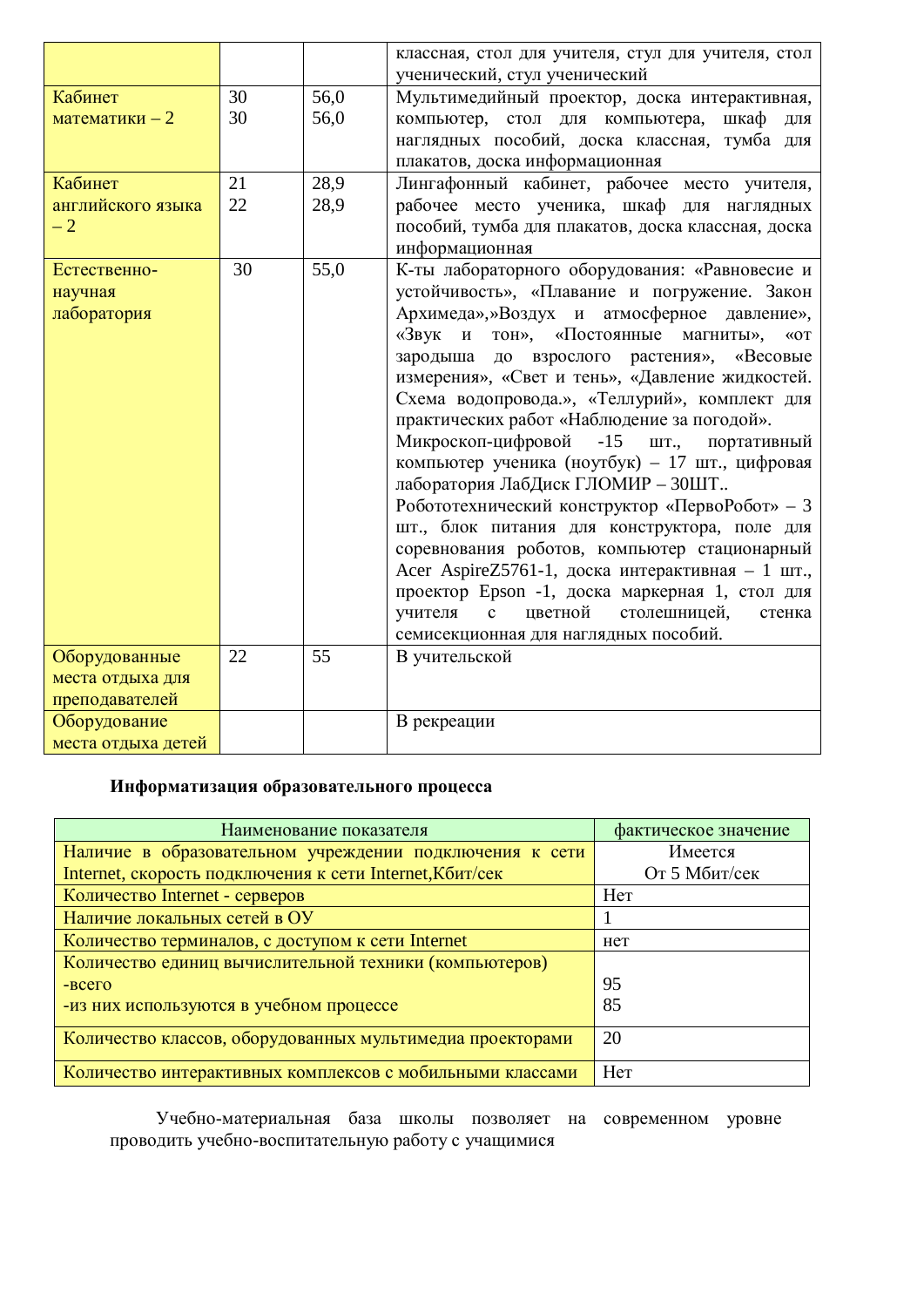## Проведенные мероприятия по подготовке к новому учебному году

- 1. Текущий ремонт учебных кабинетов (ремонт полов) 350 000руб. (областной бюджет, качество образования) предписание Роспотребнадзора № 21 от 25.03.2011г.
- 2. Приобретение дверных блоков 553 150руб. (областной бюджет, качество образования).
- 3. Комплект штор для актового зала 138 151руб. (областной  $\delta$ юджет) – по требованию Госпожнадзора.









## **Режим функционирования.**

|                     | Первая       | Вторая ступень | Третья ступень |
|---------------------|--------------|----------------|----------------|
|                     | ступень      |                |                |
| Нормативные условия |              |                |                |
| 1. Учебная неделя   | 5 дней;      | 6 дней         | 6 дней         |
|                     | (по согласо- |                |                |
|                     | ванию с Уч-  |                |                |
|                     | редителем)   |                |                |
| 2. Начало уроков    |              | в 8-30 часов   |                |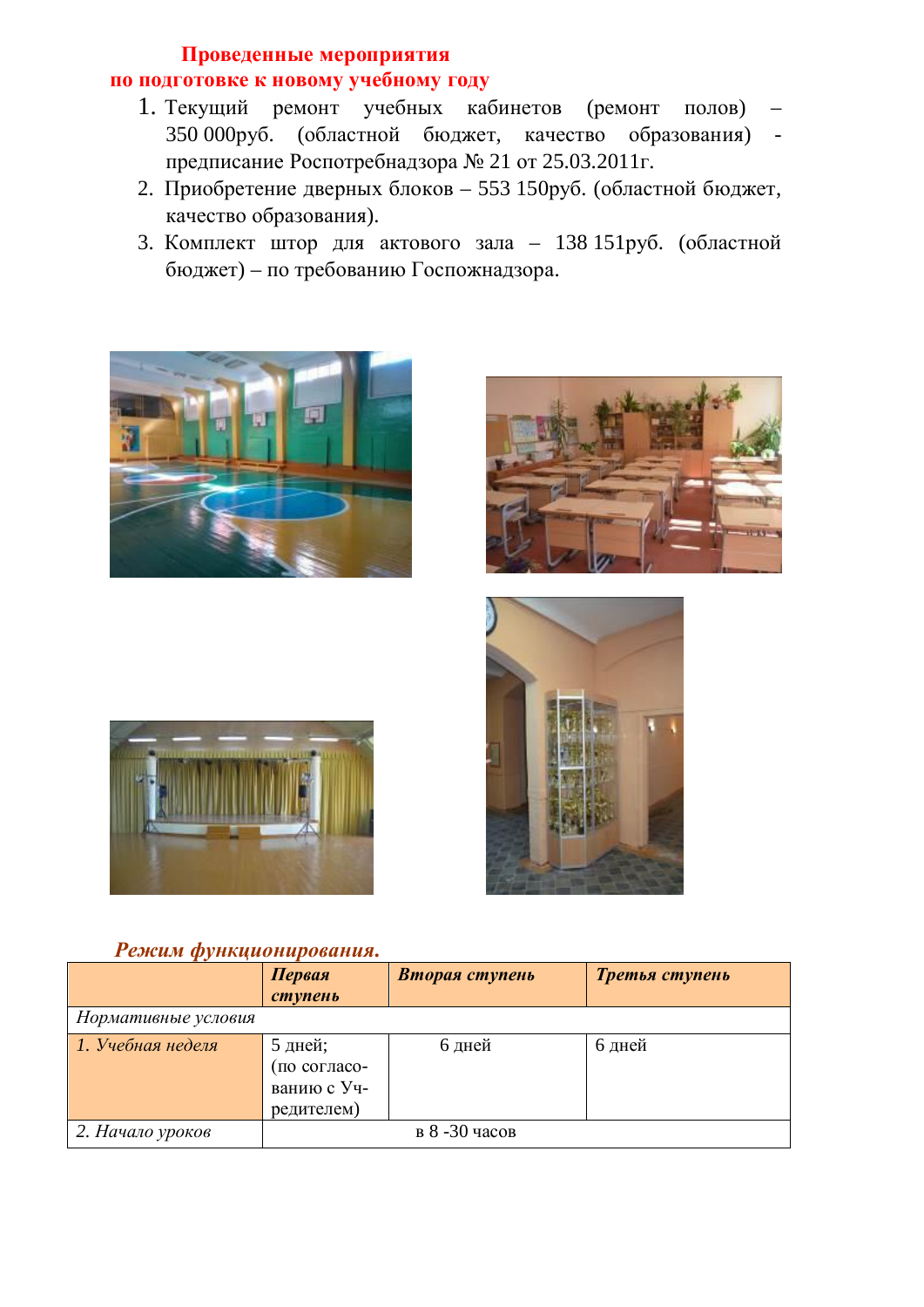| 3. Продолжитель-        | Требования к              | 45 минут                                                       | 45 минут          |
|-------------------------|---------------------------|----------------------------------------------------------------|-------------------|
| ность урока             | обучению в 1              |                                                                |                   |
|                         | классе: в                 |                                                                |                   |
|                         | сентябре-                 |                                                                |                   |
|                         | октябре 3                 |                                                                |                   |
|                         | урока по 35               |                                                                |                   |
|                         | минут, с                  |                                                                |                   |
|                         | ноября $-4$               |                                                                |                   |
|                         | урока,                    |                                                                |                   |
|                         | обучение без              |                                                                |                   |
|                         | домашних                  |                                                                |                   |
|                         | заданий и                 |                                                                |                   |
|                         | бального                  |                                                                |                   |
|                         |                           |                                                                |                   |
|                         | оценивания<br>знаний      |                                                                |                   |
|                         |                           |                                                                |                   |
|                         | учащихся. Во              |                                                                |                   |
|                         | $2 - 4x$                  |                                                                |                   |
|                         | классах                   |                                                                |                   |
|                         | уроки по 45               |                                                                |                   |
|                         | минут.                    |                                                                |                   |
| 4. Продолжительнос      | $10 - 20$ минут           |                                                                |                   |
| ть перемен              |                           |                                                                |                   |
| 5. Продолжитель-        |                           | Два полугодия, 35 учебных недели для 5 - 8,10,11 классов, 34   |                   |
| ность учебного года     |                           | недели для 2-4-х, 9-х, классов, 33 для 1-х классов. Каникулы в |                   |
|                         |                           | соответствии с организацией каникул в городе, в 1-х классах -  |                   |
|                         |                           | дополнительные каникулы в феврале                              |                   |
| 6. Режим работы в       | Сбор по                   |                                                                |                   |
| ГПД                     | окончании                 |                                                                |                   |
|                         | учебных                   |                                                                |                   |
|                         | занятий.                  |                                                                |                   |
|                         | Прогулка.                 |                                                                |                   |
|                         | Обед. Са-                 |                                                                |                   |
|                         | моподготовк               |                                                                |                   |
|                         | а: 1-е классы             |                                                                |                   |
|                         | до 1 часа; 2-е            |                                                                |                   |
|                         | классы - до               |                                                                |                   |
|                         | 1,5 часов: 3-4            |                                                                |                   |
|                         | классы до 2               |                                                                |                   |
|                         | часов. Далее              |                                                                |                   |
|                         | развивающие               |                                                                |                   |
|                         | мероприя-тия              |                                                                |                   |
| Организационные условия |                           |                                                                |                   |
| Формы организации       | Классно - урочная система |                                                                |                   |
| учебного процесса       | Групповые                 | Деление класса на                                              | Деление класса на |
|                         | занятия:                  | группы:                                                        | группы:           |
|                         | *английский               | английский                                                     | английский        |
|                         | ЯЗЫК                      | ЯЗЫК                                                           | язык;             |
|                         |                           | технология                                                     | информатика;      |
|                         |                           | информатика                                                    | физическая        |
|                         |                           |                                                                | культура          |
|                         |                           | Тестовые мониторинги                                           |                   |
|                         |                           | Организация индивидуальных занятий из                          |                   |
|                         |                           | расчета 1-2 часа на каждый класс в неделю                      |                   |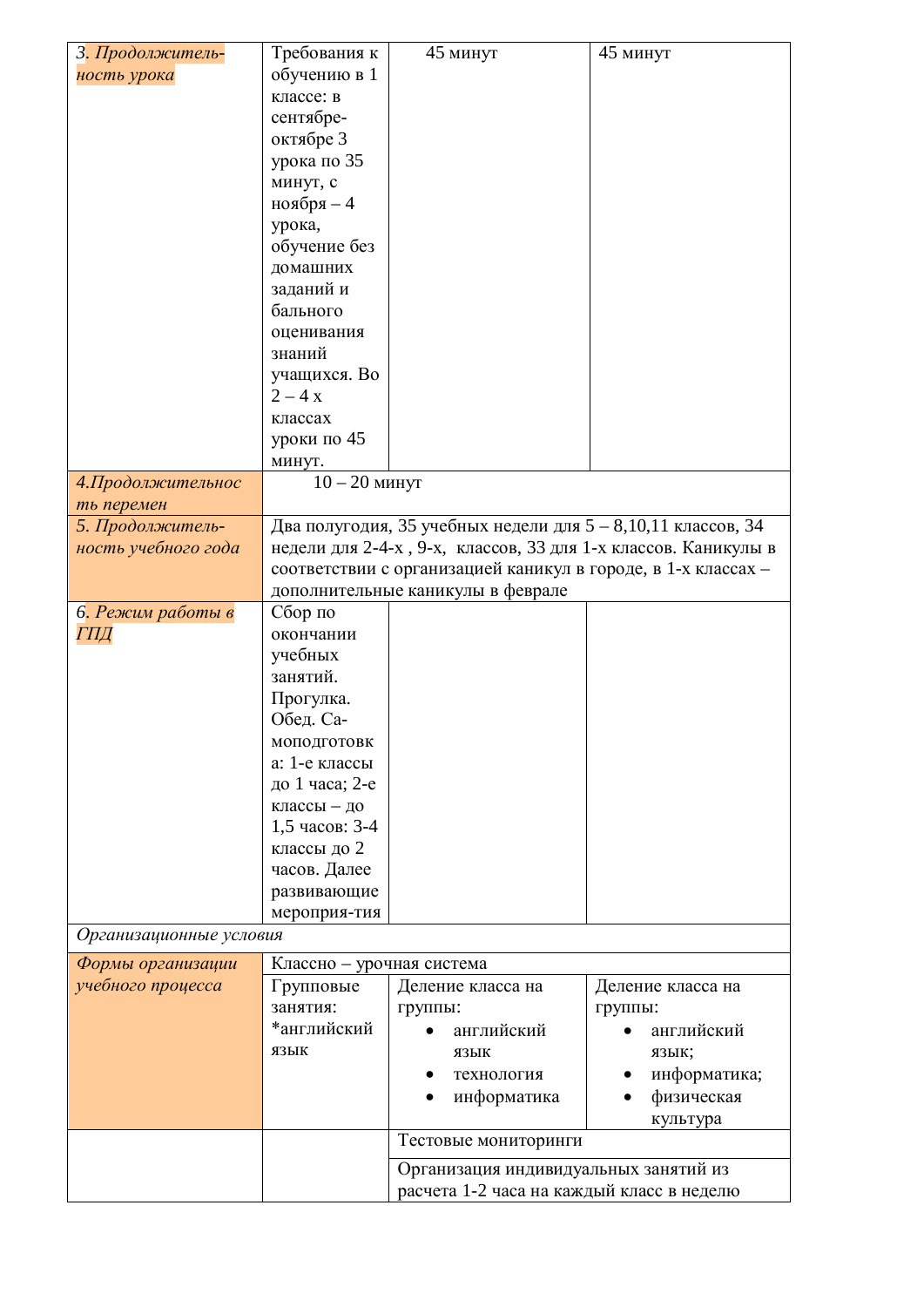| Введение дополни-    | Педагог - психолог    |                                                                         |                                             |
|----------------------|-----------------------|-------------------------------------------------------------------------|---------------------------------------------|
| тельных единиц       |                       |                                                                         |                                             |
| Организация          | $3 - 4$ классы        | В 5 - 9-х по четвертям                                                  | $B$ 10 - 11 классах по                      |
| аттестации           | по четвертям          | и ито-говая в конце                                                     | триместрам, зимняя                          |
| учащихся             | и итоговая в          | года. В $6-8$ классах                                                   | сессия в11 классе,                          |
|                      | конце года            | переводные экзамены                                                     | итоговая в конце года;                      |
|                      |                       |                                                                         | в 10 классе                                 |
|                      |                       |                                                                         | переводные экзамены                         |
|                      |                       | В 9-х, 11-х классах государственная итоговая                            |                                             |
|                      |                       |                                                                         | аттестация выпускников школы в соответствии |
|                      |                       | с Положением, утвержденным МО РФ                                        |                                             |
|                      |                       |                                                                         |                                             |
| Особенности органи-  |                       | Школа располагается в одном здании.                                     |                                             |
| зации                |                       | Учебные кабинеты имеют учебно-методическое оборудование,                |                                             |
| пространствен-       |                       | позволяющее в полном объеме реализовать образовательные                 |                                             |
| но-предметной сре-   |                       | программы (1-й, 2-й, 3-й уровень обучения).                             |                                             |
| $\partial b$         |                       |                                                                         |                                             |
| Организация          |                       | Дополнительное образование в школе осуществляется согласно              |                                             |
| дополнительного      |                       | выбору индивидуального образовательного маршрута                        |                                             |
| образования          | учеников:             |                                                                         |                                             |
|                      |                       | курсы по выбору (8-9 классы)<br>внеурочную деятельность в 1-4х классах; |                                             |
|                      |                       | элективные курсы (10-11 классы):                                        |                                             |
|                      |                       | театр танца «Олирна»;                                                   |                                             |
|                      |                       | спортивные секции для учащихся 4-11 классов;                            |                                             |
| Образовательное      |                       | Создаются условия для удовлетворения познавательных                     |                                             |
| пространство города  |                       | потребностей учащихся, используя культурный, технический и              |                                             |
|                      | спортивный потенциал. |                                                                         |                                             |
| Городская            | $\bullet$             | организация тематических выставок для учащихся;                         |                                             |
| библиотека           |                       | организация встреч с писателями, публицистами.                          |                                             |
| Организация учебного |                       | Выполнение гигиенических требований к образовательной                   |                                             |
| процесса в целях     |                       | нагрузке и расписанию уроков.                                           |                                             |
| охраны жизни и       |                       | С целью профилактики утомления, нарушения осанки, зрения                |                                             |
| здоровья учащихся    |                       | обучающихся на уроках проводятся физкультминутки и                      |                                             |
|                      | гимнастика для глаз.  |                                                                         |                                             |
|                      |                       | В оздоровительных целях создаются условия для                           |                                             |
|                      |                       | удовлетворения биологической потребности обучающихся в                  |                                             |
|                      | движении:             |                                                                         |                                             |
|                      | * подвижные перемены; |                                                                         |                                             |
|                      | ∗                     | внеклассные спортивные занятия и соревнования;                          |                                             |
|                      | * дни здоровья.       |                                                                         |                                             |
|                      |                       |                                                                         |                                             |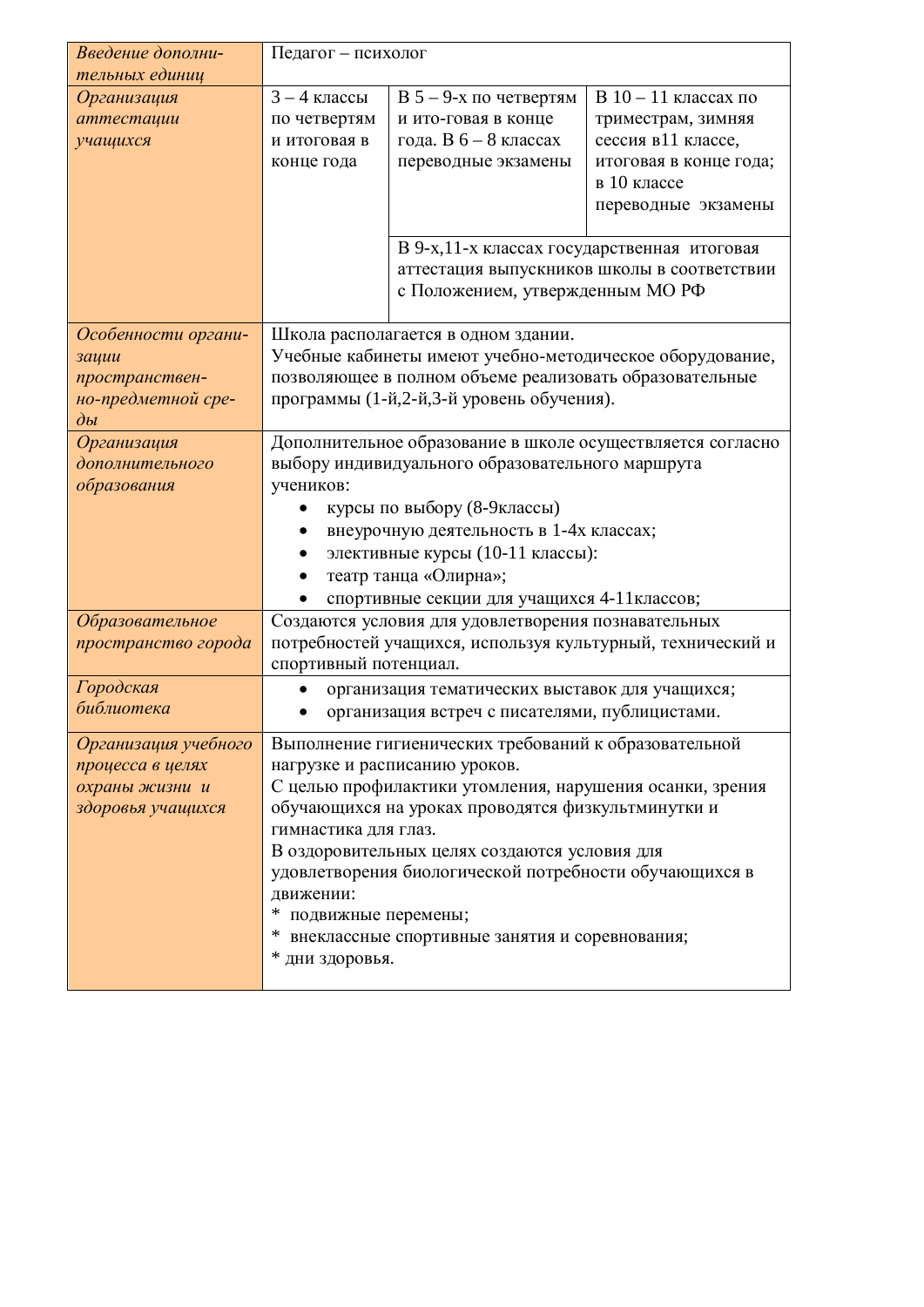#### **ɏȺɊȺɄɌȿɊɂɋɌɂɄȺ**  КОНТИНГЕНТА УЧАЩИХСЯ

|                   | 2012-2013 | 2013-2014 | 2014-2015      |
|-------------------|-----------|-----------|----------------|
| Число учащихся    | 460       | 482       | 488            |
| Обучающиеся на    | 10        |           | $\overline{2}$ |
| ДОМУ              |           |           |                |
| Опекаемые         | 16        | 16        | 15             |
| Малообеспеченные  | 172       | 172       | 188            |
| Детей из неполных | 105       | 105       | 116            |
| семей             |           |           |                |
| Многодетные       | 35        | 35        | 66             |
| На патронарном    | 2         |           | റ              |
| воспитании        |           |           |                |

#### Карта численности учащихся

| Учебный<br>ГОД | Первоклас-<br>сников | Число<br>учащих-<br>B<br>$c_{\mathcal{A}}$<br>началь- | Число<br>учащихся в<br>основной<br>школе | Число<br>учащихся<br>B<br>старшем | Число<br>учащихся в<br>школе |
|----------------|----------------------|-------------------------------------------------------|------------------------------------------|-----------------------------------|------------------------------|
| $1012 -$       | 56                   | ной школе<br>195                                      | 207                                      | звене<br>58                       | 460                          |
| 2013           |                      |                                                       |                                          |                                   |                              |
| 1013-          | 58                   | 213                                                   | 225                                      | 44                                | 482                          |
| 2014           |                      |                                                       |                                          |                                   |                              |
| 1014-          | 61                   | 221                                                   | 220                                      | 47                                | 488                          |
| 2015           |                      |                                                       |                                          |                                   |                              |

Набор учащихся в школу осуществляется преимущественно из микрорайона расположения школы

#### **Характеристика образовательного процесса**

В соответствии с п. 3 ст. 5 Закона РФ «Об образовании» школа обеспечивает доступность и бесплатность начального общего, основного общего, среднего (полного) общего образования. Деятельность школы в работе с учащимися осуществляется согласно Типовому положению об образовательном учреждении, Уставу школы, в соответствии с приказами и методическим письмам, рекомендациям Черняховского управления образования и охраны детства и Министерства образования Калининградской области, приказами по школе, в которых определены вопросы о правах и обязанностях участников образовательного процесса.

#### **Структура учебного плана**

Учебный план МАОУ СОШ № 4 г. Черняховска Калининградской области является нормативным документом, регламентирующим организацию и содержание образовательного процесса. Указанное в нем суммарное итоговое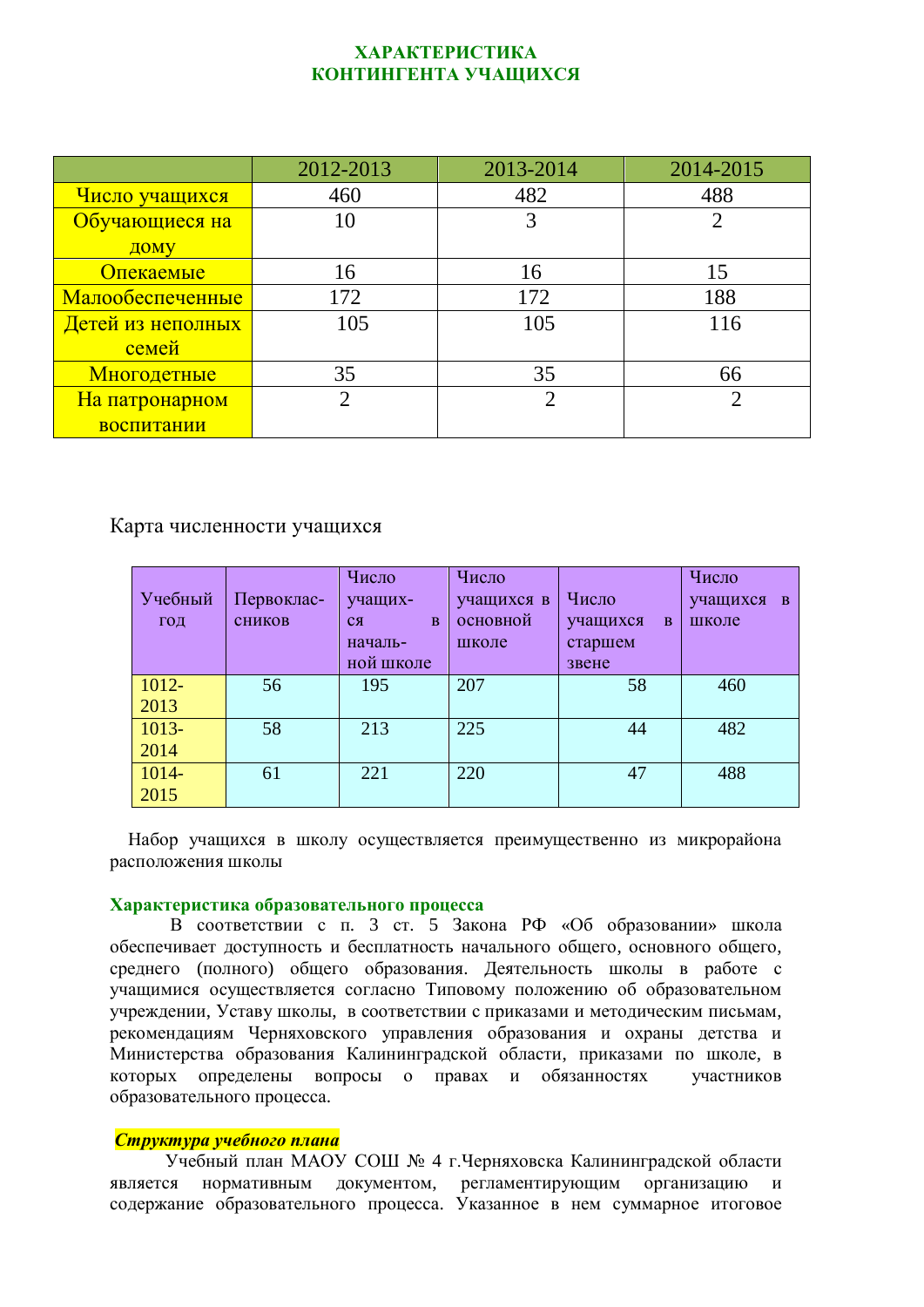количество учебных часов опрелеляет финансирование образовательного учреждения из государственного бюджета.

#### **ɍɱɟɛɧɵɣɩɥɚɧɩɪɢɡɜɚɧɨɛɟɫɩɟɱɢɬɶ:**

- условия для полноценного решения задач образовательного процесса;

- реализацию идеи преемственности между начальной, основной и средней школой;

-возможность осуществления индивидуального образовательного маршрута;

- предпрофильную подготовку девятиклассников:

- реализацию профильного образования в 10-11-х классах.

Учебный план строится с учетом максимально допустимой нагрузки учашихся.

Учебный план на 2014-2015 учебный год составлен на основании  $c$ ледующих нормативно-правовых документов:

- Конвенции о правах ребенка ООН;

- Закона «Образование в Российской Федерации»»;

- санПин 2.4.2.2821-10, утвержденные Постановлением Федеральной службы по надзору в сфере защиты прав потребителей и благополучия человека, главным государственным санитарным врачем РФ от 29.12.01  $\text{N}_2$ 198;

- Типового положения об общеобразовательном учреждении, утвержденного

постановлением Правительства Российской Федерации от 19.03.2001 № 196 «Об утверждении Типового положения об общеобразовательном учреждении»;

- приказа Министерства образования Российской Федерации от 09.03.2004 № 1312 «Об утверждении федерального базисного учебного плана и примерных учебных планов для общеобразовательных учреждений Российской Федерации, реализующих программы общего образования»;

- Распоряжения Правительства РФ от 27.02.2010 № 246-р «Об утверждении плана первоочередных действий по модернизации общего образования»;

- Распоряжения Правительства РФ от 17.09.2010 №1507-р «О плане действий по модернизации общего образования на 2011/2015 годы»;

- приказ Минобрнауки РФ от 06.10.2009 №373 «Об утверждении и введении в действие Федерального государственного образовательного стандарта начального общего образования»;

- приказ Минобрнауки РФ от 04.10.2010 «№986 «Об утверждении федеральных требований к образовательным учреждениям в части минимальной оснащенности учебного процесса и оборудования учебных помещений»;

- приказ Минобрнауки РФ от 26.11.2010 №1241 «О внесении изменений в федеральный образовательный стандарт начального общего образования, vтвержденный приказом министерства образования и науки РФ от 06.10.2009г. №373»;

- федерального компонента государственного стандарта общего образования, vтвержденного приказом Министерства образования Российской Федерации от 05.03.2004 № 1089 «Об утверждении федерального компонента государственных стандартов начального общего, основного общего и среднего (полного) общего образования (для IV- XI классов);

- приказ Министерства образования и науки от 31.03.2014  $\text{Ne } 253$  «Об утверждении федерального перечня учебников, рекомендованных к использованию при реализации имеющих государственную аккредитацию образовательных программ начального общего, основного общего, среднего общего образования на 2014/2015 учебный год»;

- приказ Минобрнауки РФ от 28.12.2010 №2106 «Об утверждении федеральных требований к образовательным учреждениям в части охраны здоровья обучающихся, воспитанников»;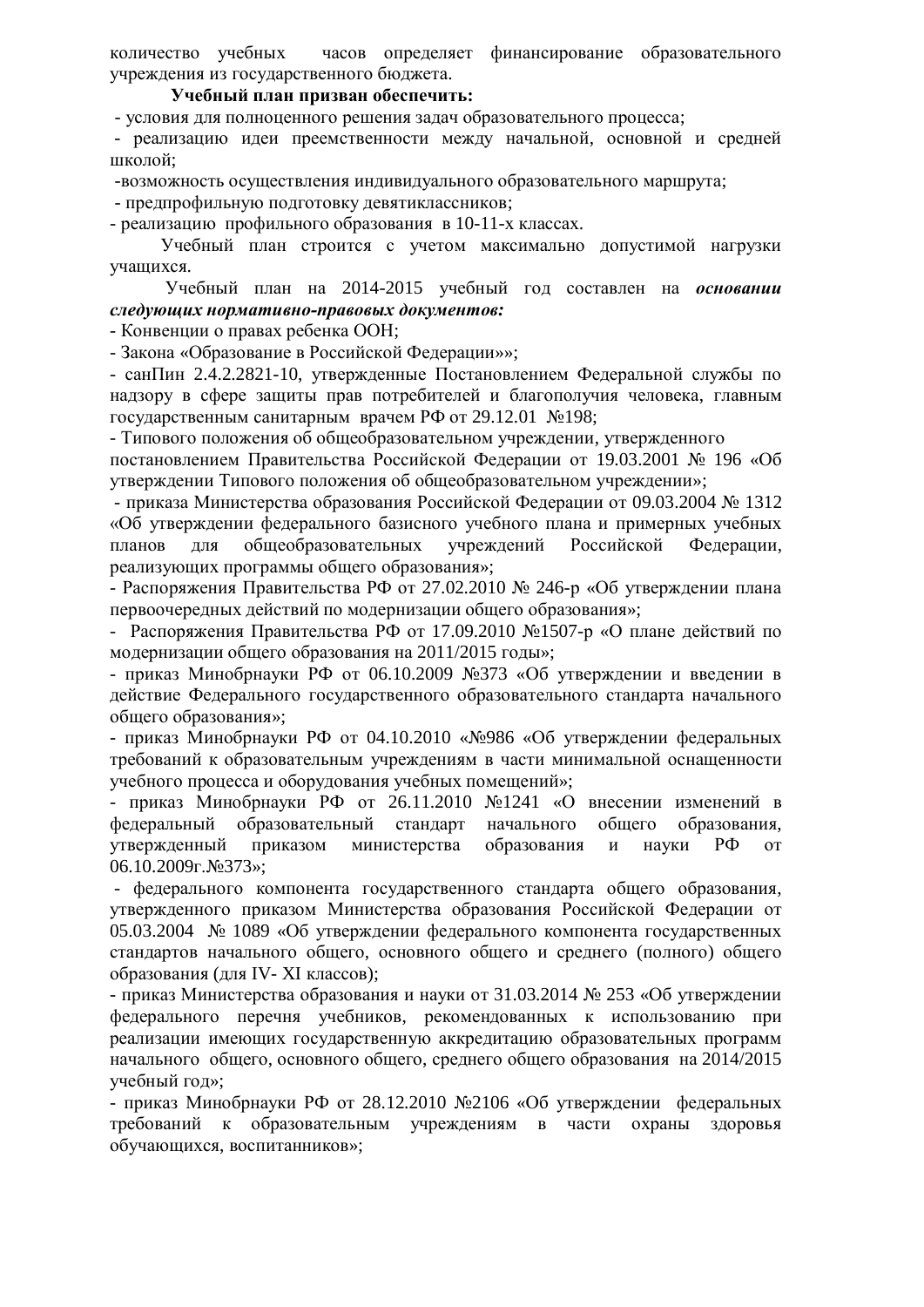- Письмо Лепартамента госуларственной политики в образовании Минобрнауки России от 25.11.2009 №03-2375 «О преподавании учебных предметов по истории и культуре религий в школе»;

- Письмо Министерства народного образования РСФСР от 14.11.88 №17-253-6 «Об индивидульном обучении больных детей на дому»;

- приказ Министерства образования Калининградской области от 23.12.2008 № 2728/1 «Об интегрированном обучении детей с ограниченными возможностями здоровья в общеобразовательных учреждениях».

-Закон Калининградской области от 30.12.2010 года «О воспитании и обучении детей-инвалидов на дому в Калининградской области»;

- приказ Министерства образования Калининградской области от 05.05.2014г. №238 «О порядке регламентации и оформления отношений государственной, муниципальной образовательной организации и родителей (законных представителей) обучающихся, нуждающихся в длительном лечении, а также детей-инвалидов в части организации обучения по основным общеобразовательным программам на дому или в медицинских организациях»;

- приказ Министерства образования Калининградской области от 01.08.2014. года №740/1 «Об утверждении регионального базисного учебного плана для

образовательных организаций, реализующих программы общего образования, на 2014-2015 учебный год».

*MAOУ СОШ №4 – образовательное учебное заведение в системе*  $h$ епрерывного образования, ориентированного на:

\* обеспечение единства федерального, регионального и школьного компонентов;

\*соблюдение государственного стандарта образования, обеспечение усвоения содержания базовых и профильных курсов не ниже требований государственного стандарта;

\*создание развивающего образовательного пространства в соответствии с познавательными интересами и возможностями учащихся;

\*освоение школьниками образовательных программ с учетом региональных особенностей Калининградской области;

\*обеспечение развития интеллектуальных, познавательных и исследовательских умений учащихся;

\*обеспечение развития каждого ученика в соответствии с его склонностями, интересами и возможностями;

\*развитие индивидуальных способностей школьников и их самоопределение в отношении дальнейшего профиля обучения;

\*формирование у учащихся к окончанию школы обоснованных жизненных планов и профессиональных намерений:

\*формирование системы нравственных установок, определяющих отношение к человеку, людям, миру, самому себе;

 $*$ сохранение и укрепление физического, психического и нравственного здоровья школьников, формирование мотивации на здоровый образ жизни.

Учебный план МАОУ СОШ № 4 на 2014/2015 учебный год обеспечивает выполнение гигиенических требований к режиму образовательного процесса и предусматривает:

- 4-летний срок освоения образовательных программ начального общего образования для I - IV классов;

-5-летний срок освоения образовательных программ основного общего образования иля  $V$  – IX классов:

- 2-летний срок освоения образовательных программ среднего общего образования.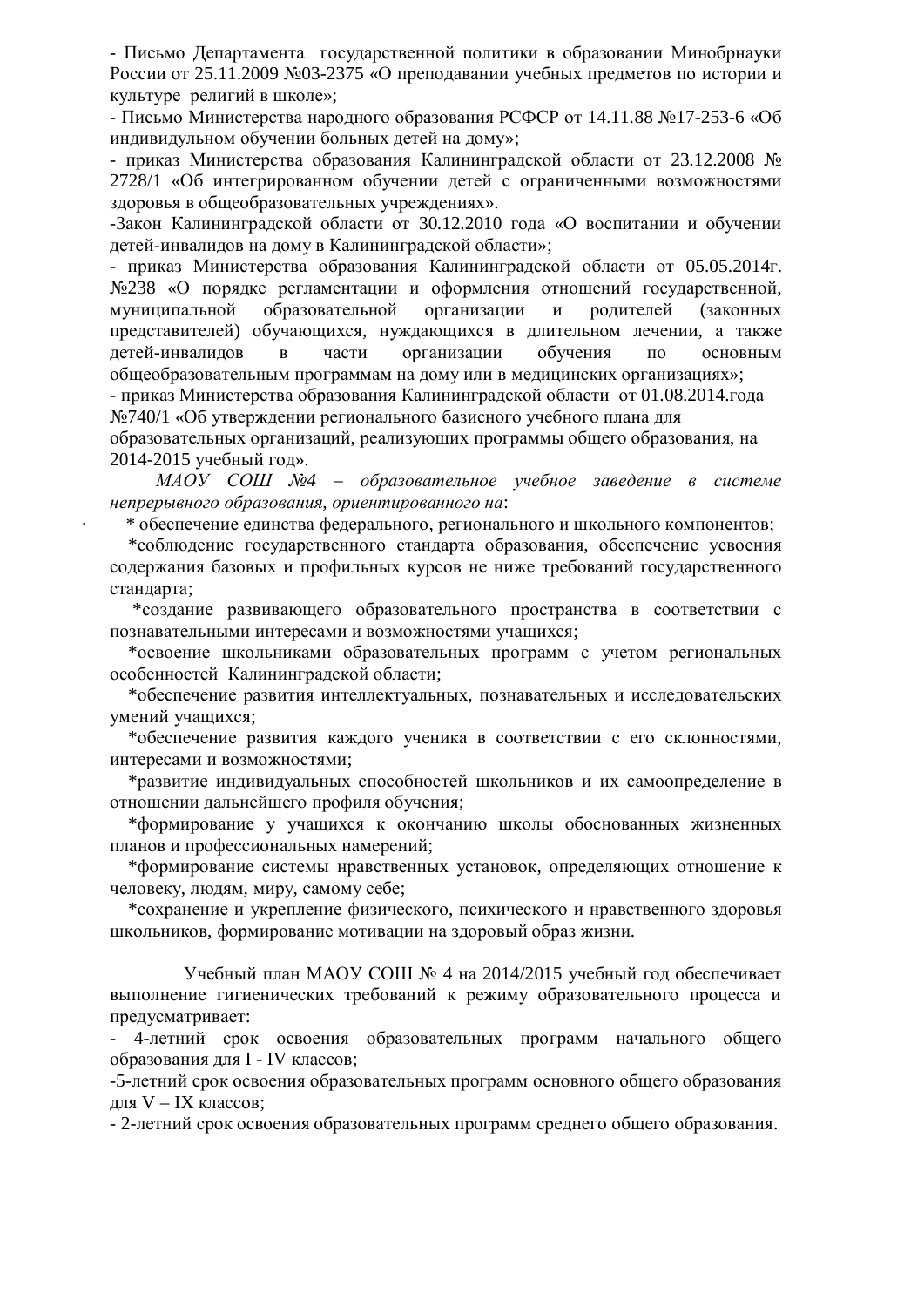#### РЕЖИМ РАБОТЫ МАОУ СОШ №4

### 1. **Количество классов – комплектов**: всего 19. I**ɫɬɭɩɟɧɶ** II**ɫɬɭɩɟɧɶ** III**ɫɬɭɩɟɧɶ**  $1 \text{ класы} - 2$  5 классы $-2$  10 классы - 1  $2 \text{ класен} - 2$  6  $\text{класен} - 2$  11  $\text{кracсы} - 1$  $3 \text{ класы} - 2$  7 классы - 2  $4 \text{ класы} - 2$  8 классы $-2$  $9$  классы - 1  $\text{Bcero} = 8$  **b**  $\text{Bcero} = 9$  **b**  $\text{Bcero} = 2$

#### 2. Сменность<sup>1</sup> смена

#### 3. Продолжительность уроков:

| Классы   | Продолжительность | Количество | Продолжитель- | Начало и  |
|----------|-------------------|------------|---------------|-----------|
|          | учебной недели    | учебных    | ность         | окончание |
|          |                   | недель в   | уроков (мин.) | занятий   |
|          |                   | году       |               |           |
|          |                   |            |               |           |
| 1 класс  | 5-дневка          | 33         | 35 (1-2четв.) | $8-30$    |
|          |                   |            | 45 (3-4четв)  | $12 - 15$ |
|          |                   |            |               |           |
| $2 - 4$  |                   | 34         |               | $8 - 30$  |
| классы   |                   |            | 45            | $13 - 15$ |
|          |                   |            |               |           |
| $5 - 11$ | 6-дневка          | 35         |               | $8 - 30$  |
| классы   |                   |            |               | $14 - 05$ |

Количество часов, отведенных на освоение учащимися учебного плана МАОУ СОШЉ 4, состоящего из обязательной части и части, формируемой участниками образовательного процесса не превышает величину недельной образовательной нагрузки.

Образовательная нагрузка равномерно распределена в течение учебной недели, при этом объем максимально допустимой нагрузки в течение дня составляет:

- для учащихся 1 классов – не превышает 4 уроков, один раз в неделю – не более 5 уроков за счет урока физической культуры;

 $-$  для учащихся 2-4 классов – не более 5 уроков;

- для учащихся 5-9 классов – не более 6 уроков;

-для учащихся 10-11 классов- не более 7 уроков.

Федеральный базисный учебный план является нормативно-правовой основой для разработки учебного плана МАОУ СОШ №4 и предусматривает реализацию в полном объеме федерального государственного образовательного стандарта общего образования, позволяет сохранить преемственность в преподавании между классами и уровнями обучения.

Учебный план разработаны с учетом социального заказа родителей и обучающихся, возможностей кадрового потенциала, состояния МТБ, для решения задачи и условий для разноуровневого обучения. Учебный план распределяет время, необходимое на освоение федерального компонента государственного образовательного стандарта, определяет максимальный объем учебной нагрузки обучающихся, состав образовательных областей и учебных предметов, распределяет учебное время, отводимое на освоение содержания образования по классам, образовательным областям и учебным предметам. Количество часов, определенное в учебном плане на учебные предметы, гарантирует овладение обучающимися необходимым минимумом знаний и навыков, выполнение государственных образовательных программ.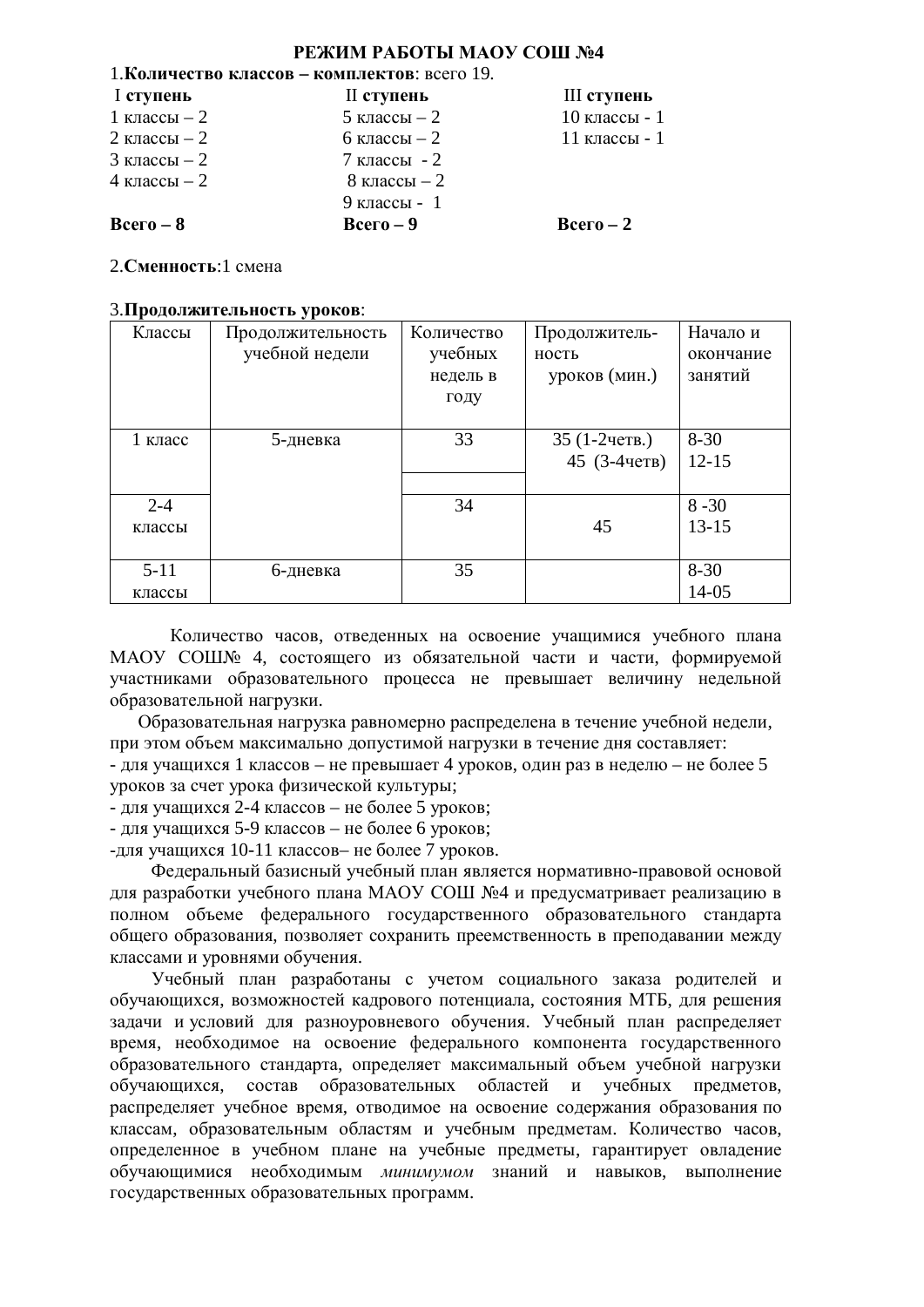Расписание уроков составляется отдельно для обязательных, элективных курсов и курсов по выбору, внеурочной деятельности. Данные занятия проводятся с наименьшим количеством обязательных уроков. Между началом данных занятий и последним уроком организуется перерыв продолжительностью не менее 45 минут.

Объем домашних заданий (по всем предметам) такой, что затраты времени на его выполнение не превышают (в астрономических часах):

- $*$  BO 2-3 KJaccax 1,5 часа;
- $*$  в 4-5 классах 2 часа;
- $*$  в 6-8 классах 2,5 часа;

 $*$  в 9-11 классах – до 3,5 часов.

#### Расписание звонков на 2014/2015 учебный год

| <b>VDOK</b> | $8.30 - 9.15$   |
|-------------|-----------------|
| $2$ ypok    | $9.25 - 10.10$  |
| $3$ ypok    | $10-25 - 11.10$ |
| $4$ ypok    | $11.30 - 12.15$ |
| $5$ ypok    | $12.30 - 13.15$ |
| $6$ ypok    | $13.25 - 14.05$ |

#### Организационно-педагогические условия обучения **в средней школе (5-9 класс)**

#### Основное общее образование

Общеобразовательные программы основного общего образования реализуются в режиме шестидневной учебной недели.

Занятия проводятся в одну смену. Учебный год - 5-9 классы 35 учебных недель (не включая летний экзаменационный период). Недельная нагрузка не превышает предельно допустимые нормы для каждой параллели согласно СанПиН 2.4.2.2821-10» (п.Х Гигиенические требования к режиму образовательного процесса).

| Максимальный |         | э класс | класс | класс | 8 класс | класс |
|--------------|---------|---------|-------|-------|---------|-------|
| объем        | учебной | ے ب     | ت ب   | ບປ    | ЭU      | 30    |
| нагрузки     |         |         |       |       |         |       |

Периоды промежуточной аттестации по четвертям.

Максимально допустимая нагрузка в течение дня - не более 6 уроков.

Расписание уроков составляется отдельно для обязательных и курсов по выбору. Между началом курсов по выбору и последним уроком устраивается перерыв продолжительностью 45 минут.

На каждом уроке в средней школе проводятся физкультурные минутки продолжительностью 5 минут.

При проведении занятий по предметам «Иностранный язык», «Информатика и ИКТ» классы лелятся на лве группы.

Увеличение количества часов на изучение ряда отдельных предметов Учебного плана не приводит к увеличению общей нагрузки учащихся за счет использования современных методов и приемов обучения, образовательных технологий, сокращения объема домашних заданий и т.д.

#### Пелагогическое обоснование солержания учебного плана Основное общее образование

Учебный план основного общего образования построен на основе Федерального базисного учебного плана общеобразовательных учреждений РФ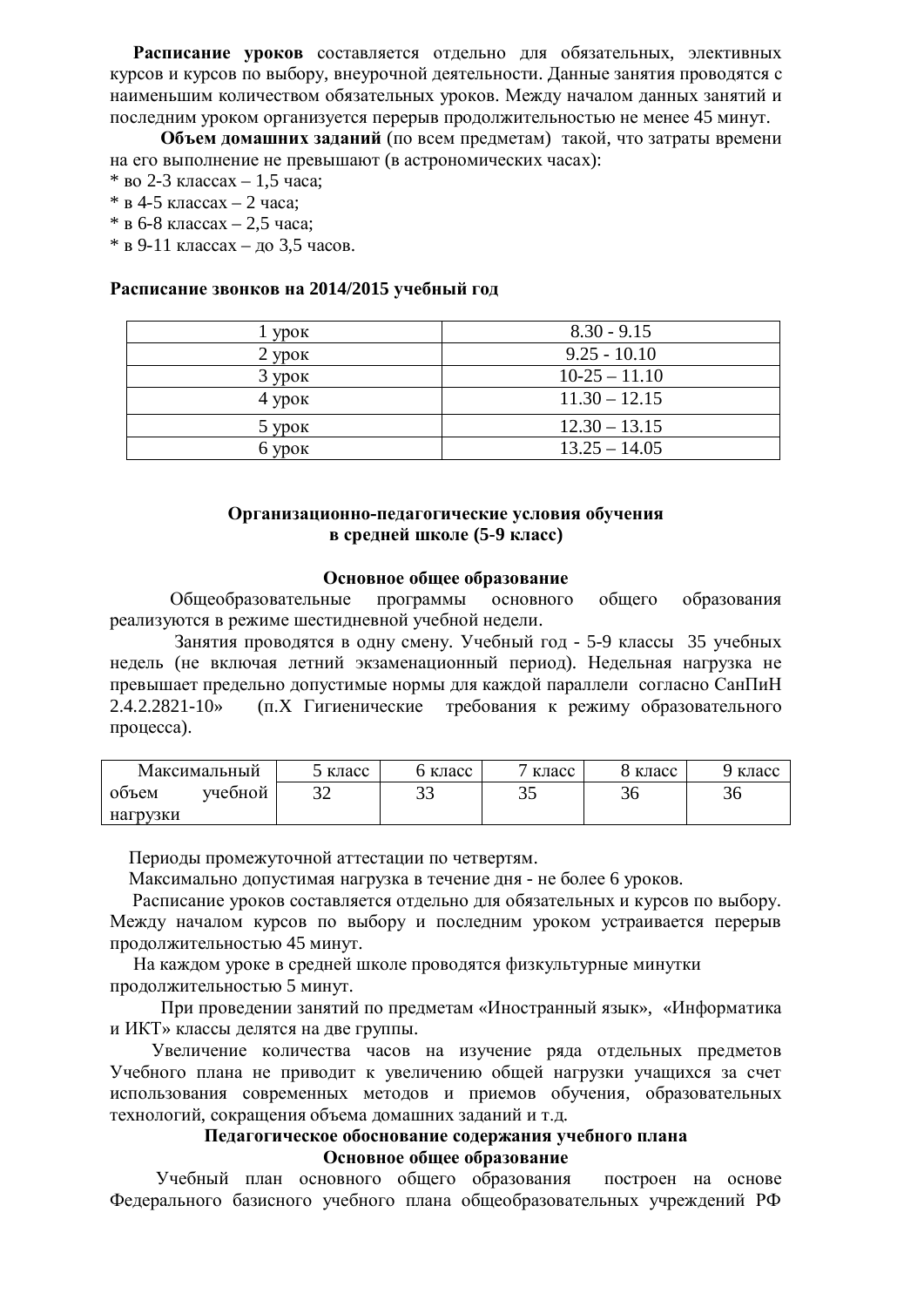2004г и регионального базисного учебного плана для образовательных организаций, реализующих программы общего образования на 2014-2015 учебный год.

Учебный план основного общего образования состоит из предметов федерального, регионального компонентов и компонента ОУ, учитывающего перспективы и особенности развития школы. Часы регионального и школьного компонентов использованы также для реализации приоритетных направлений молернизации системы общего образования Калинингралской области (развитие физико-математического образования и лингвистического образования).

Учебный план основного общего образования рассчитан на 6-дневную рабочую неделю, включает в себя учебные дисциплины, позволяющие обеспечить уровень, соответствующий государственному стандарту.

Для усиления базового ядра знаний использованы часы компонента ОУ: область «Филология» усилена 3 часами предмета «Русский язык» в 5 – 6 классах и 1 часом в 7-х классах для реализации коммуникативно-деятельностного подхода в обучении, решения приоритетных задач формирования и развития всех видов речевой деятельности, совершенствования навыков грамотной устной и письменной речи:

- область «Математика» представлен курсами «Математика», «Алгебра», «Геометрия» и «Информатика и ИКТ». Поскольку область изучения математических дисциплин связана с формированием у учащихся умения применять на практике различные языки общения, творческого воображения и логического мышления, умения находить оригинальные и достойные решения в противоречивых ситуациях, повышается значимость данных предметов в учебном плане. Это нашло свое отражение в увеличении на 1 час количества часов в 7-х классах на изучение предмета «Алгебра», введением изучения предмета «Информатика и ИКТ» в 5-7 класса (по 1 часу).

С целью реализации приоритетных направлений модернизации системы общего образования Калининградской области (развитие физико-математического образования, в том числе технического творчества) часы предметной области «Искусство» в 8-9х классах отведены на изучение предмета «Черчение», которое направлено на формирование и развитие графической культуры учащихся, их мышления и творческих качеств личности через решение разнообразных графических задач, формирующих техническое, логическое, абстрактное и образно-пространственное мышление.

Федеральный компонент образования дополнен учебными часами из вариативной части по следующим предметам:

- «Математика» 5-е.6-е классы для укрепления практических навыков вводится дополнительно 1 час в неделю;

- «Алгебра» 8-е, 9-е классы для развития математического мышления и творческих способностей дополнительно 1 час в неделю:

Часы регионального компонента в учебном плане представлены учебными предметами:

- предмет «Истоки» в 5-7 классах (по 1 часу), который ориентирован на систематизацию знаний об отечественном социокультурном и духовно нравственном опыте;

- предмет «Живое слово» в 5-7 классах (по 1 часу), создающий условия для реализации деятельностного, практико-ориентированного и личностноориентированного подходов к изучению литературы, освоения учащимися интеллектуальной и практической деятельности, овладения знаниями и умениями, востребованными в повседневной жизни, позволяющими ориентироваться в окружающем мире, значимыми для сохранения окружающей среды и собственного здоровья.

- «История западной России. Калининградская область» в 7-9 классах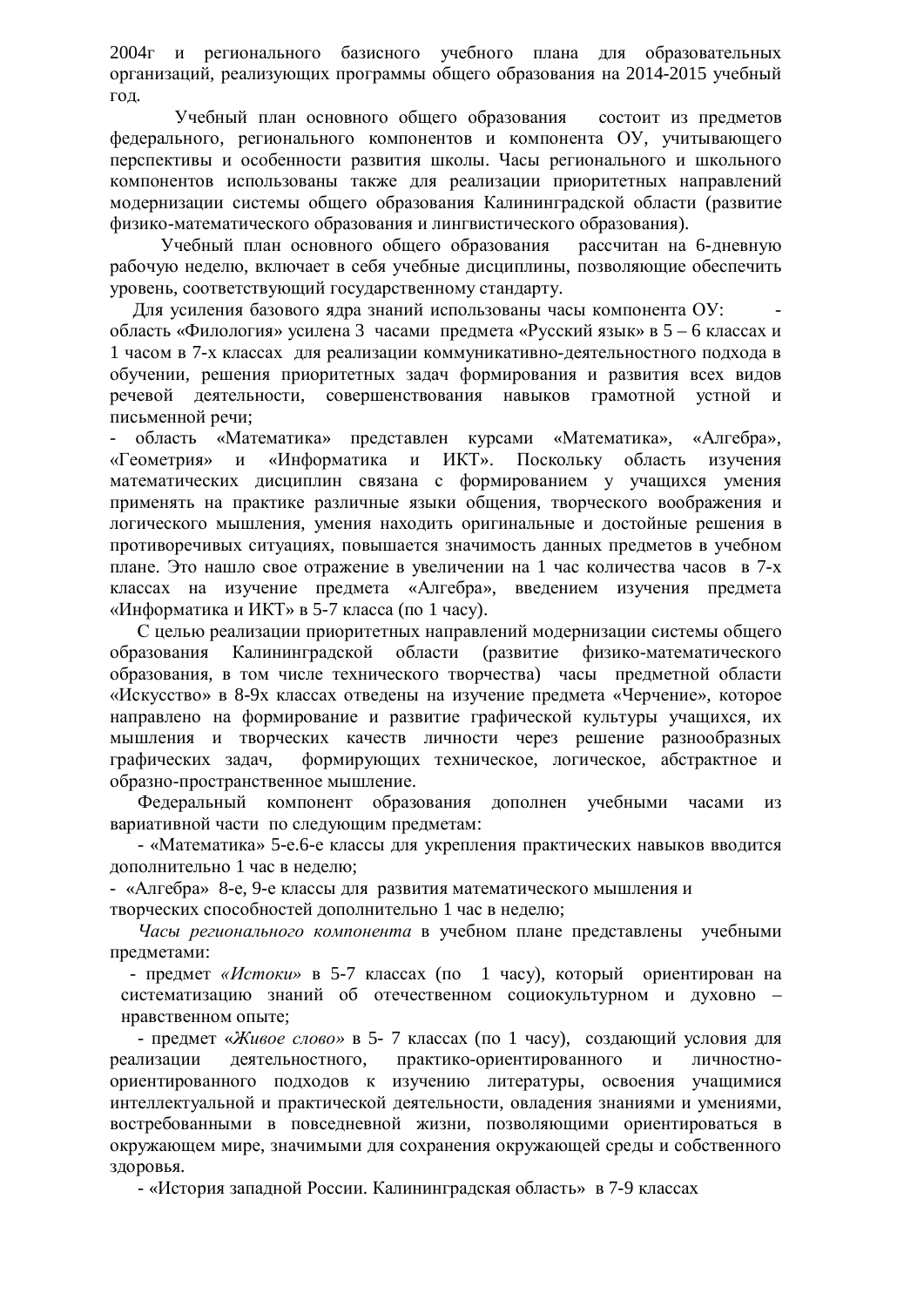(по 1 часу). Изучение истории края направлено на личностное развитие учащихся, воспитание чувства патриотизма, формирование у них понимания необходимости исторической преемственности поколений; убежденности в том, что Калининградская область была, есть и останется неотъемлемой частью Российской Федерации, а также понимания основ культуры межгосударственных отношений.

**Предпрофильная подготовка** обучающихся 8-9 классов, как комплексная подготовка к жизненно важному выбору дальнейщей образовательной траектории, а также важный этап подготовки к обучению на уровне среднего образования, представлен в региональном компоненте:

курсом «Человек и профессия» (9а, 8а,8б, по 1 часу);

курсами «Сложности простого предложения» (1ч 8а,1ч – 8б), «Математика для  $Bcex \rightarrow (14 - 8a. 14 - 86).$ 

• курсами по выбору (9а классы), введение которых реализует деятельностный подход в содержании и блочно-модульный подход в организации. Курсы по выбору, проводимые в рамках школы, утверждены директором школы и прошли экспертизу на заседаниях методического совета школы и рассмотрение соответствующих методических объединений.

| <b>TEMA KYPCA</b>                             | Количество часов |
|-----------------------------------------------|------------------|
|                                               |                  |
| «Подготовка к выполнению творческого задания» | 34               |
|                                               |                  |
| «Практикум по решению типовых творческих      | 34               |
| заданий»                                      |                  |
| «Комплексные соединения»                      | 34               |
| «Механика»                                    | 34               |
| «По страницам английской и американской       | 34               |
| литературы»                                   |                  |

Таким образом, на второй ступени образования, за счет часов компонента *образовательного учреждения*, реализуются различные формы занятий: курсы по выбору, индивидуальные и групповые консультаций, которые направлены на решение следующих задач:

1) обеспечение возможностей для учащихся по самоопределению и самореализации на основе выбора деятельности;

2) предупреждение педагогической запущенности и неуспеваемости детей группы риска;

3) развитие творческих способностей при освоении первоначальных умений проектной и исследовательской деятельности.

Учителя – предметники при проведении уроков осуществляют индивидуальный и личностно-ориентированный подход к каждому ученику, на уроках уделяя внимание, как одаренным учащимся, так и учащимся с низкой мотивацией к учебе

Учебный план второй ступени реализует государственный стандарт основного общего образования в соответствии с требованиями государственных стандартов школьного образования.

#### СРЕДНЕЕ ОБЩЕЕ ОБРАЗОВАНИЕ

Среднее (полное) общее образование – завершающая ступень общего образования, призванная обеспечить функциональную грамотность и социальную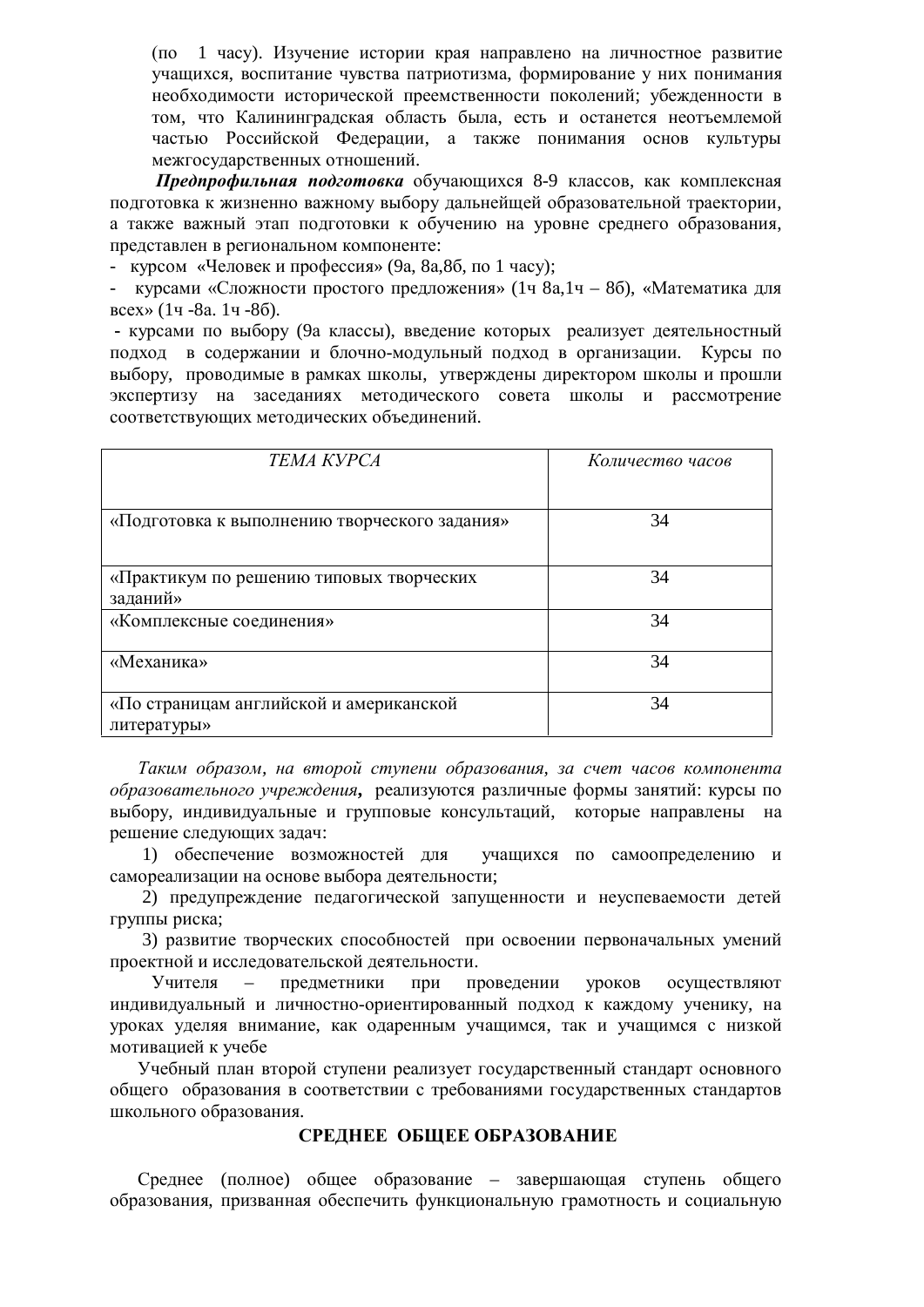адаптацию обучающихся, содействовать их общественному и гражданскому самоопределению. Эти функции предопределяют направленность целей на формирование социально грамотной и социально мобильной личности, осознающей свои гражданские права и обязанности, ясно представляющей потенциальные возможности, ресурсы и способы реализации выбранного жизненного пути. Эффективное достижение указанных целей возможно при введении профильного обучения. Профильное обучение – средство дифференциации и индивидуализации обучения, которое позволяет за счет изменений в структуре, содержании и организации образовательного процесса более полно учитывать интересы, склонности и способности обучающихся, создавать условия для образования старшеклассников в соответствии с их профессиональными интересами и намерениями в отношении продолжения образования. При этом существенно расширяются возможности выстраивания обучающимися индивидуальной образовательной траектории. Профильное обучение позволяет:

- создать условия для дифференциации содержания обучения старшеклассников, построение индивидуальных образовательных программ;

- обеспечить углубленное изучение отдельных учебных предметов;

- установить равный доступ к полноценному образованию разным категориям обучающихся, расширить возможности их социализации;

- обеспечить преемственность между обшим и профессиональным образованием.

#### Организационно-педагогические условия обучения **в средней школе (10-11 классы)**

Общеобразовательные программы основного и среднего (полного) общего образования реализуются в режиме шестидневной учебной недели. Занятия проводятся в одну смену.

Учебный год в 10 классе - 35 учебных недель, в 11 классе – 34 учебные недели.

Периоды промежуточной аттестации по триместрам, зимняя сессия в 11 классе и летняя сессия в 10 классе.

Максимально допустимая нагрузка в течение дня составляет не более 7 VDOKOB.

Расписание уроков составляется отдельно для обязательных и элективных курсов. Между ними устраивается перерыв продолжительностью не менее 45 MHHVT.

Объем домашних заданий (по всем предметам) не превышает (в астрономических часах) 3,5 часов.

При проведении занятий по предметам «Иностранный язык», «Информатика и ИКТ», физической культуры классы делятся на две группы.

Увеличение количества часов на изучение ряда отдельных предметов Учебного плана не приводит к увеличению общей нагрузки учащихся за счет использования современных методов и приемов обучения, образовательных технологий, сокращения объема домашних заданий и т.д.

#### Педагогическое обоснование содержания учебного плана  $C$ реднее (полное) общее образование

Принципы построения учебного плана для X-XI классов основаны на идее двухуровневого (базового и профильного) федерального компонента государственного стандарта общего образования (см. приказ МО РФ от 05.03.2004 № 1089 «Об утверждении федерального компонента государственных образовательных стандартов начального общего, основного общего и среднего (полного) общего образования»). Исходя из этого, предметы учебного плана на старшей ступени обучения представлены на базовом и на профильном уровнях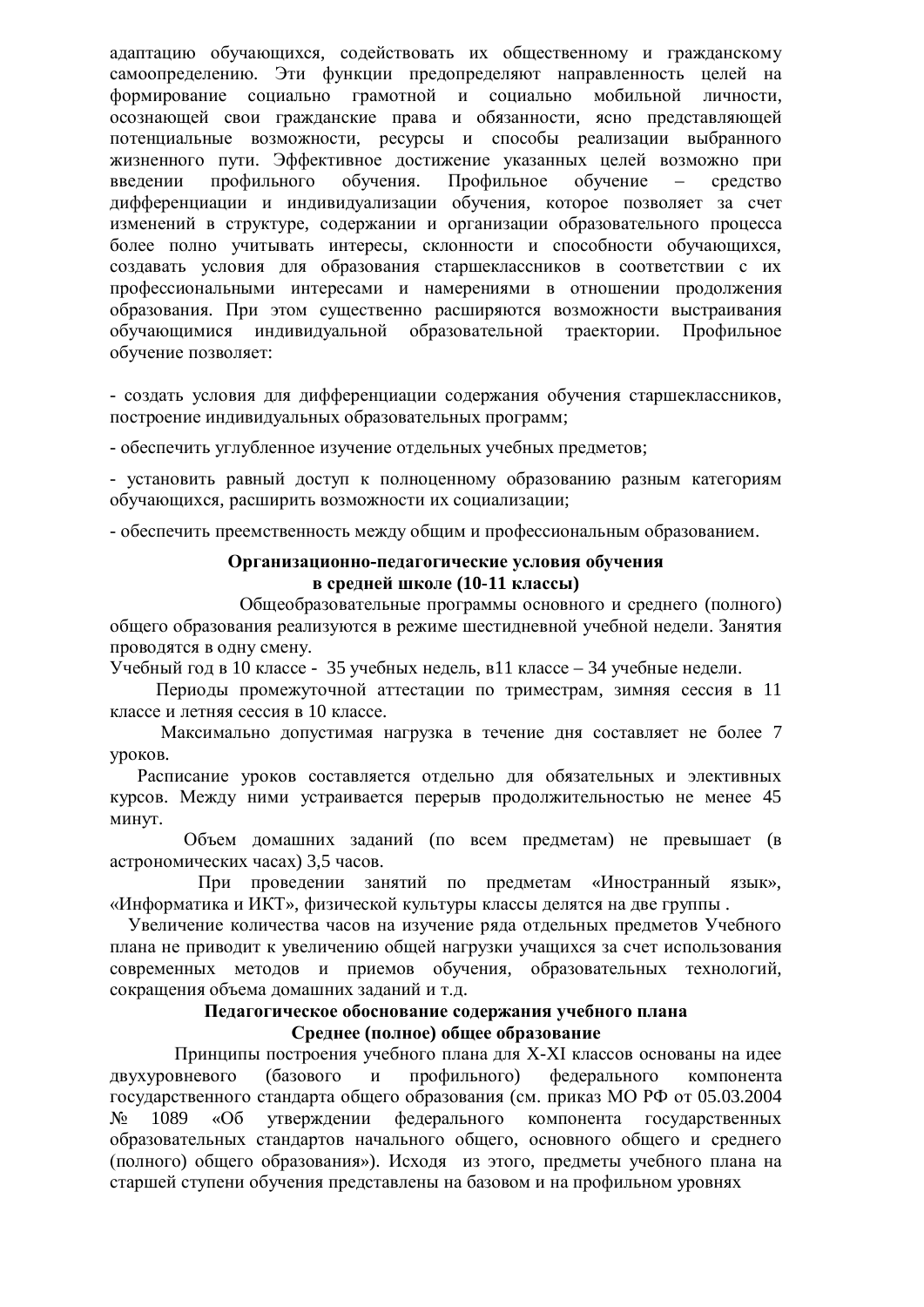Учебный план 10-11 классов ориентирован на «Социальноэкономический» профиль.

Состав федерального компонента определяет совокупность базовых и профильных общеобразовательных учебных предметов. Базовые общеобразовательные учебные предметы – учебные предметы федерального компонента, направленные на завершение общеобразовательной подготовки учащихся. Федеральный базисный учебный план предполагает функционально полный, но минимальный их набор. Профильные общеобразовательные учебные предметы – учебные предметы федерального компонента повышенного уровня.

Совокупность базовых и профильных общеобразовательных учебных предметов определяет состав федерального компонента федерального базисного учебного плана.

Поскольку отсутствует необходимое учебно-методическое и кадровое обеспечение интегрированного курса "Естествознание", и исходя из запросов обучающихся, преподавание физики, химии и биологии проводится как изучение самостоятельных предметов.

Региональный компонент представлен элективными курсами, 1 часом физики с целью создать условия для образования старшеклассников в соответствии с их профессиональными интересами и намерениями в отношении продолжения образования.

Элективные курсы – по-другому построенный учебный процесс - учебные, исследовательские практики, проекты, развитие самостоятельной деятельности обучающихся (Письмо МО РФ от 13.11.2003 г. № 14-51-277/13 «Элективные курсы в профильном обучении»).

Элективные учебные курсы профильного обучения – обязательные учебные предметы по выбору обучающихся на ступени среднего полного общего образования из вариативной части учебного плана

#### Задачи элективных курсов:

- Расширить/углубить знания по изучаемым предметам,
- обеспечить более высокий уровень надпредметных компетенций
- способствовать активному самоопределению, в том числе и профессиональному
- формировать и развивать познавательный интерес к предметам

Элективные учебные курсы в X-XI классах профильного обучения выполняют следующие основные функции:

- дополняют содержание того или иного профильного общеобразовательного учебного предмета (в качестве его «надстройки»);

расширяют содержание одного из базовых общеобразовательных учебных предметов, например, по смежным дисциплинам;

- удовлетворяют познавательным интересам учеников вне рамок выбранного профиля:

- способствуют формированию умений и способов практической деятельности;

- предоставляют возможность приобретать знания и умения, востребованные на современном рынке труда.

#### **Ɍɢɩɵɷɥɟɤɬɢɜɧɵɯɤɭɪɫɨɜɩɪɨɮɢɥɶɧɨɝɨɨɛɭɱɟɧɢɹ:**

- 1. Первый тип это *предметные*, их задача углубление и расширение знаний по предметам, входящих в базисный учебный план школы.
	- o курсы по углубленному изучению предмета,
	- **курсы для более детального изучения отдельных разделов**
- 2. Второй тип *репетиционные* элективные курсы, задачами которых может

являться: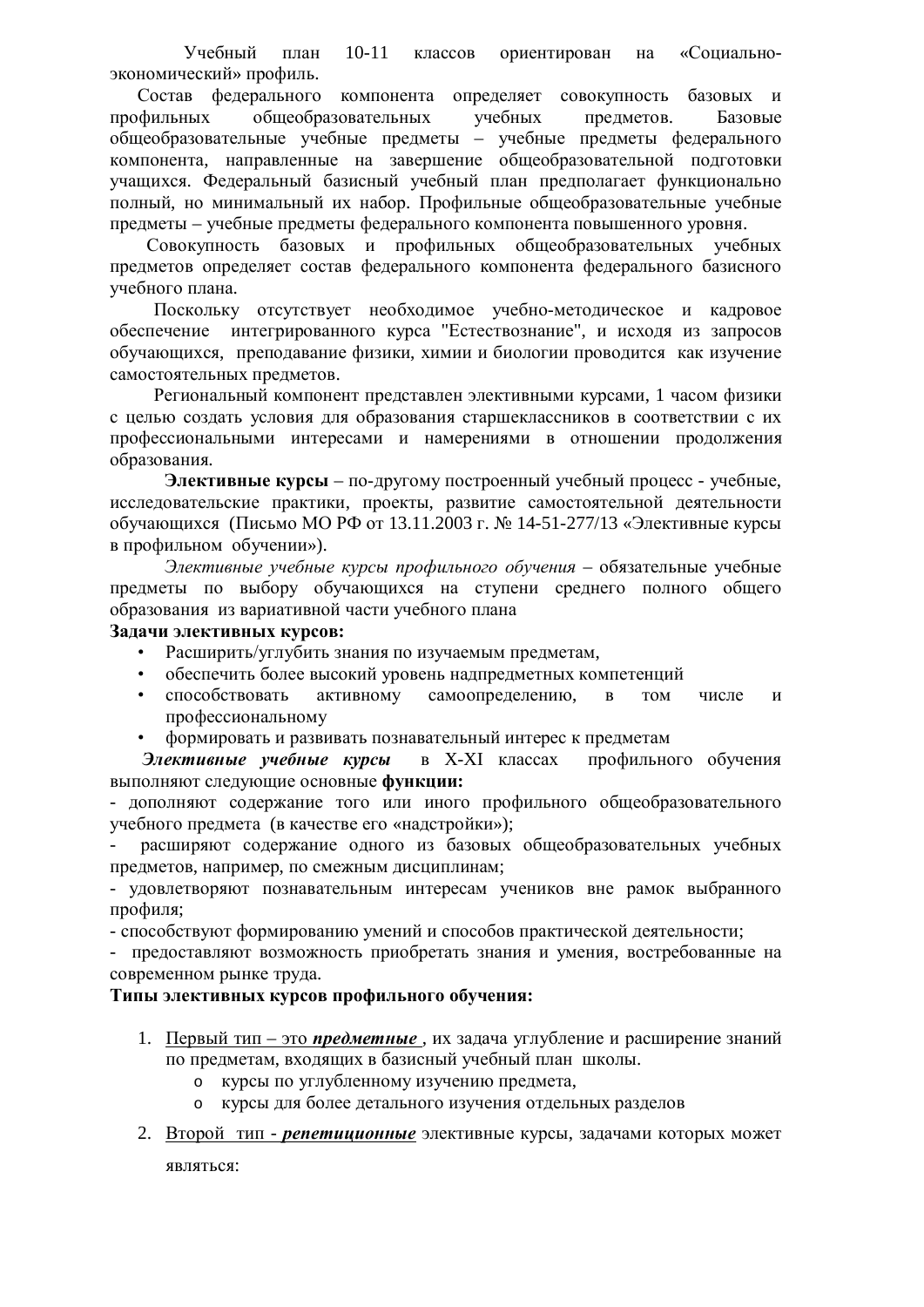-ликвилация имеющихся «пробелов в знаниях» старшеклассника по предметам избранного профиля за предыдущие годы;

-подготовка к сдаче единого государственного экзамена (ЕГЭ) по предметам на базовом уровне по отдельным, наиболее сложным разделам учебных программ.

Перечень элективных курсов на 2014/2015 учебный год 10-11 классы

| <b>TEMA KYPCA</b>                      | Количество часов |                    |  |  |
|----------------------------------------|------------------|--------------------|--|--|
|                                        | $10$ класс       | $II$ $\kappa$ nacc |  |  |
| «Секрет русской грамотности»           | 34               |                    |  |  |
| «Решение задач по физике»              | 34               | 34                 |  |  |
| «Актуальные вопросы современного       |                  | 34                 |  |  |
| обществознания»                        |                  |                    |  |  |
| «Практикум по решению типовых тестовых |                  | 34                 |  |  |
| задач»                                 |                  |                    |  |  |
| «Теория и практика создания сочинения» |                  | 34                 |  |  |
| «Письмо как средство коммуникации в    | 34               | (34)               |  |  |
| межкультурном общении»                 |                  |                    |  |  |
| «Основы радиационной экологии и        | 34               | 34                 |  |  |
| безопасности»                          |                  |                    |  |  |

*Ɍɚɤɢɦ ɨɛɪɚɡɨɦ, ɜ ɭɱɟɛɧɨɦ ɩɥɚɧɟ ɲɤɨɥɵ ɧɚ 2014-2015 ɭɱɟɛɧɵɣ ɝɨɞ ɜ* необходимом объеме сохраняется содержание, являющиеся обязательным на каждой ступени обучения. Учебный план составлен с учетом уровня подготовки учащихся и представляет собой целостную систему, в которой отражены все необходимые компоненты, связанные между собой и необходимые для *всестороннего развития учашихся. Обеспечение уровня образования,*  $coomsemcmey\ou\neq oo\ copenen\to b\neq mpe\bar{b}o\bar{e}an\iota\bar{e}a\rightarrow a\bar{e}a\bar{e}a\bar{e}a$  *иколе, достигается за счет* использования государственных программ, рекомендуемых Министерством *образования России.* 

#### **ɍɱɟɛɧɵɣɩɥɚɧɢɧɬɟɝɪɢɪɨɜɚɧɧɨɝɨɨɛɭɱɟɧɢɹɞɥɹɭɱɚɳɢɯɫɹ VIII ɜɢɞɚ.**

Учебный план составлен на основе Базисного учебного плана специальных (коррекционных) образовательных учреждений VIII вида и позволяет выполнить требования государства, предъявляемые к специальному федеральному государственному образовательному стандарту для детей с ограниченными возможностями здоровья.

### **ɍɱɟɛɧɵɣɩɥɚɧɫɨɫɬɚɜɥɟɧɧɚɨɫɧɨɜɟ:**

Закона «Об образовании в Российской Федерации»;

• Постановления Правительства Российской Федерации от 12 марта 1997г. №288 «Об утверждении Типового положения о специальном (коррекционном) образовательном учреждении для обучающихся, воспитанников с ограниченными возможностями здоровья» (в ред. Постановлений Правительства РФ от 10.03.2000 № 212, от 23.12.2002 № 919,  $\sigma$ T 01.02.2005  $\mathcal{N}$  49,  $\sigma$ T 18.08.2008  $\mathcal{N}$  617,  $\sigma$ T 10.03.2009  $\mathcal{N}$  216);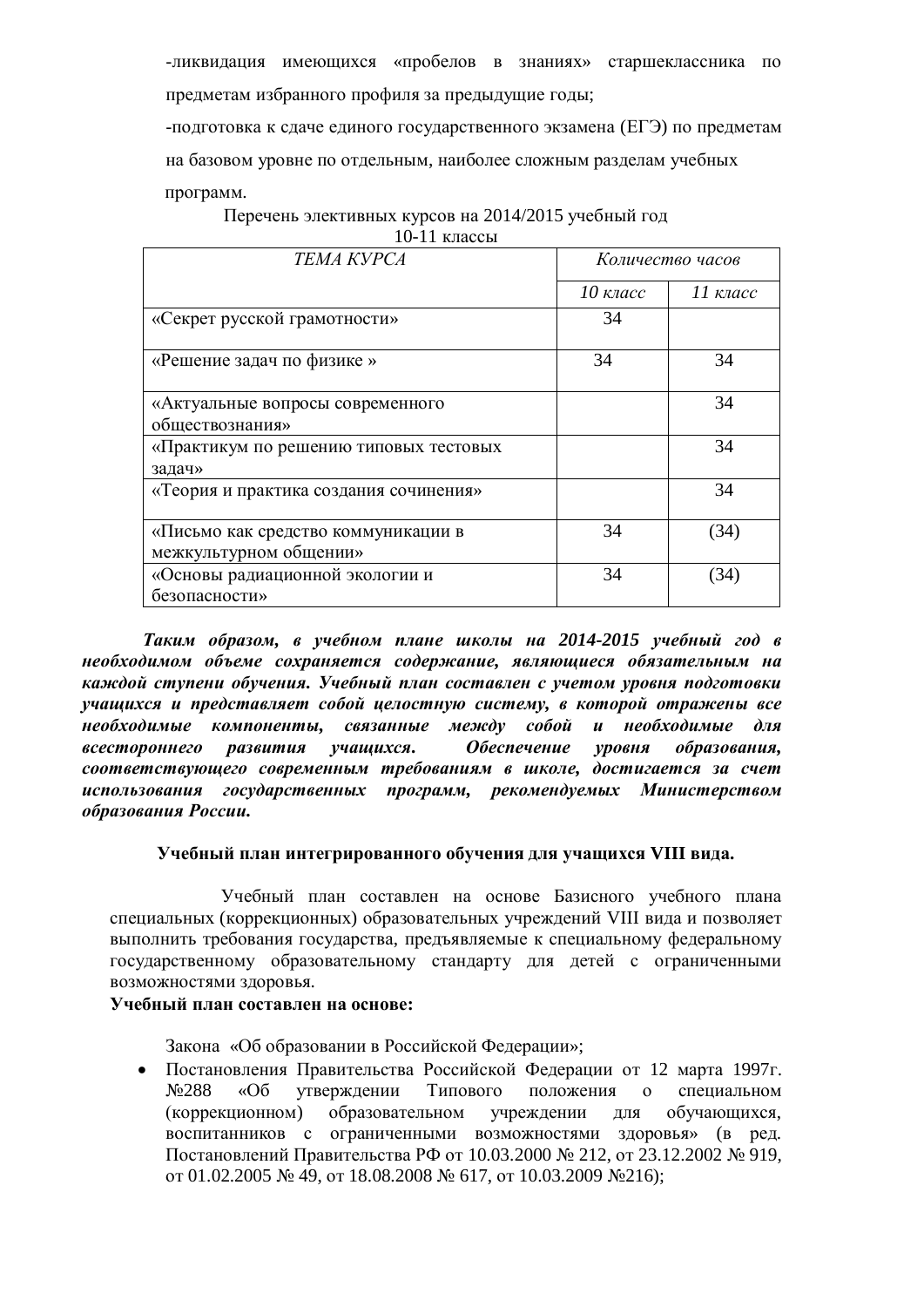- Приказа Минобразования от 10.04.2002г. № 29/2065- п«Об утверждении учебных планов специальных (коррекционных) образовательных vчреждений для обучающихся, воспитанников с ограниченными возможностями здоровья»;
- Инструктивного письма Минобразования РФ от 26. 12. 2000 г. N 3 "О дополнении инструктивного письма Минобразования России от 04.09.1997 N 48";
- Стандарта общего образования умственно отсталых учащихся (Базисный план общего образования учащихся с тяжёлой степенью умственной отсталости) Москва, 1999г. (авторский коллектив Воронкова В.В.);
- Устава МАОУ СОШ №4 г. Черняховска Калининградской области

Учебный план определяет основные образовательные направления, перечень учебных и специфических коррекционных предметов, их распределение по годам обучения с учетом специфики обучения умственно отсталых обучающихся и максимально допустимой нагрузки часов при режиме шестидневной рабочей недели. Установленный режим работы обеспечивает выполнение базового компонента и использование школьного компонента в соответствии с интересами и потребностями учащихся, способствуя реализации идеи создания комплекса условий, содействующих развитию, социальной адаптации детей с ограниченными возможностями.

Учебный план для обучающихся с интеллектуальной недостаточностью (VIII вид) предусматривает девятилетний срок учения как наиболее оптимальный для получения ими общего образования и профессионально - трудовой подготовки, жизненно необходимого для социальной адаптации и реабилитации.

В федеральную (инвариантную) часть включены образовательные области: «Родной язык», «Математика», «Искусство», «Физическая культура», «Технология» и соответствующие им учебные предметы: «Чтение и развитие речи», «Письмо и развитие речи», «Математика», «Обществознание», «Естествознание», «Изобразительное искусство», «Музыка», «Физическая культура». Содержание учебных предметов приспособлено к возможностям умственно отсталых обучающихся.

В 3-ых – 8-ых классах из традиционных обязательных учебных предметов изучаются: русский язык (чтение и письмо), математика, биология, история, обществознание, география, изобразительное искусство, музыка, осуществляется физическое воспитание, трудовое и профессионально-трудовое обучение.

Каждая образовательная область учебного плана реализуется системой предметов, неразрывных по своему содержанию и преемственно продолжающихся от начального этапа обучения до завершения второй ступени (математика 3-8 кл.; язык 3 -8 кл.)

Аналогичный принцип действует между предметами из области: технология, искусство, естествознание, что позволяет практически осуществлять системную, комплексную работу по развитию умственно отсталого обучающегося средствами образования с учетом его возрастной динамики.

Содержание обучения на каждой ступени строится на основе общих закономерностей развития психики ребенка и новообразований, возникающих благодаря коррекционному обучению и социальному развитию.

В 3-ых классах осуществляется начальный этап обучения, на котором общеобразовательная подготовка сочетается с коррекционной и пропедевтической работой.

Образовательная область «Язык» на начальной ступени представлена двумя предметами: «Чтение и развитие речи» и «Письмо и развитие речи». Данные учебные дисциплины являются ведущими, так как от их усвоения во многом зависит успешность всего школьного обучения. Практическая и коррекционная направленность обучения по перечисленным предметам обуславливает их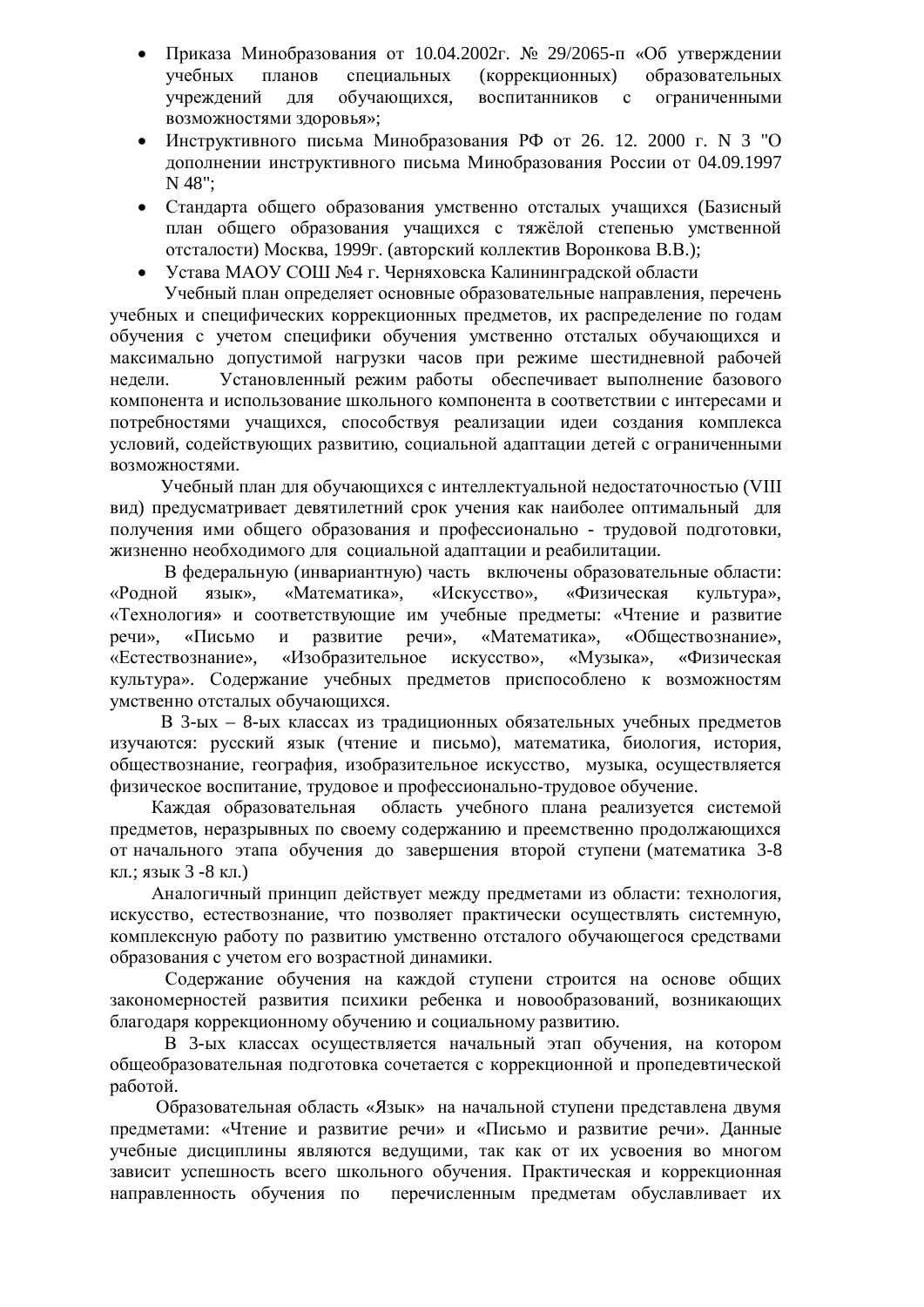специфику. Основными залачами обучения чтению и письму в млалших классах являются:

- научить летей правильно и осмысленно читать текст, лоступный их пониманию;
- выработать элементарные навыки грамотного письма;
- повысить уровень общего и речевого развития учащихся;
- научить последовательно и правильно излагать свои мысли в устной и письменной форме;
- формировать нравственные качества.

Образовательная область «Математика». Предмет «Математика» является одной из важных общеобразовательных дисциплин, готовит учащихся с отклонениями в интеллектуальном развитии к жизни и овладению доступными профессионально – трудовыми навыками. Преподавание математики для обучающихся VIII вида обусловлено решением специфической задачи – коррекция и развитие познавательной деятельности, личностных качеств ребенка, а также воспитание трудолюбия, самостоятельности, настойчивости, любознательности, формирование умений планировать свою деятельность, осуществлять контроль и самоконтроль.

Образовательная область «Искусство» реализуется предметами «Изобразительное искусство» и «Музыка». Основная задача общеобразовательного предмета «Изобразительное искусство» - формирование эмоционально положительного отношения к изобразительной деятельности и ее результатам с максимальным использованием богатых возможностей рисования для развития умственно отсталых детей. Среди других наиболее важных задач, при решении которых в процессе изобразительной деятельности осуществляется коррекция развития детей с умственной недостаточностью, следует выделить:

- развитие мыслительных операций в процессе восприятия изображаемых с натуры предметов (умение анализировать, выделять важные свойства объектов, сравнивать их; соединять части в целое в соответствии с конструкцией объектов – умение осуществлять операцию синтеза; умение обобщать на основе сходства и различий признаков и др.);

- развитие зрительно-двигательной памяти; пространственного расположения предметов;

совершенствование мелкой и крупной моторики;

- развитие речи учащихся, организующей и направляющей их умственную и практическую деятельность, функцию общения.

Образовательный предмет «Музыка» призван формировать знания о музыке с помощью изучения произведений различных жанров, а также в процессе собственной музыкально-исполнительской деятельности; корригировать отклонения в интеллектуальном развитии учащихся VIII вида, способствовать преодолению неадекватных форм поведения, снятию эмоционального напряжения; корригировать нарушения звукопроизносительной стороны речи; содействовать приобретению навыков свободного общения с окружающими: помочь самовыражению умственно отсталых школьников через занятия музыкальной деятельностью.

Образовательная область «Физическая культура» направлена на коррекцию психофизического развития школьников и выполняет общеразвивающую функцию:

- двигательным и физическим данным выдвигает ряд конкретных задач:

- коррекция и компенсация нарушений физического развития;

- развитие лвигательных возможностей в процессе обучения:

- формирование, развитие и совершенствование двигательных умений и навыков;

- развитие у учащихся основных физических качеств, привитие устойчивого отношения к занятиям по физической культуре;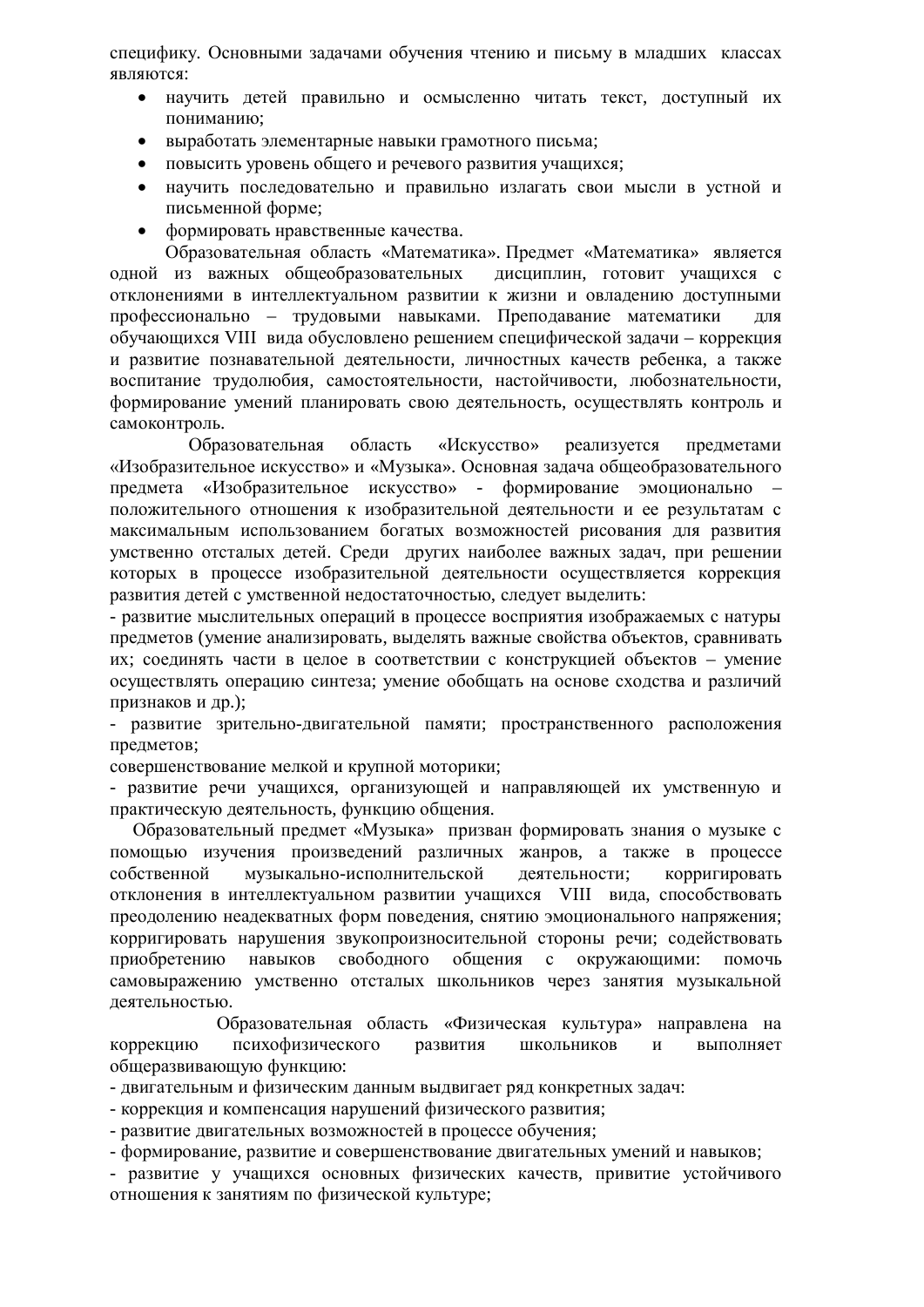- укрепление здоровья, содействие нормальному физическому развитию.

Образовательная область «Окружающая жизнь» в части федерального компонента учебного плана предполагает проведение занятий по развитию устной речи на основе изучения предметов и явлений окружающей действительности. Предмет «Развитие устной речи на основе изучения предметов и явлений окружающей действительности» относится к коррекционным занятиям в младших классах. Целью указанного предмета является решение задач восполнения пробелов в развитии детей, расширения их кругозора, обогащения чувственного опыта, формирования общеинтеллектуальных умений (анализ, обобщение, группировка, классификация) на близком жизненному опыту ребенка материале. Последовательное осуществление преемственности в обучении (3 кл) позволяет не только опираться на изученный материал, но и строить обучение с ориентировкой на перспективу («зона ближайшего развития»), то есть последующее развитие речевых умений и навыков и формирование личностных качеств школьников с интеллектуальным недоразвитием.

Вторая ступень образования – основная школа (5-8 классы).

Названная ступень является закономерным продолжением начальной школы, но в отличие от нее расширяет и углубляет понятийную и практическую основу образовательных областей, закрепляет навыки самостоятельной учебной деятельности, завершает подготовку по общеобразовательным предметам в соответствии с индивидуальными показаниями учебных возможностей обучающихся VIII вида.

В 5-8 классах продолжается обучение общеобразовательным предметам. Особое внимание на второй ступени уделяется такому виду деятельности как трудовое обучение. Оно имеет профессиональную направленность и является важной составляющей частью всего учебно-воспитательного процесса.

В федеральную (инвариантную) часть включены образовательные области: «Язык», «Математика», «Обществознание», «Естествознание», «Технология» и соответствующие им учебные предметы: «Чтение и развитие речи», «Письмо и развитие речи», «Математика», «История Отечества», «География», «Биология» и другие.

Вышеперечисленные предметы наиболее важны для развития и коррекции познавательной деятельности, обучающихся с умственной отсталостью от младшего школьного возраста до юношеского. В этой части особое внимание уделяется развитию связной и письменной речи, усвоению элементарных основ математики, предметов из естествоведческого и обществоведческого цикла.

Образовательная область «Язык» представлена в 5-8 кл. предметами «Письмо и развитие речи», «Чтение и развитие речи». Перечисленные образовательные предметы решают те же задачи, что и в младших классах, но на более сложном речевом материале.

Содержание обучения письму, чтению и развитию речи строится на принципах коммуникативного подхода, который в отличие от орфографического направлен на развитие контекстной устной и письменной речи, где формируется орфография, обеспечивает самостоятельное связное высказывание в устной или письменной форме. Коммуникативный подход в большей мере соответствует специфическим особенностям интеллектуальной деятельности умственно отсталых обучающихся, которым трудно освоить логику построения языка на основе анализа, запоминания и воспроизведения грамматических правил и категорий.

Образовательная область «Математика» представлена элементарной математикой и в ее структуре в 5-8 классах 1 час отводится на изучение элементов геометрии. Математика имеет выраженную практическую направленность с целью обеспечения жизненно важных умений обучающихся по ведению домашнего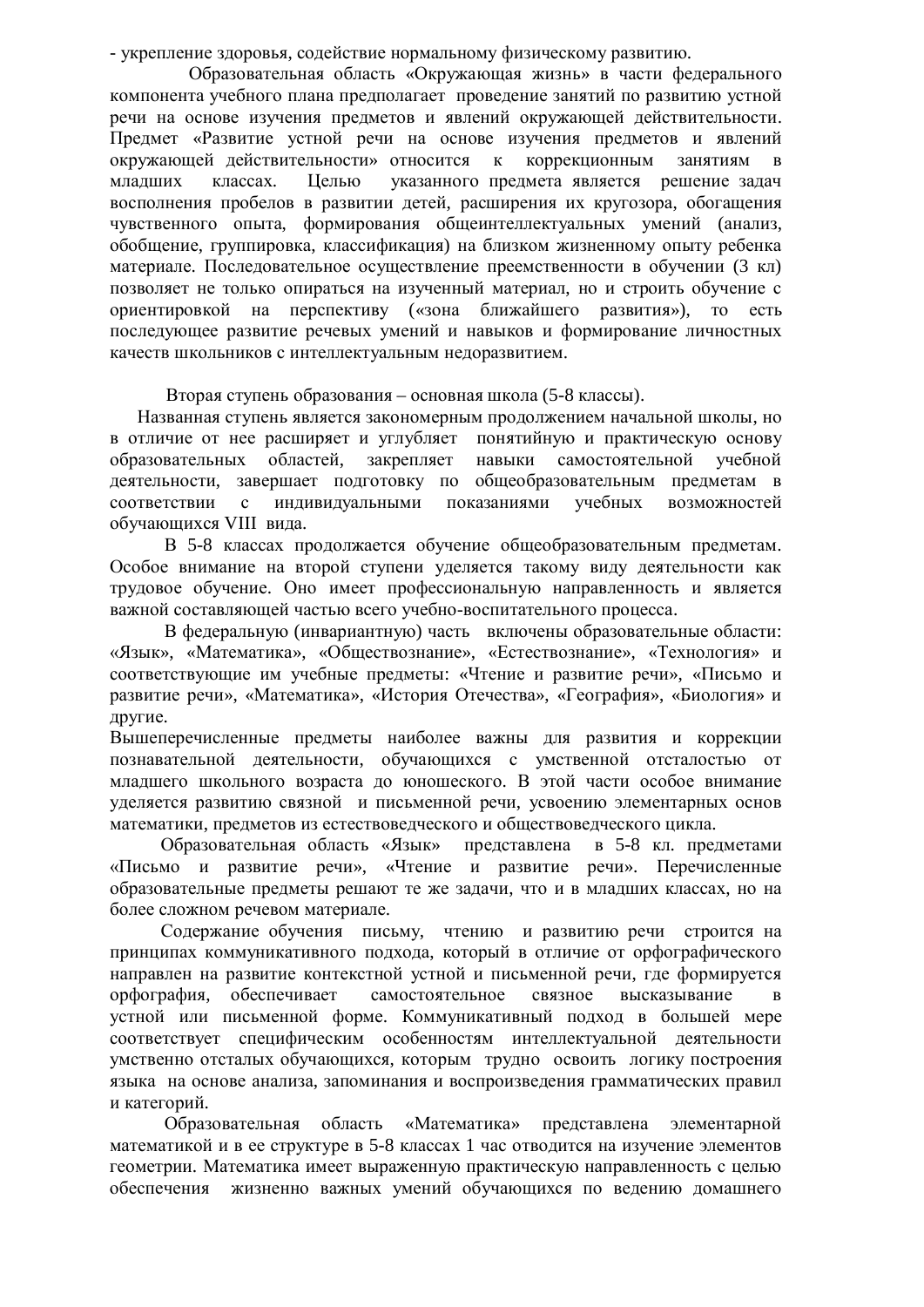хозяйства, их деятельности в доступных профилях (профессиях) по труду. Математика вносит существенный вклад в развитие и коррекцию мышления и речи, она значительно продвигает большую часть обучающихся на пути освоения ими элементов логического мышления. Математические знания реализуются и при изучении других дисциплин учебного плана: истории Отечества, географии, физической культуры, изобразительного искусства и др.

Образовательная область «Обществознание» включает в себя: «Историю Отечества» (5- 8 кл.) и «Обществознание» (8 кл.). Предмет «История Отечества» формирует систему знаний о самых значительных исторических событиях в становлении и развитии основ Российской государственности с древнейших времен до новейшей истории. Нарушение сложных форм познавательной леятельности при умственной отсталости (анализ, классификация, обобщение, мысленное планирование) не позволяют выстраивать курс истории на основе развернутых хронологических сведений, поэтому он представлен на наиболее ярких ключевых событиях эволюции России как государства, явлениях, обогащавших науку, производство, культуру, общественный уклад. Принцип социокультурного развития средствами истории способствует воспитанию гражданских, патриотических чувств, широкому использованию примеров из истории региона, формированию простейших обществоведческих представлений: о религиях, видах и структуре государственной власти, морали, этике, правовых устоях, культурных достижениях общества и др.

Образовательная область «Естествознание» реализуется тремя предметами: «Природоведение» (5 класс), «География» и «Биология» (6-8 кл.). «География» - элементарный курс физической географии России и зарубежья, позволяющий на основе межпредметных связей сформировать доступные представления о физической, социально-экономической географии, ее природных и климатических ресурсах, влияющих на образ жизни, культуру, хозяйственную деятельность человека на земле. Особое место в курсе географии отводится изучению родного края, природоохранной деятельности, что существенно дополняет систему воспитательной работы по гражданскому, нравственно – этическому воспитанию.

Естественнонаучное образование обучающихся с умственной отсталостью строится на основе психологических особенностей восприятия и анализа окружающего мира. Основной коррекционной задачей является преодоление инертности психических функций, расширение представлений о многообразии форм жизни окружающей среды. Так же, как и все другие предметы учебного плана, естествоведческие знания помогают осмыслению единства свойств неживой и живой приролы. Знания по прелметам ланного цикла формируют у обучающихся коррекционной школы практические навыки взаимодействия с объектами природы, ее явлениями.

Образовательная область «Искусство» реализуется аналогично с первой ступенью обучения - предметами «Изобразительное искусство» и «Музыка». Принципиальными положениями концепции обучения изобразительному искусству детей с умственной недостаточностью являются:

1. Развитие у учащихся эстетического познания и образного отражения объектов

и явлений действительности, воспитание нравственного отношения к окружающему миру, к людям, к самому себе.

2. Приобщение учащихся специальной школы к творческому социально значимому труду, умению работать коллективно.

3.Использование изобразительной леятельности как средства компенсаторного развития детей с умственной недостаточностью на всех этапах обучения в школе.

4. Дифференцированный подход к обучению детей (с учетом их возможностей в связи с глубиной и тяжестью дефекта).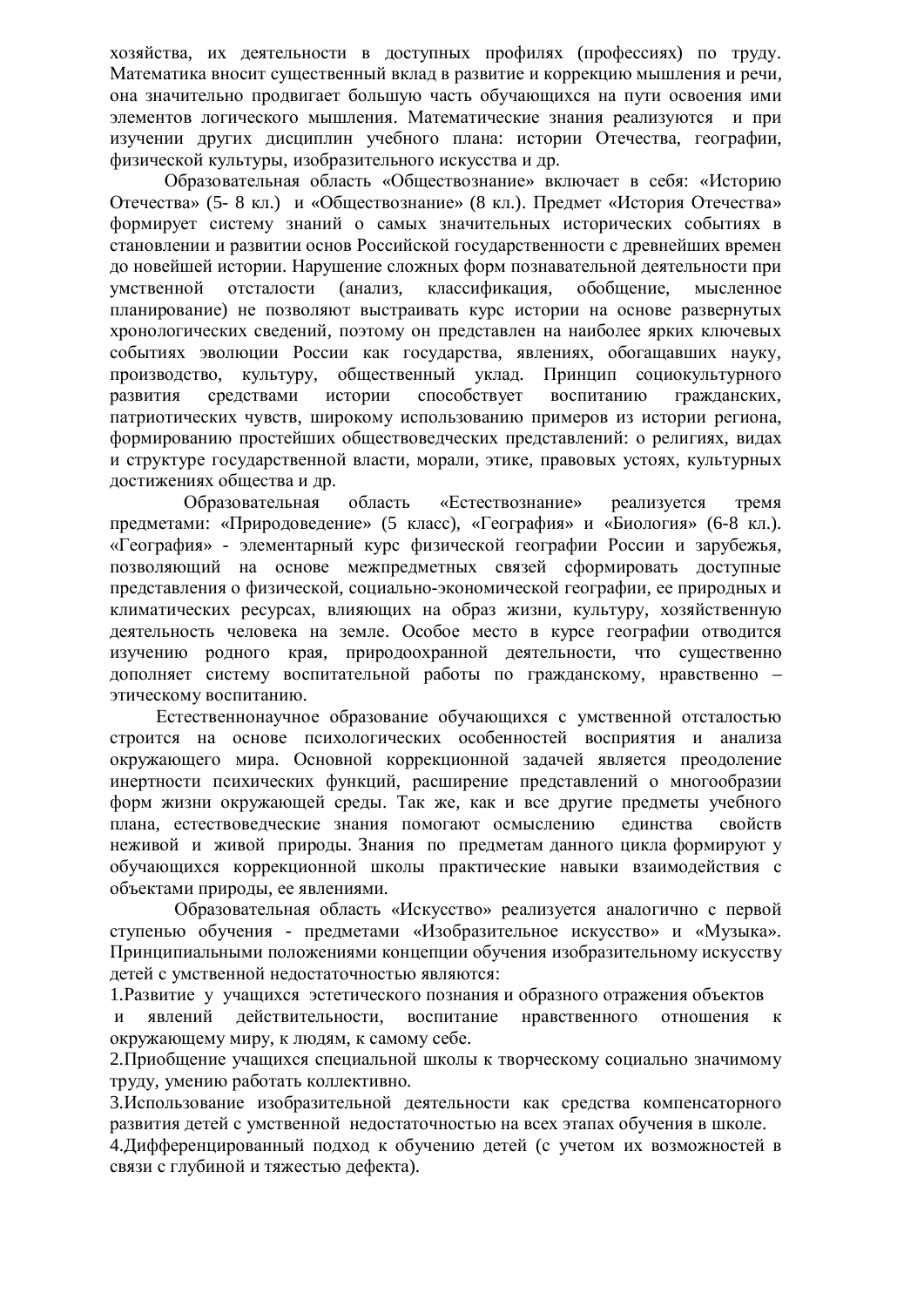Образовательный предмет «Музыка» в 5-7 классах продолжает формировать музыкальную культуру учащихся. Обучение детей на второй ступени сопряжено с определенными трудностями мутационного периода, значительно осложняющего участие подростков в хоровом пении.

Образовательная область «Физическая культура» так же, как и в начальной школе направлена на коррекцию психофизического развития школьников и выполняет общеразвивающую функцию.

Образовательная область «Технология» в части федерального компонента учебного плана предполагает занятия по следующим профилям: швейное дело, столярное дело. Выбор данных профилей прежде всего обусловлен учетом индивидуальных особенностей учащихся, запросом (востребованностью) профилей на рынке труда, а также в зависимости от возможностей данного МАОУ СОШ №4. Предпочтение, отданное вышеперечисленным профилям, позволяет решать задачи трудового обучения и социального воспитания с потенциалом применения интеллектуальных умений учащихся, полученных в ходе изучения других учебных предметов.

Обязательные индивидуальные и групповые занятия отведены также на развитие психомоторики и сенсорных процессов

К коррекционным занятиям в старших классах (5-8) относится социально – бытовая ориентировка (СБО). Курс СБО направлен на практическую подготовку детей к самостоятельной жизни и труду, на формирование у них знаний и умений, способствующих социальной адаптации, на повышение уровня общего развития үчащихся. Последовательное изучение тем обеспечивает возможность систематизировано формировать и совершенствовать у детей с нарушением интеллекта необходимые им навыки самообслуживания, ведения домашнего хозяйства, ориентировки в окружающем, а также практически знакомиться с предприятиями, организациями и учреждениями, в которые им придется обращаться по различным вопросам, начав самостоятельную жизнь.

Специфика интеллектуального и личностного недоразвития обучающихся требует направленной коррекции не только учебной деятельности, но и не менее важно развитие коммуникативных умений, навыков содержательного взаимодействия со сверстниками и взрослыми, регуляции эмоциональных, нравственно – поведенческих и других свойств психики.

## Учебный план обучения на дому

### **ɍɱɟɛɧɵɣɩɥɚɧɫɨɫɬɚɜɥɟɧɧɚɨɫɧɨɜɟ:**

- Закона РФ «Об образовании в Российской Федерации»;
- Письмо МО от 14.11.88, №17-253-6 «Об индивидуальном обучении больных детей на дому»
- Приказа Минобразования от 10.04.2002 г. № 29/2065- п «Об утверждении үчебных планов специальных (коррекционных) образовательных учреждений для обучающихся, воспитанников с ограниченными возможностями здоровья»;
- Инструктивного письма Минобразования РФ от 26. 12. 2000 г. N 3 "О дополнении инструктивного письма Минобразования России от 04.09.1997 N 48";
- Стандарта общего образования умственно отсталых учащихся (Базисный план общего образования учащихся с тяжёлой степенью умственной отсталости) Москва, 1999г. (авторский коллектив Воронкова В.В.);
- Приказа Министерства образования Калининградской области и Министерства здравоохранения Калининградской области от 06.05.20014г №238, 427/1 «О порядке регламентации оформление отношений государственной, муниципальной образовательной организации и родителей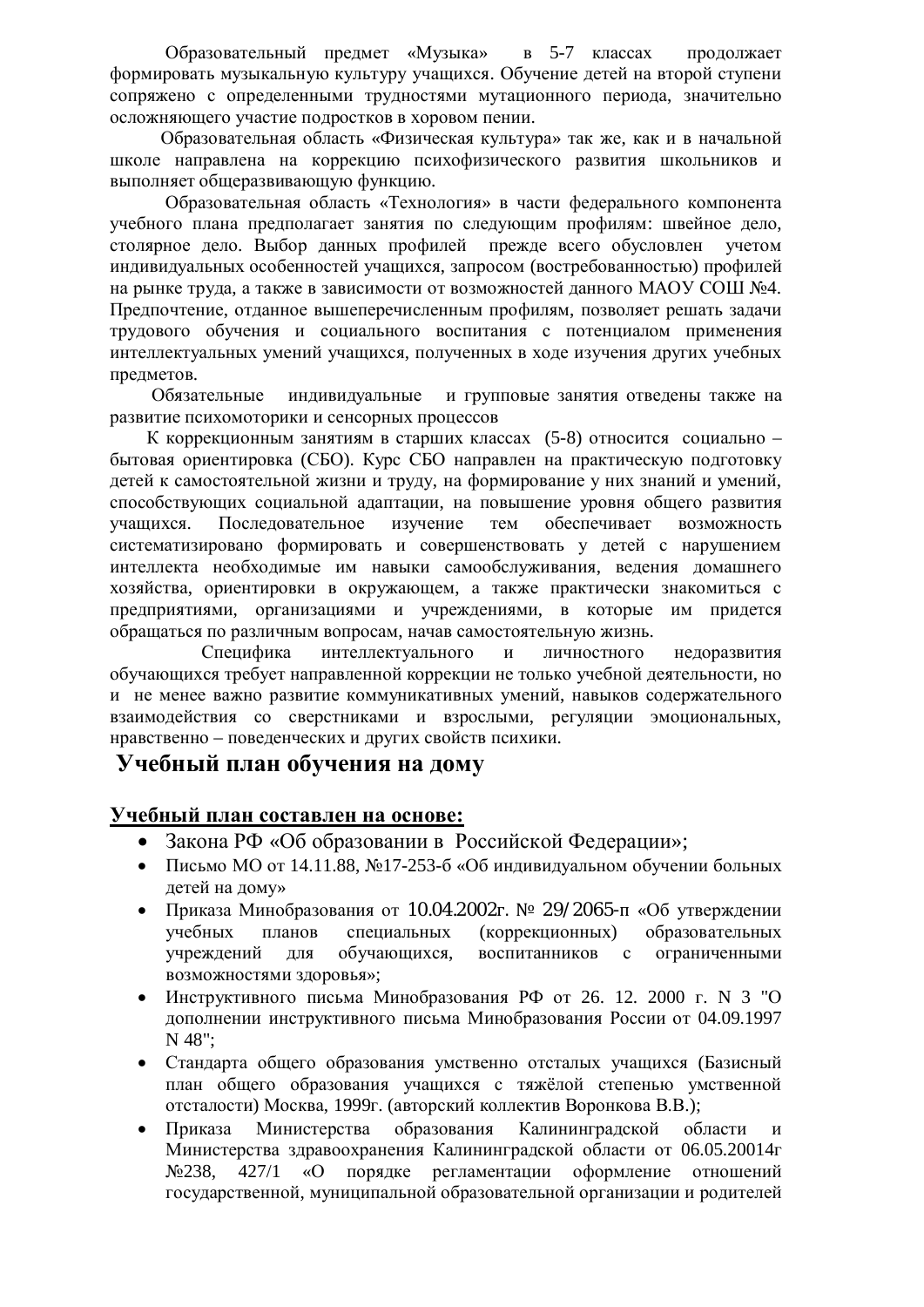(законных представителей) обучающихся, нуждающихся в длительном лечении, а также детей инвалидов в части организации обучения по основным общеобразовательным программам на дому или в медицинских vчреждениях»

Устава МАОУ СОШЉ∘4 г. Черняховска.

Учебный план определяет основные образовательные направления, перечень учебных и предметов их распределение по годам обучения с учётом специфики обучения обучающихся и максимально допустимой нагрузки часов.

Основными целями надомного обучения являются: обеспечение достижения больными детьми образовательного стандарта, обеспечение их оптимальной социальной интеграции, сохранение и укрепление здоровья больных детей, адаптация обучающихся к жизни в обществе.

Учитывая особенности психофизического развития и возможности ребёнка, сложности структуры их дефекта, особенностей эмоционально-волевой сферы, характера течения заболевания, был составлен индивидуальный учебный план, который направлен на общее развитие учащихся, коррекцию недостатков их познавательной деятельности и личностных качеств с учётом индивидуальных возможностей ученика на различных этапах обучения.

Все учебные предметы максимально индивидуализированы и направлены, прежде всего на решение вопроса развития их речи, как ее регулирующей, так и коммуникативной функций. Каждая образовательная область учебного плана реализуется системой курсов, неразрывных по своему содержанию и преемственно продолжающихся. Это позволяет практически осуществлять системную, комплексную работу по развитию обучающихся средствами образования с учетом его возрастной динамики.

Основными задачами предмета чтения является формирование и развитие коммуникативной и когнитивной функции речи. Обучение письму носит сугубо практическую направленность, не требующую от обучающихся усвоения какихлибо правил. Целью предмета «Русский язык» является обучение самостоятельному написанию слов, коротких предложений, что имеет большое значение для их социальной адаптации.

При реализации предмета «Математика» происходит формирование на доступном уровне простейших навыков счета, работе с калькулятором, обращению с деньгами разного достоинства. Все счётные операции закрепляются на уроках социально-бытовой ориентировки, трудового обучения и в своей повседневной жизни.

Трудовая подготовка осуществляется предметом «Технология».

Все обучение данной категории детей направлено на общее развитие учащихся и коррекцию их познавательных и физических возможностей.

Главная задача школы состоит в формировании социально активной творческой личности, в духовно-нравственном воспитании молодежи, основанных на взаимоуважении, трудолюбии.

Ежегодно учащиеся школы принимают активное участие во Всероссийской олимпиаде школьников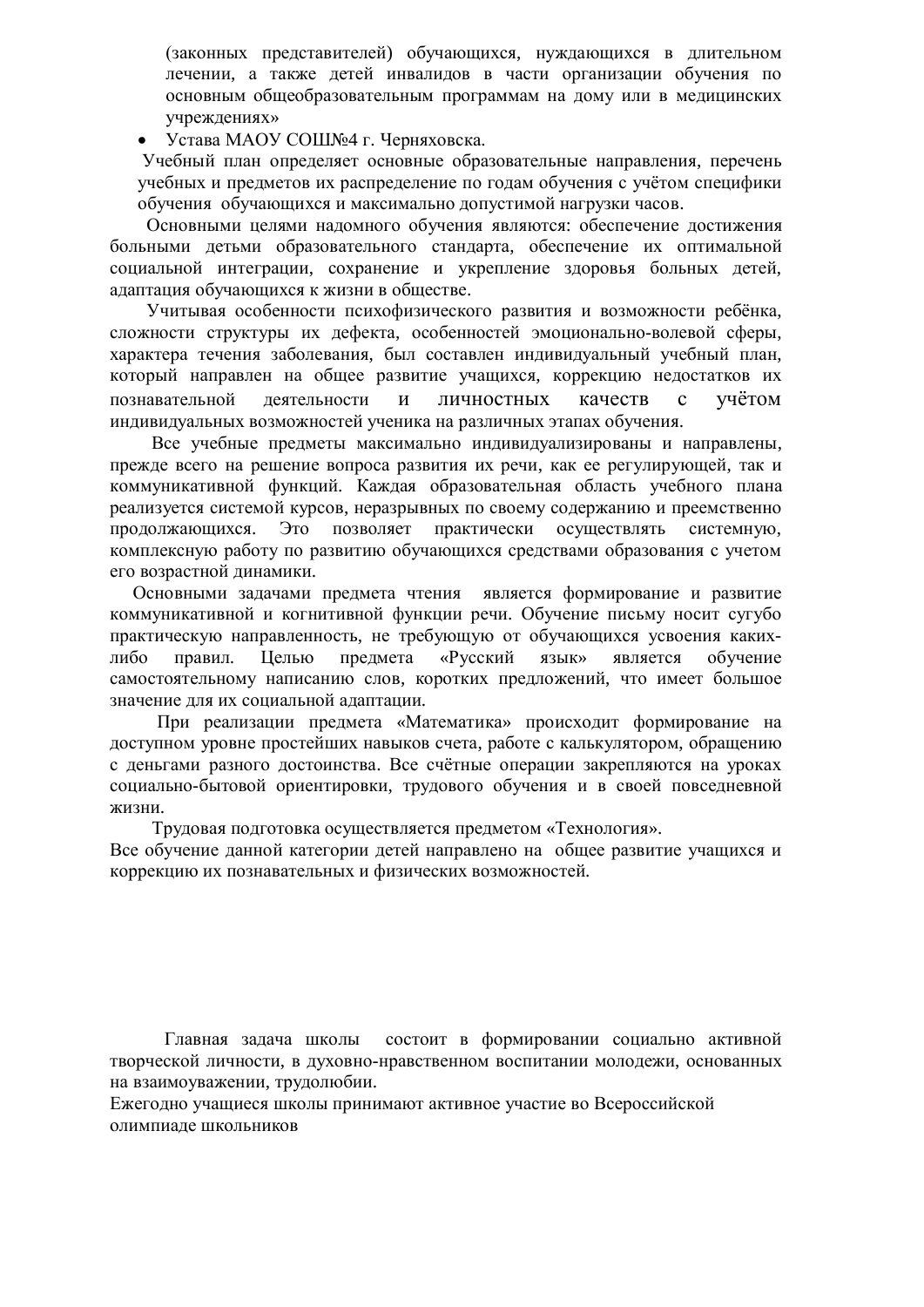# ИТОГИ ОЛИМПИАД по общеобразовательным предметам

| Предметы      | 2012-2013      |                |                | 2013-2014      |                    |                | 2014-2015      |           |                |                |                        |
|---------------|----------------|----------------|----------------|----------------|--------------------|----------------|----------------|-----------|----------------|----------------|------------------------|
|               | $\overline{1}$ | $\overline{2}$ | $\overline{3}$ | $\Pi$ p        | $06\pi$            | $\overline{1}$ | Приз           | $O6\pi$   | $\mathbf{1}$   | Приз           | Обл                    |
|               |                |                |                |                |                    |                |                |           |                |                | $\bullet$              |
| Русский язык  | $\mathbf{1}$   |                |                | 3              |                    | $\mathbf{1}$   | $\overline{2}$ |           | $\mathbf{1}$   | $\mathbf{1}$   |                        |
| Литература    |                |                | $\overline{2}$ | 3              |                    | $\mathbf{1}$   | $\overline{2}$ |           |                | $\overline{2}$ |                        |
| Биология      | $\mathbf{1}$   |                |                |                |                    | $\mathbf{1}$   | $\overline{2}$ |           |                | $\overline{3}$ |                        |
| Английский    |                |                | $\mathbf{1}$   | $\mathbf{1}$   |                    |                | 6              |           |                | $\overline{7}$ |                        |
| ЯЗЫК          |                |                |                |                |                    |                |                |           |                |                |                        |
| История       | $\mathbf{1}$   | $\mathbf{1}$   | $\overline{2}$ | $\overline{4}$ |                    | $\overline{2}$ | 7              |           | $\overline{2}$ | 8              |                        |
| Обществознани | $\overline{2}$ | $\overline{2}$ | $\mathbf{1}$   | $\mathbf{1}$   |                    |                | 5              |           | $\overline{2}$ | 5              | $1 \pi p$              |
| e             |                |                |                |                |                    |                |                |           |                |                |                        |
| Право         | $\overline{2}$ |                | $\overline{2}$ | $\overline{2}$ | $1\pi$             | $\overline{3}$ | $\overline{7}$ | $1 - e$   | $\overline{2}$ | $\overline{7}$ | $1 \pi p$              |
|               |                |                |                |                | $\mathbf{p}$       |                |                | $1 \pi p$ |                |                |                        |
| Математика    |                | $\overline{2}$ |                | $\overline{2}$ |                    |                | $\overline{4}$ |           | $\mathbf{1}$   |                |                        |
| Химия         |                | 1              |                | $\mathbf{1}$   | $1-e$<br>$1 \pi p$ |                | 3              | $2 \pi p$ | $\mathbf{1}$   | 3              |                        |
| Физика        |                |                | $\overline{2}$ | $\overline{2}$ |                    | $\mathbf{1}$   | $\overline{4}$ |           |                | $\overline{7}$ |                        |
| География     | $\mathbf{1}$   | $\mathbf{1}$   | $\mathbf{1}$   | $\mathbf{1}$   |                    | $\overline{2}$ | $\mathbf{1}$   |           | $\overline{2}$ | 5              |                        |
| Технология    | $\mathbf{1}$   | $\mathbf{1}$   | $\mathbf{1}$   | 5              |                    | $\overline{2}$ | 13             |           | $\overline{4}$ | 15             |                        |
| Физическая    | 3              | $\mathbf{1}$   | $\overline{2}$ | $\overline{2}$ | $\overline{2}$     | 3              | $\overline{7}$ | $2 \pi p$ | 3              | 6              |                        |
| культура      |                |                |                |                | $\pi p$            |                |                |           |                |                |                        |
| Астрономия    |                |                | $\mathbf{1}$   | $\overline{2}$ |                    |                | $\overline{4}$ |           |                | 6              |                        |
| ОБЖ           |                |                |                | $\overline{2}$ |                    |                | 3              |           |                | $\mathbf{1}$   |                        |
| Экология      | $\mathbf{1}$   | $\overline{2}$ | $\overline{2}$ | $\mathbf{1}$   |                    |                | $\mathbf{1}$   |           |                | 3              |                        |
| Православная  |                |                |                | $\overline{2}$ |                    | $\mathbf{1}$   | $\overline{4}$ |           | $\mathbf{1}$   | 5              |                        |
| культура      |                |                |                |                |                    |                |                |           |                |                |                        |
| <b>MXK</b>    | $\mathbf{1}$   |                |                |                |                    |                | 3              |           | $\mathbf{1}$   | 3              |                        |
| Немецкий язык |                |                |                |                |                    |                | $\mathbf{1}$   |           |                | $\mathbf{1}$   |                        |
| Экономика     |                |                |                |                |                    |                | $\overline{4}$ |           | $\overline{2}$ | $\overline{4}$ | $1 \text{ } \text{np}$ |
| Всего         | $\mathbf{1}$   | $\mathbf{1}$   | $\overline{2}$ | 39             | 5                  | $\mathbf{1}$   | 83             | 6         | $\overline{2}$ | 92             |                        |
|               | $\overline{4}$ | $\overline{4}$ | $\overline{0}$ |                |                    | 7              |                |           | $\overline{2}$ |                |                        |
| Итого         | 93             |                |                |                | 5                  | 100            |                | 6         | 114            |                | 3                      |

## КОЛИЧЕСТВО ПРИЗЕРОВ МУНИЦИПАЛЬНОГО ТУРА ПРЕДМЕТНЫХ ОЛИМПИАД

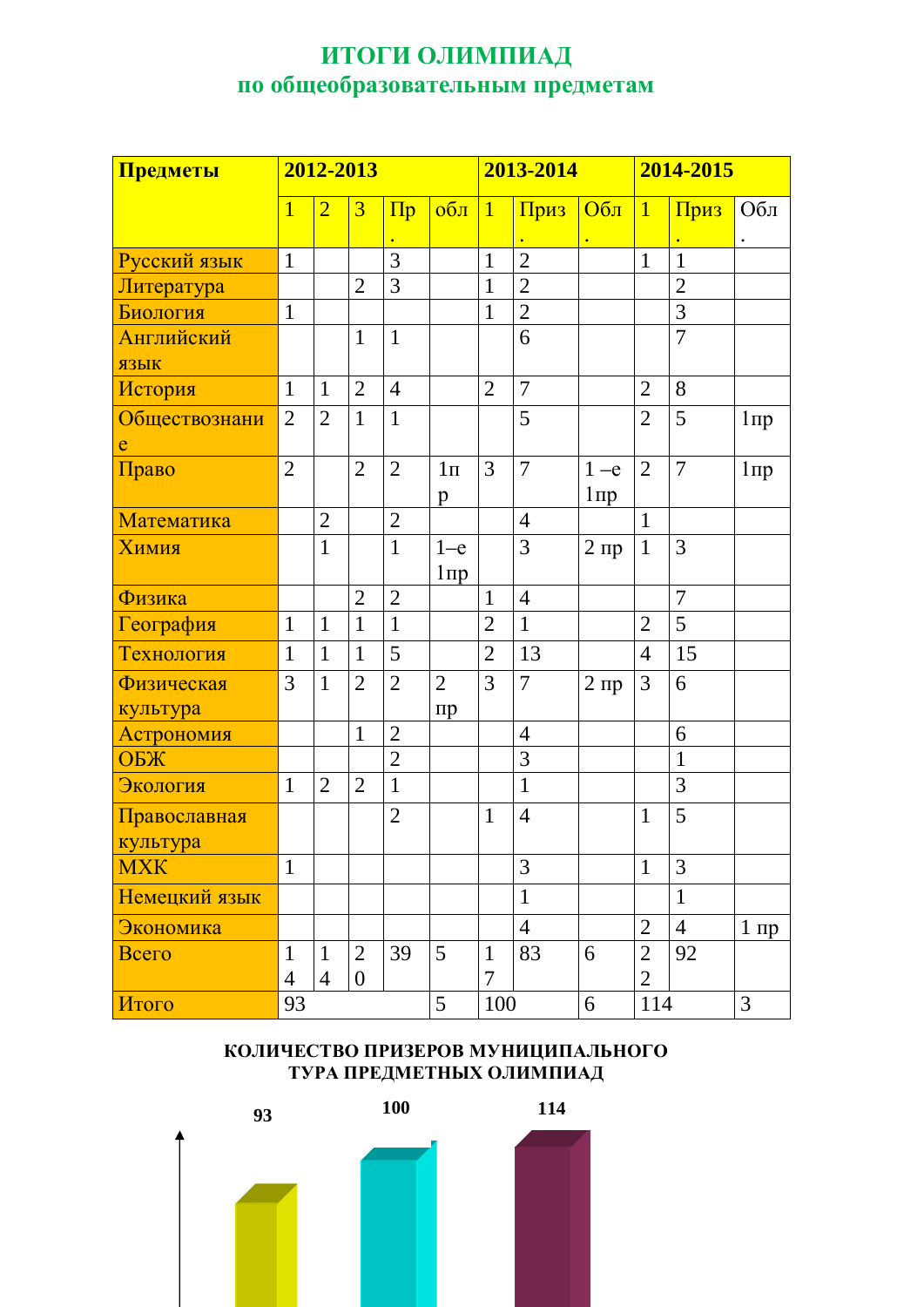**2013 2014 2015** 

В региональном этапе предметных олимпиадах приняли участие 31 обучающийся, из них призерами региональной олимпиады стали 2 человека (по 3 предметам) :

Туртанова К. - экономика

Витохина С – право, обществознание (9 класс).

#### **Итоги участия в проектной деятельности**

Исходя из сформулированной в образовательной программе школы модели выпускника, основной упор был сделан на развитие у учащихся ключевых образовательных компетентностей. В частности, такие компетентности, как информационная, коммуникативная успешно формируются в результате проектной и исследовательской деятельности учащихся.

 $*$  1. В 2014-2015 учебном году в школе по традиции были проведены Дни Науки: день точных и словесности, день естественных наук, день начальных классов. В ходе Дней Науки работали научно-практические конференции «Открытый мир» по защите проектов учащихся, в работе которых было рассмотрено более 36 проектов учащихся. Лучшие были представлены на муниципальной научно-практической конференции «Шаг в будущее»:

 $\Gamma$ уманитарная секция (русский язык, литература. психология, искусство):

- 1. Сермонтите Евгения, Титова Анастасия. Анализ заимствования английской спортивной лексики в русском языке(русский язык). Учитель Ненартавичене  $H.M.$
- 2. Небольсина Анастасия. Как влияют СМИ на общество (литература). Учитель Ненартавичене Н.И.
- 3. Веселова Виктория. А.Тарковский (литература). Учитель Ненартавичене **Н.И.**
- 4. Свирина Карина. Музыка и эмоции (МХК). Учитель Филиппова Е.В.
- 5. Веселова Виктория. Русалки (МХК). Учитель Шумейко М.А

*Подсекиии:* 

 $A$ нглийский язык:

1. Сугян Марина. Периодика в нашей жизни(английский язык). Учитель Ковалева И.В..

Общественные науки:

- 1. Слизова Алина. Память о героях Восточно-прусской операции. Штурм Инстербурга (история). Учитель Шулыгина З.Д
- 2. Фомин Алексей. Дети Великой Отечественной войны (история). Учитель Шулыгина З.Д

*Ɏɢɡɢɤɨɦɚɬɟɦɚɬɢɱɟɫɤɚɹɫɟɤɰɢɹ:*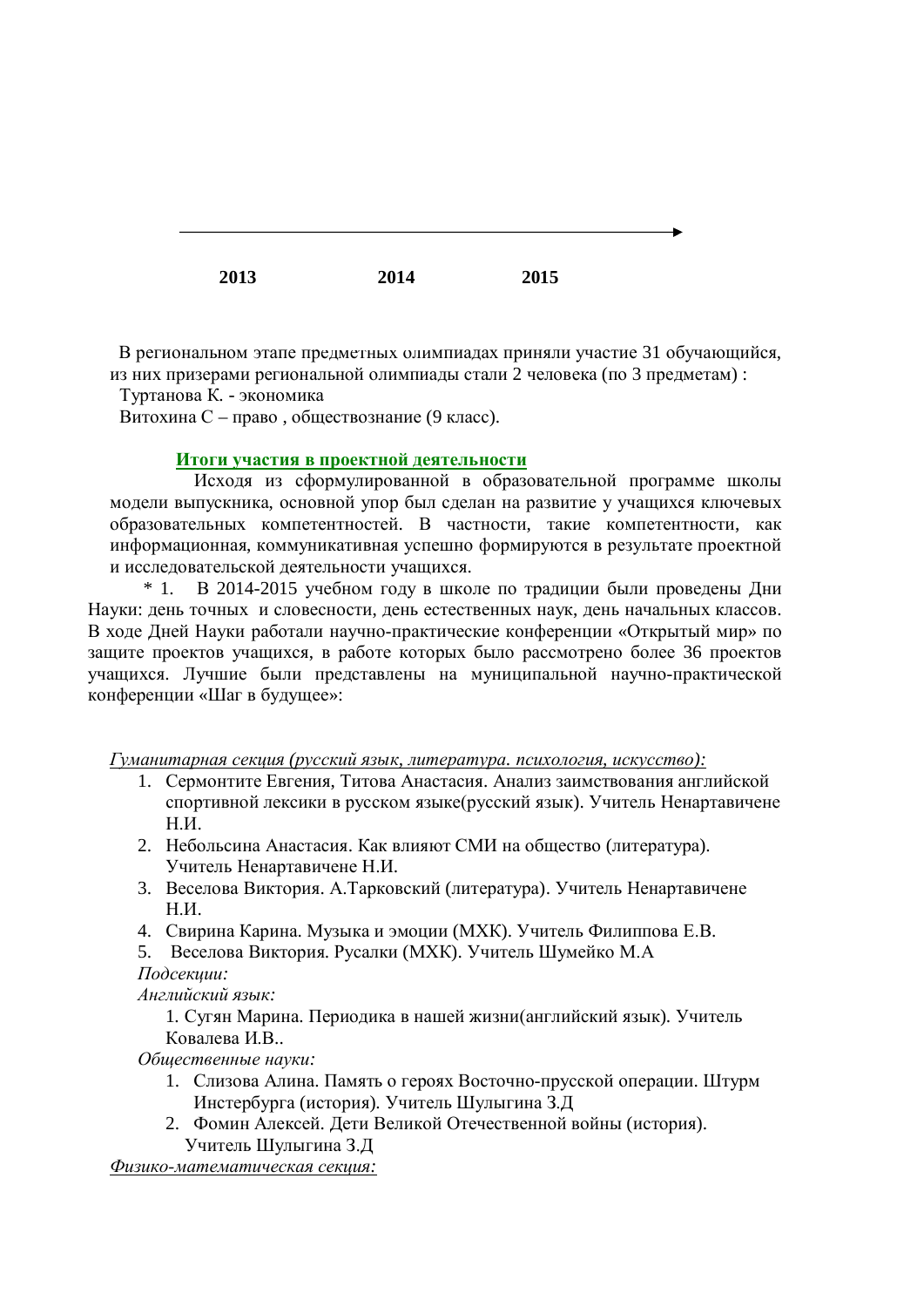- 1. Никитина Татьяна. Ультразвук в природе и технике (физика). Учитель Мухоид С.Г.
- 2. Сермонтите Евгения. Мясников Максим. Сюжетные задачи (математика). Намазило Л.В.
- 3. Штоберт Карина, Переверзева Екатерина. Применение функции Эйлера при построении уникурсальных звезд (математика). Вязимова Л.М

 $E$ *стественнонаучная секция:* 

- 1. Рыбальченко Мария. Волшебный мир пигментов (химия). Учитель Вагина B.C.
- 2. Попова Елена. Вода в нашей жизни (химия). Учитель Вагина В.С.
- 3. Мясников Максим, Упатова Виктория, Благоустройство школьного цветника (география). Учитель Залесова Н.В.
- 4. Сермонтите Евгения, Проскурин Александр Орнитофауна города Черняховска с различной антропологической нагрузкой (экология). Учитель Степанова Н.А.

## Победителями и призерами в 2014-2015 учебном году стали

 $\boldsymbol{\theta}$  номинации «Математика»:

Штоберт Карина, Переверзева Екатерина. Применение функции Эйлера при построении уникурсальных звезд. Вязимова Л.М-3 место

 $\theta$  номинашии «История»:

3 место Газюк А., Берко В., учитель Шулыгина З.Д

*ɜɧɨɦɢɧɚɰɢɢ «Ⱥɧɝɥɢɣɫɤɢɣɹɡɵɤ»:* 

3 место Сугян Марина. Периодика в нашей жизни. Учитель Ковалева И.В..

 $\theta$  номинации «Краеведение»:

3 место Слизова Алина. Память о героях Восточно-прусской операции. Штурм Инстербурга. Учитель Шулыгина 3.Д

- $\boldsymbol{\theta}$  номинации «География»:
	- 1 место Мясников Максим, Упатова Виктория. Благоустройство школьного цветника. Учитель Залесова Н.В.
- $\boldsymbol{\beta}$  номинашии «Химия»:
	- 2 место Рыбальченко Мария. Волшебный мир пигментов. Учитель Вагина B.C.

 $\boldsymbol{\theta}$  номинации «Экология»:

3 место Сермонтите Евгения, Проскурин Александр. Орнитофауна города Черняховска с различной антропологической нагрузкой (экология). Учитель Степанова Н.А.

 $\boldsymbol{\theta}$  номинашии «Валеология»:

2 место Попова Елена. Вода в нашей жизни. Учитель Вагина В.С.

# $I$ *ocvдарственная итоговая аттестация*

## **A**) За курс основной школы

В ходе государственной итоговой аттестации выпускники 9-х классов сдавали два обязательных экзамена в форме ОГЭ: по русскому языку и математике, и экзамены по выбору: обществознание и география.

Высокий уровень знаний показали учащиеся по всем предметам по выбору.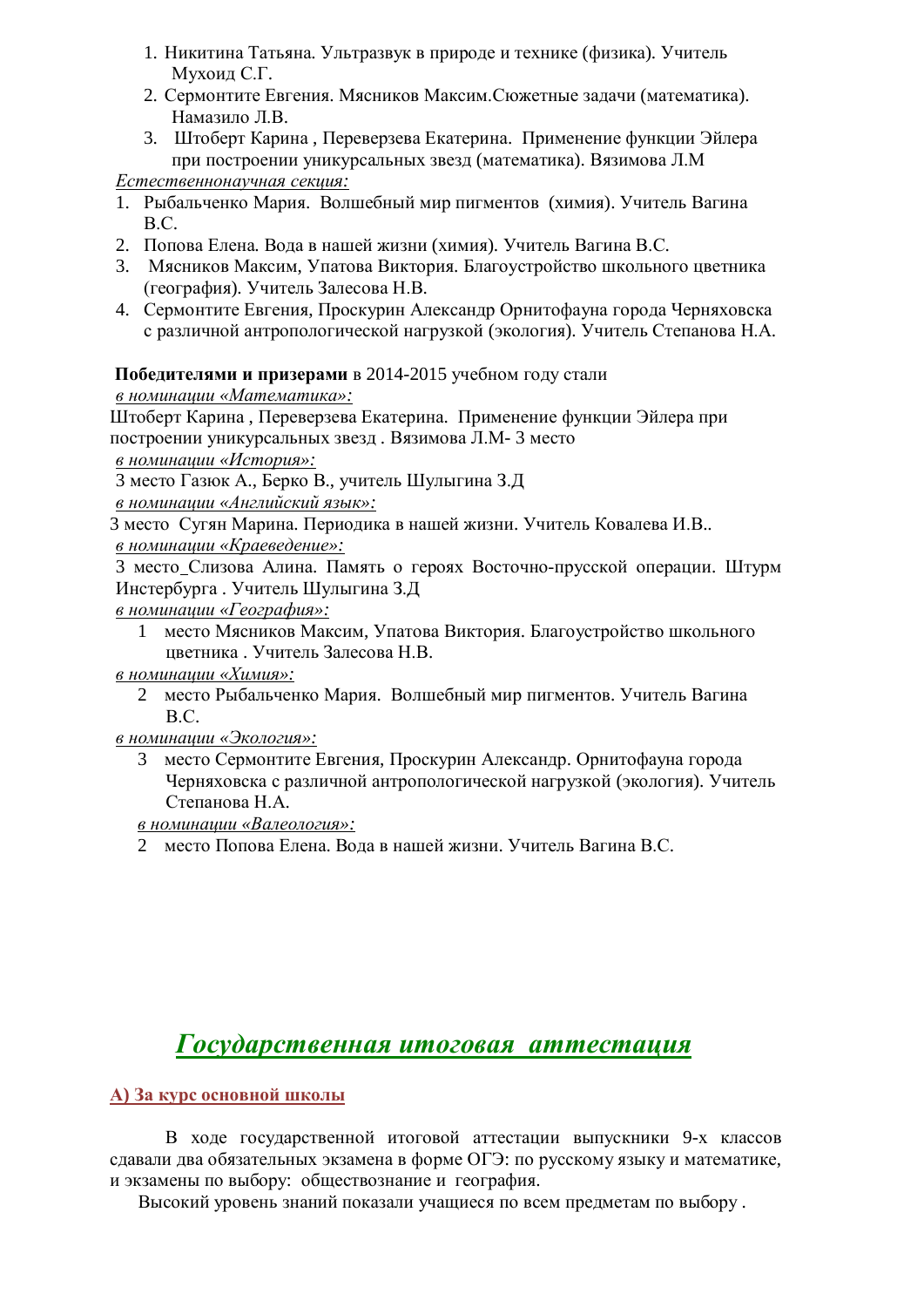

# Результаты государственной итоговой аттестации **в 9 классах (2014-2015 учебный год)**

| Предмет        | класс | всего | $\langle \langle 5 \rangle \rangle$ | $\langle 4 \rangle$ | $\langle 3 \rangle$ | $\langle 2 \rangle$ | Cp.     | $\frac{0}{6}$ | $\%$ | Учитель              |
|----------------|-------|-------|-------------------------------------|---------------------|---------------------|---------------------|---------|---------------|------|----------------------|
|                |       |       |                                     |                     |                     |                     | $6a$ лл | кач           | VCI  |                      |
| Русский язык   | 9a    | 21    |                                     | 9                   | 5                   |                     | 4,1     | 76            | 100  | <b>Ненартавичене</b> |
|                |       |       |                                     |                     |                     |                     |         |               |      | H.H                  |
| Математика     | 9a    | 21    |                                     | 10                  | 6                   |                     | 3,95    | 71            | 100  | Намазило Л.В.        |
| Обществознание | 9a    |       | 3                                   |                     |                     |                     | 4,6     | 100           | 100  | Скороспелова         |
|                |       |       |                                     |                     |                     |                     |         |               |      | H.H                  |
| География      | 9a    | 15    |                                     | 8                   | 3                   |                     | 3,87    | 73            | 93   | Залесова НВ          |
|                |       |       |                                     |                     |                     |                     |         |               |      |                      |

Государственную итоговую аттестацию успешно прошли все обучающиеся 9а класса.

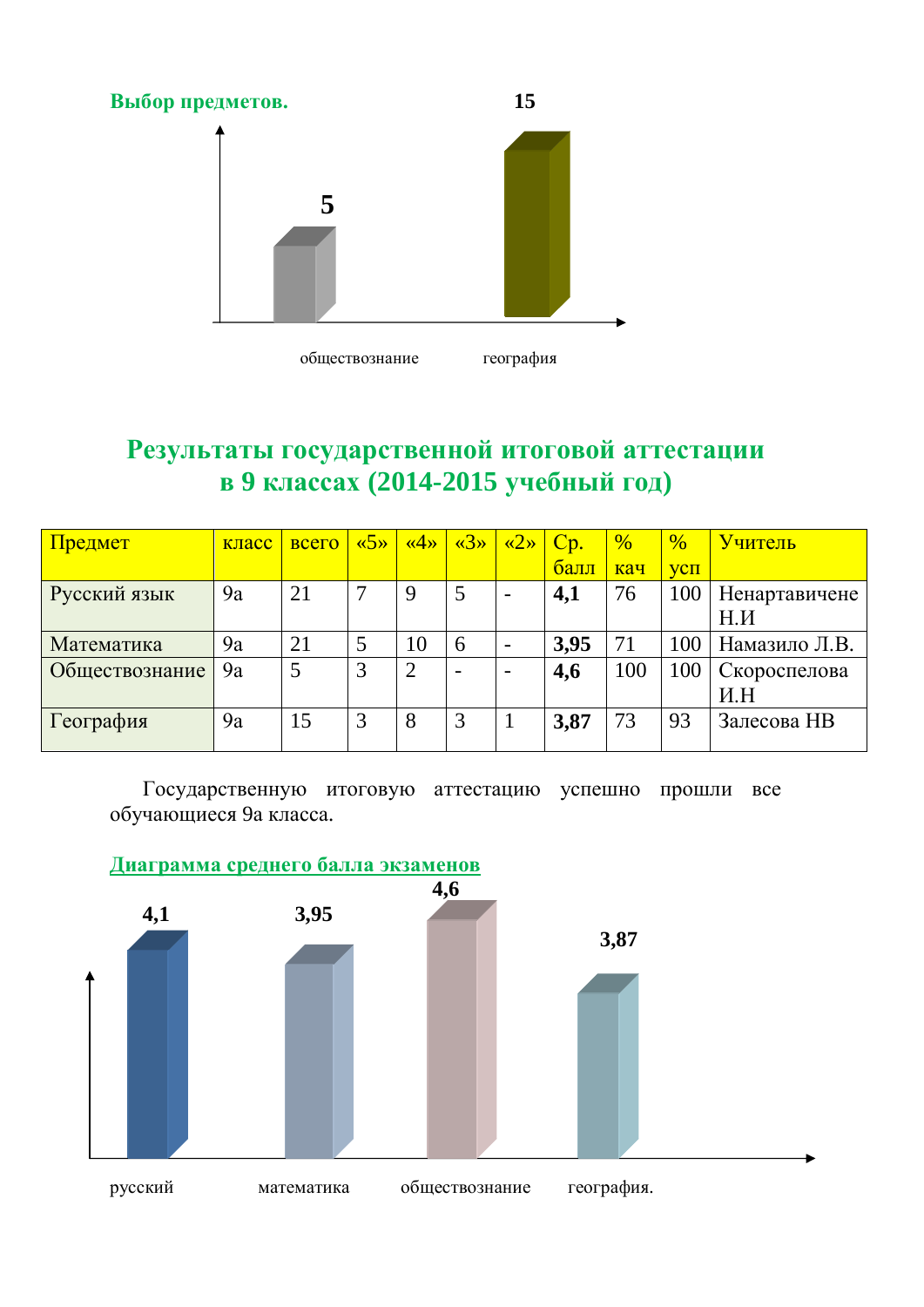#### **[b**) За курс средней школы

Выпускники 11-х классов в рамках государственной итоговой) аттестации сдавали два обязательных экзамена: по русскому языку и математике, по выбору : и обществознание, физику, биологию, химию, историю, английский язык





# РЕЗУЛЬТАТЫ ЕГЭ 2014-2015 учебный год

| Предмет                                | Кол<br>$-BO$   | Прошл<br>$\boldsymbol{M}$<br>аттест | Средни<br>й балл<br>$\Pi$ <sup>O</sup> |               | Средни<br>й балл<br>$\Pi$ <sup>O</sup> |               | Макси-<br>мальны<br>й балл |    | Учитель                  |  |  |  |  |
|----------------------------------------|----------------|-------------------------------------|----------------------------------------|---------------|----------------------------------------|---------------|----------------------------|----|--------------------------|--|--|--|--|
|                                        |                |                                     | школе                                  |               | регион<br>V                            |               |                            |    |                          |  |  |  |  |
| Биология                               | $\overline{2}$ | $\overline{2}$                      |                                        | 69            |                                        |               |                            | 74 | Степанова<br>H.A         |  |  |  |  |
| Русский<br>ЯЗЫК                        | 20             | 20                                  |                                        | 65,75         | 65,2                                   |               | 84                         |    | Ненартавиче<br>не $H.M$  |  |  |  |  |
| Химия                                  | $\overline{2}$ | $\overline{2}$                      |                                        | 74            |                                        |               | 90                         |    | Вагина В.С               |  |  |  |  |
| Математика                             | 20             | 20                                  | $\ltimes$ 5                            | $\ll 4$       | $\triangleleft$ 3                      | $\ll 2$       | Cp.                        | ка | Намазило                 |  |  |  |  |
| (базовый                               |                |                                     | $\rightarrow$                          | $\rightarrow$ | $\rightarrow$                          | $\rightarrow$ | б                          | ч  | $J\mathbf{I}.\mathbf{B}$ |  |  |  |  |
| уровень)                               |                |                                     | 10                                     | 9             | $\mathbf{1}$                           |               | 4,4<br>5                   | 95 |                          |  |  |  |  |
| Математика<br>(профильны<br>й уровень) | 16             | 15                                  | 52,47                                  |               |                                        |               | 76                         |    |                          |  |  |  |  |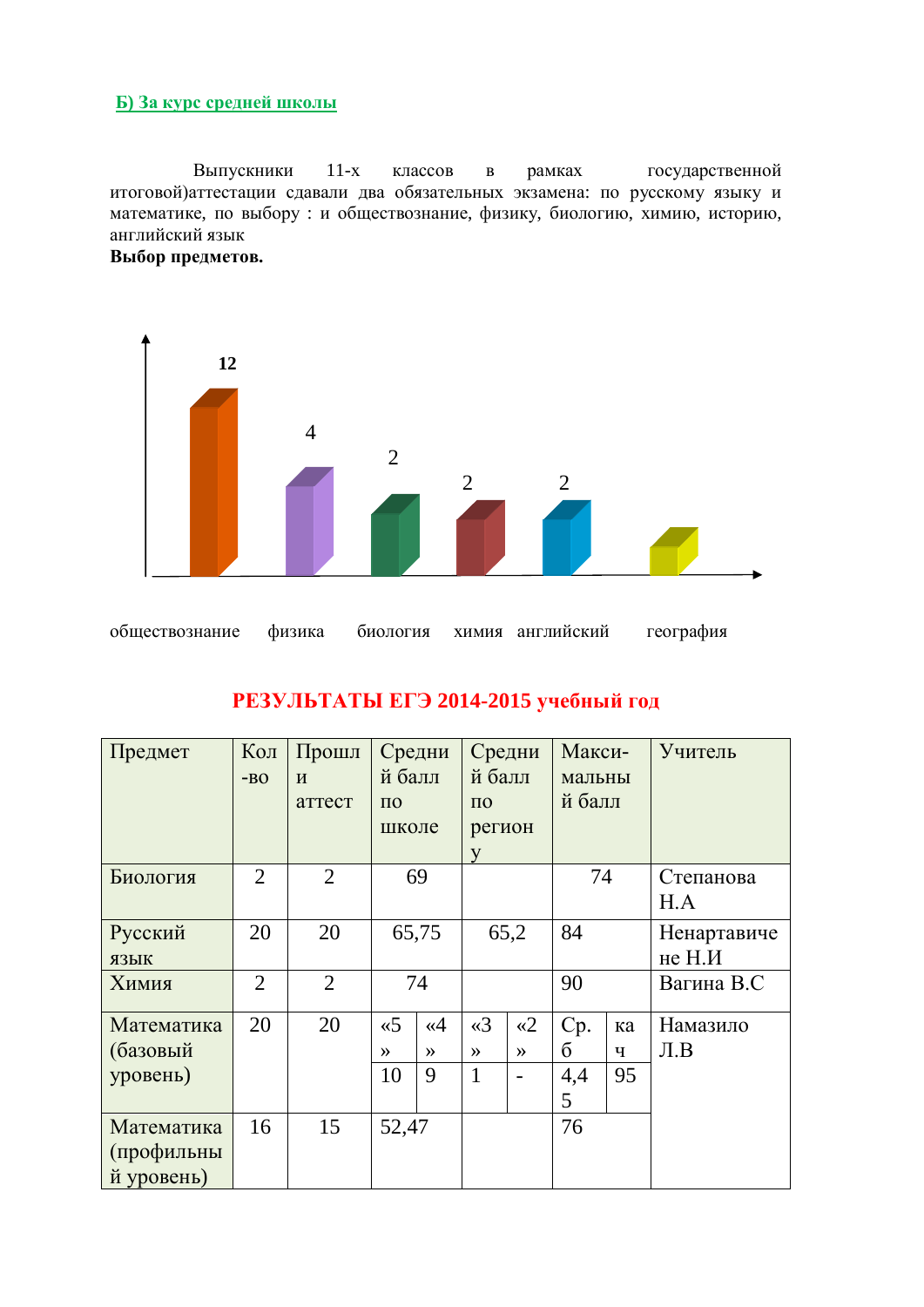| Обществозн | 12                          | 10             | 58,17 |       | 82 | Скороспелов  |
|------------|-----------------------------|----------------|-------|-------|----|--------------|
| а-ние      |                             |                |       |       |    | а И.Н        |
| Физика     |                             |                | 52    |       | 60 | Мухоид С.Г   |
| География  |                             |                | 64    | 61,63 | 64 | Залесова Н.В |
| История    | 3                           | 3              | 46    |       | 70 | Шулыгина     |
| Английский | $\mathcal{D}_{\mathcal{L}}$ | $\overline{2}$ | 44,5  |       | 45 | Ульданова    |
| ЯЗЫК       |                             |                |       |       |    | $M.\Phi.$    |

## <u>Диаграмма среднего балла ЕГЭ экзаменов по выбору</u> <u>за 2013-2014 учебный год</u>



## **СВЕДЕНИЯ ОБ УЧАЩИХСЯ,** ПОЛУЧИВШИХ МЕДАЛИ ЗА ПОСЛЕДНИЕ ГОДЫ

| ГОД       | <b>ЗОЛОТЫЕ</b> | <b>СЕРЕБРЯНЫЕ</b>                      |
|-----------|----------------|----------------------------------------|
| 2010-2011 | റ              |                                        |
| 2011-2012 | 3              |                                        |
| 2012-2013 |                |                                        |
| 2013-2014 | 4              |                                        |
| 2014-2015 |                | Медаль «За особые успехи в учении» - 3 |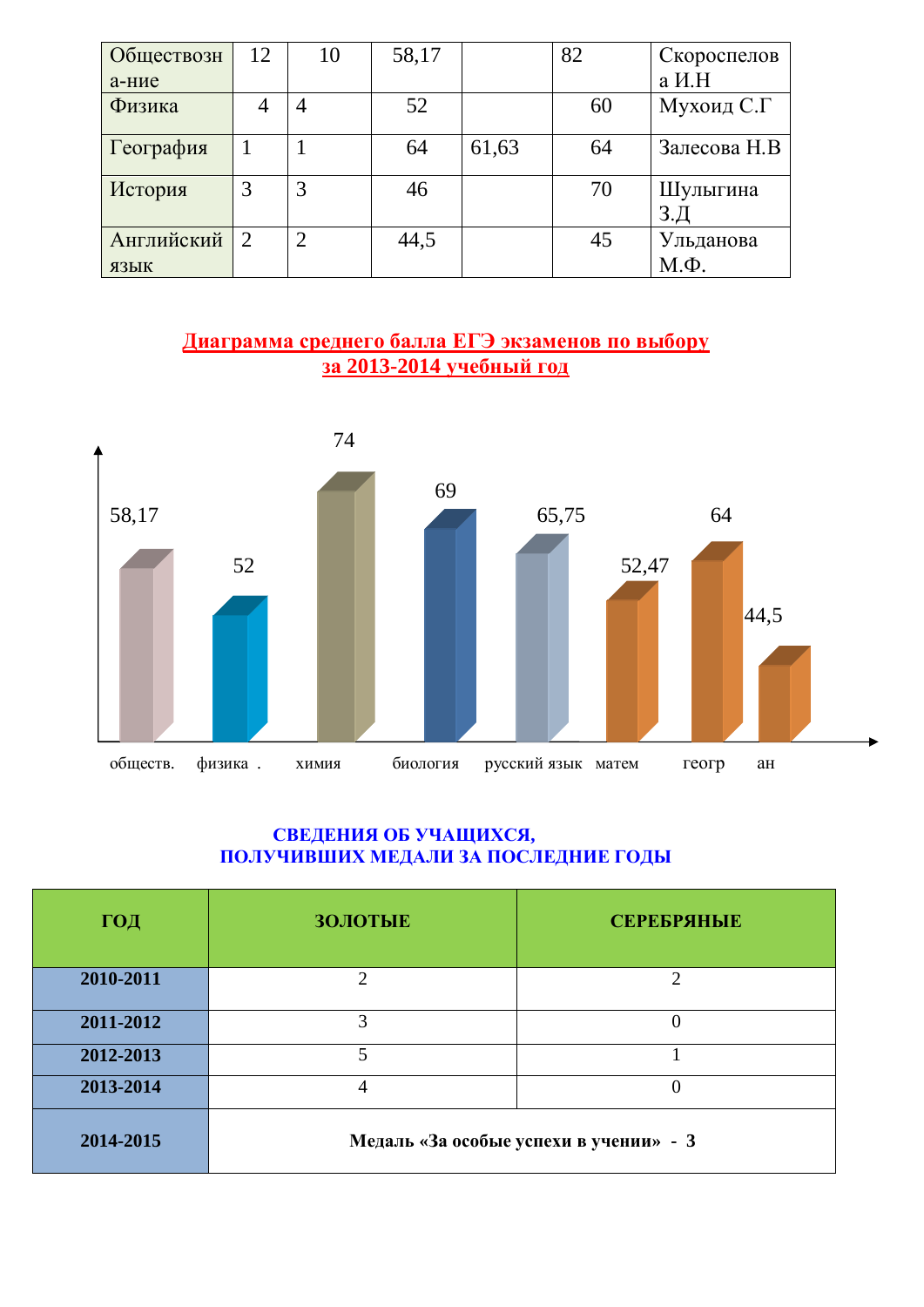## **ȺɧɚɥɢɡɜɨɫɩɢɬɚɬɟɥɶɧɨɣɪɚɛɨɬɵɆȺɈɍɋɈɒʋ4 ɝɑɟɪɧɹɯɨɜɫɤɚ**  за 2014-2015 учебный год.

Воспитательная работа в МАОУ СОШ №4 осуществляется через содержание образования, внеклассную и внешкольную педагогическую работу.

**Иелью воспитания является личностно-ориентированное обучение и** воспитание, направленные на раскрытие, развитие и реализацию интеллектуальных и духовных качеств личности учащихся, стремление к взаимопониманию, взаимодействию, самореализации.

В 2014-2015 учебном году приоритетным направлением деятельности педагогического коллектива являлось гражданско-патриотическое воспитание.

В прошедшем учебном году школа решала следующие воспитательные задачи:

> • формирование гуманистического мировоззрения, высокой нравственной, эстетической и физической культуры, культуры достоинства;

> • воспитание гордости за свой народ, свою страну, свой город, уважения к нашей истории и культуре;

> • содействие в осмыслении школьниками значения звания «гражданин России»;

• формирование активной жизненной позиции. Эти задачи решались благодаря:

≻ работе по реализации целевых программ: «Истоки», «Здоровье», «Одаренные дети», «Гражданин», «Семья».

≽ вовлечению обучающихся в различные кружки, секции, студии, объелинения по интересам:

≽ созданию особой развивающей среды, которая дает ребенку возможность пробовать, выбирать и принимать самостоятельные решения;

≽ осознанию педагогами идеи, что главной ценностью был и остается ребенок, а главным критерием эффективности воспитания является личность выпускника;

→ взаимодействию с учреждениями дополнительного образования и культуры, с общественными организациями.

Вся внеурочная работа в школе строится на принципах добровольности и самоопределения. И наша задача – создать все необходимые условия для этого.

## $\Lambda$ *Иополнительное образование*

В системе дополнительного образования на базе школы занималось 435 учащихся, что составило 89 % от числа всех обучающихся. Проведенный анализ показал, что число школьников, занятых в системе дополнительного образования на базе школы, составило: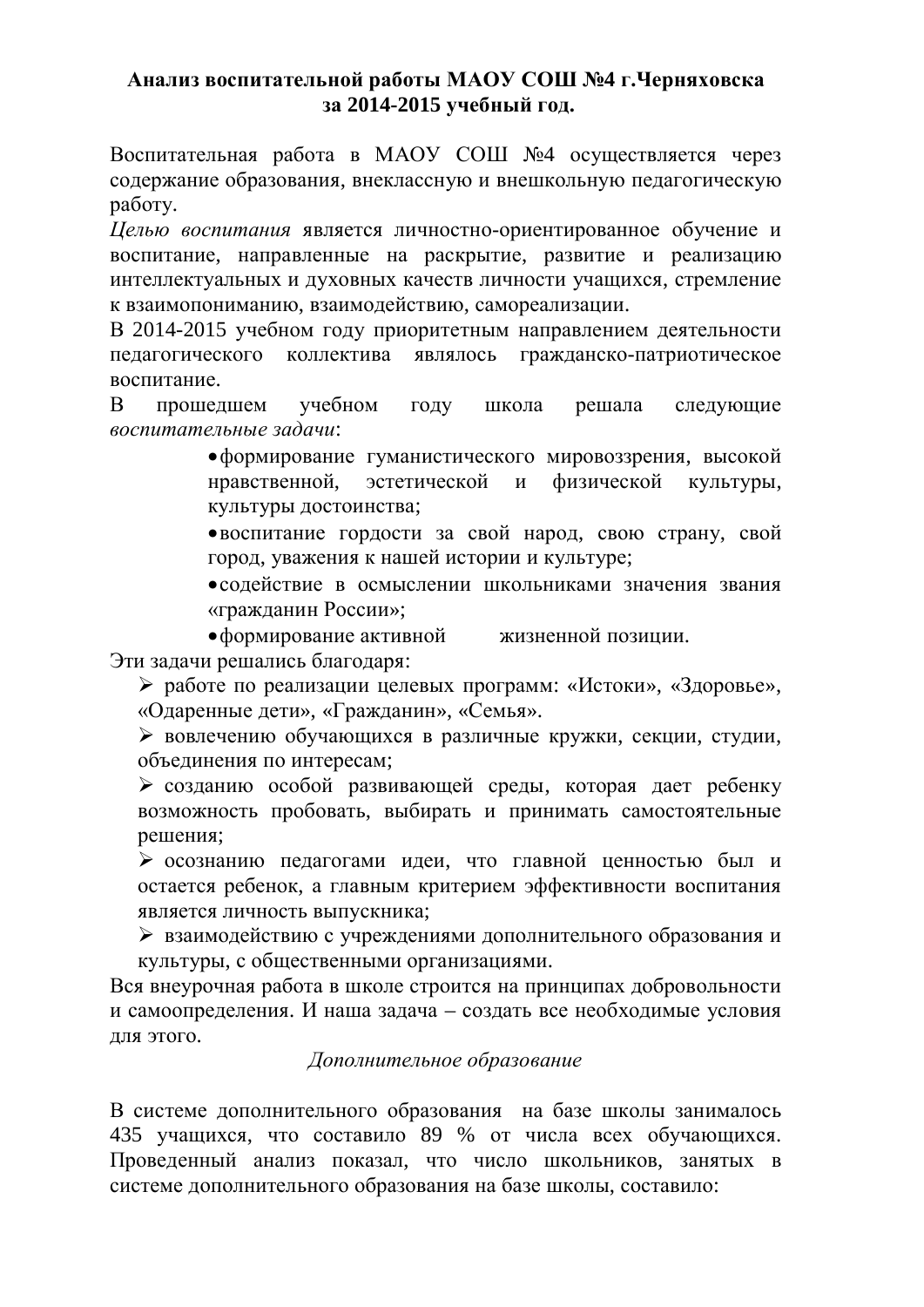- на ступени начального общего образования – 187 из 221 (84,6%)

- на ступени основного общего образования – 204 из 220 (93%).

- на ступени среднего образования – 44 из 47 (93,6%.)

Хочется отметить, что в 2014-2015 учебном году значительно возросла доля учащихся І и II ступеней, посещающих кружки и спортивные секции доля учащихся III ступени, занимающихся в системе дополнительного образования на базе школы составила 98%. Абсолютный численный показатель занятости в системе дополнительного образования существенно увеличился. Систематически занимаются в школьных спортивных секциях 125 человек (25,9 %), руководители спортивных секций Косова Н.Л., Моисеев О.Г., Зонов Д.С.. обеспечили прирост численности контингента воспитанников за счет привлечения учащихся 5-6 классов. Еще 58 учащихся систематически занимаются спортом в секциях и клубах ДЮСШ и ДЮЦ, работа которых организована на договорной основе на базе школы.

Общее число учащихся, занимающихся в кружках и спортивных секциях на базе МАОУ СОШ №4, а также других учреждений составляет 462 учащихся (95,8%)

Эффективно работающая система дополнительного образования позволяет учащимся добиваться высоких достижений в интеллектуальных творческих и спортивных конкурсных мероприятиях.

Результативно работают кружки художественной направленности. В 2014-2015 году вокалисты **Кострыкина Александра и** Толюпа Валелирия стали лауреатами межмуниципального этапа фестиваля«Звезды Балтики». Апальков Расим стал победителем областного фестиваля «Звезды Балтики» в номинации «эстрадная музыка».

Традиционно вокалисты успешно выступили на XIII региональном детском фестивале «Звучи, звучи, литовская песня». Солистки Толюпа Валерия, Алехина Екатерина, Кострыкина **Александра стали лауреатами, а творческий коллектив «Олирна»** ПОЛУЧИЛ ДИПЛОМ ЗА АРТИСТИЗМ.

Танцевальный коллектив «Олирна» (руководитель Покась Л.Л.) успешно выступил на муниципальном и межмуниципальном этапах фестиваля «Звезды Балтики», получив дипломы призеров. В репертуаре коллектива в 2014-2015 учебном году преобладали тематические постановки, посвященные 70 – летию Победы в Великой Отечественной войне. Хореографическая композиция «Завтра была война» была представлена на городском празднике 9 мая.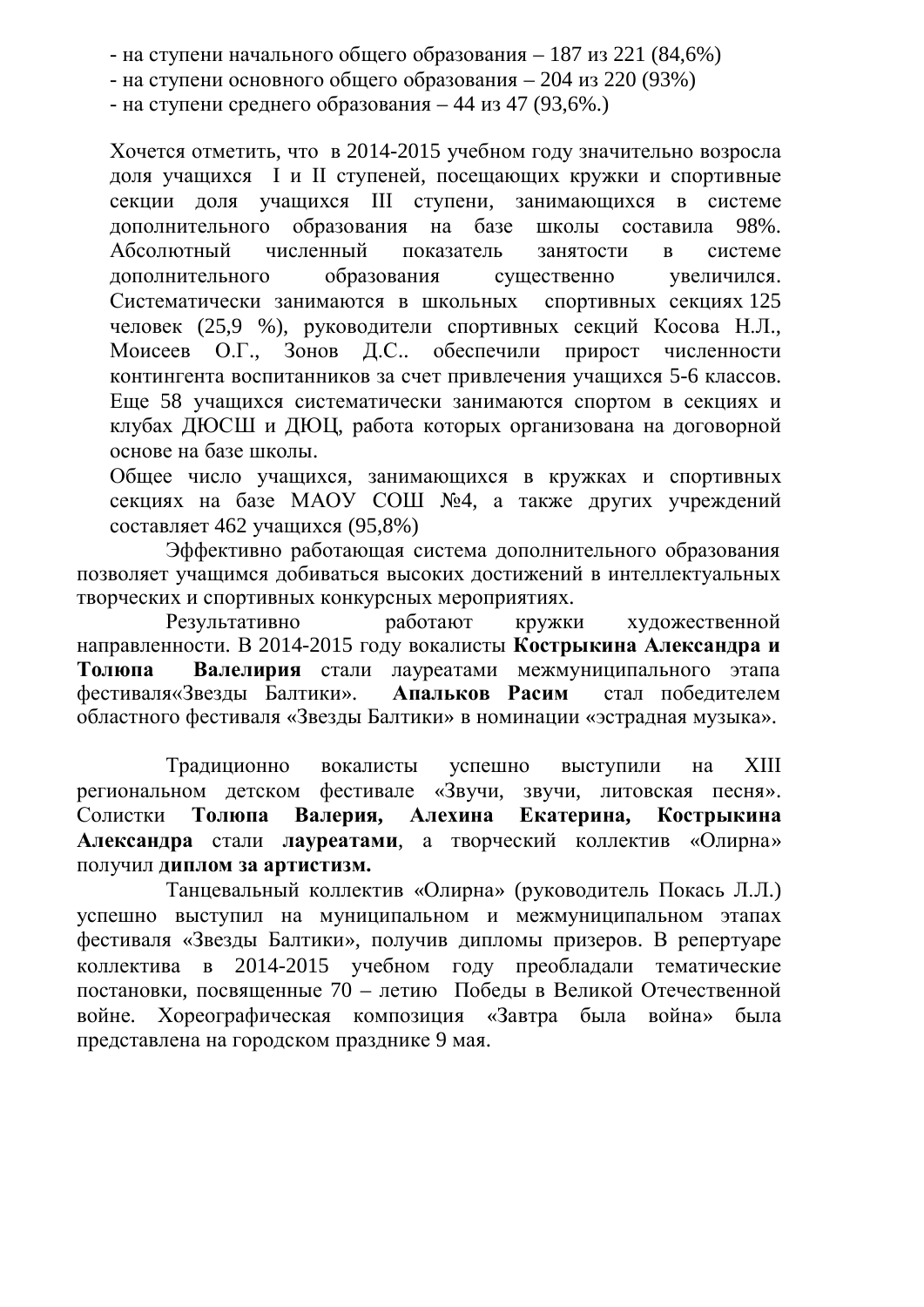

Активную роль в жизни школы играет кружок декоративноприкладного творчества «Мастерица», руководителем которого является Шумейко М.А.. Ежегодно воспитанники этого кружка проводят тематические выставки собственных работ, успешно участвуют в городских,

областных, всероссийских и международных конкурсах, принимают участие в конкурсах рисунков и поделок, посвященных православным праздникам.

В 2014-2015 учебном году коллектив кружка «Мастерица» был награжден дипломом за I место в выставке прикладного творчества в рамках Областных Свято-Михайловских чтений.

Успех сопутствовал воспитанникам кружка «Мастерица» на областном фестивале «Звезды Балтики»: две коллективные работы были удостоены дипломов II и III степени в номинации «Декоративно-прикладное творчество», тема: «Герои любимых книг».



Второй год учащиеся школы принимают участие в областном конкурсе фотографий «Сердца моего святыни» в рамках областных педагогических Рождественских чтений: ученик 4А класса Залесов Максим стал победителем и лауреатом сразу в двух номинациях: «Православная семья» и «Красота Божьего мира». Буслик Карина,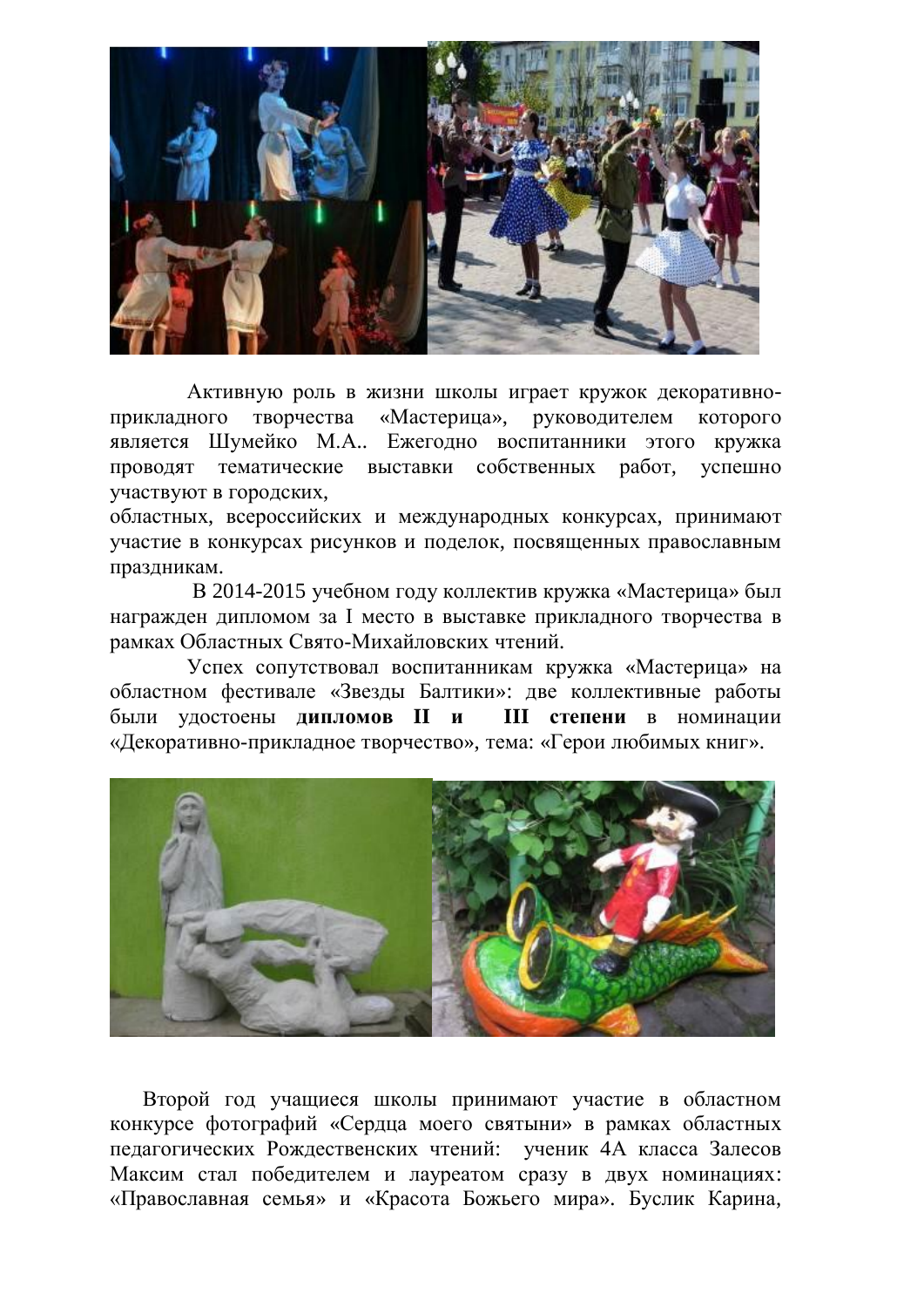ученица 11 класса стала победителем в номинации «Красота Божьего мира» в своей возрастной категории.



Комаров Дмитрий, Ученик 7Б класса в 2014-2015 учебном году стал победителем Всероссийского фестиваля творчества «Мир, в котором я живу» в номинации «Мир поэтов», победителем Всероссийского конкурса юных поэтов «Алмазные грани», победителем областного конкурса «Спорт – альтернатива вредным привычкам». Одна из его работ, рассказ «Равенсбрюк», была опубликована в историко-краеведческом журнале «Надровия». В этом же сборнике опубликована работа Мухиной Вероники «Шаг в прошлое».

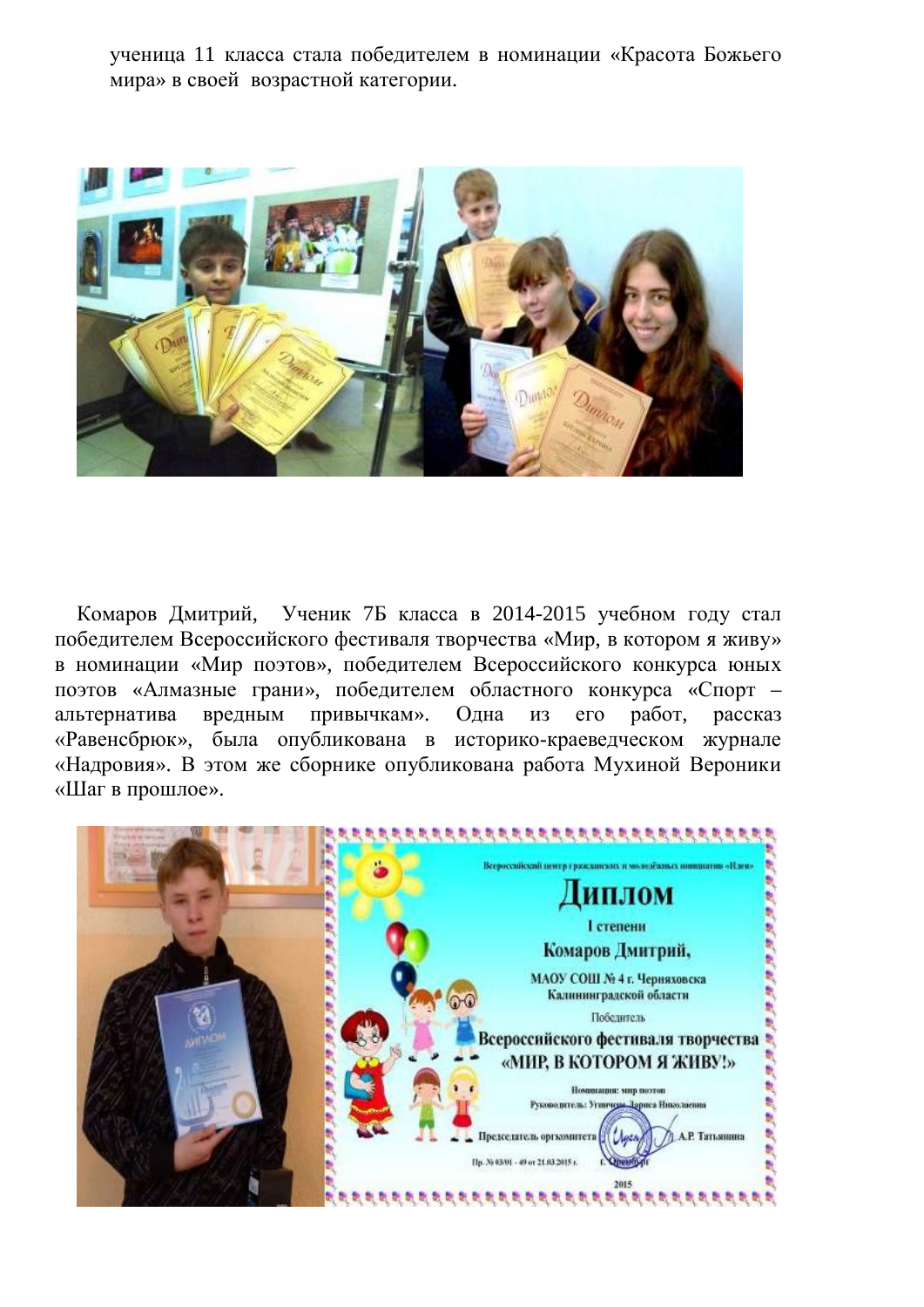В обшем зачете по пяти видам спорта школа заняла 3-е место в **спартакиаде «Президентские игры» среди школ города, награждена** Дипломом и Кубком.

В мае 2015 года команда школы заняла **I место в военно**спортивной игре «Победа».

В сентябре 2014 года команда учащихся 9А класса заняла I место в творческом конкурсе на заключительном Всероссийском этапе «Президентских состязаний» в г. Анапа.



В мае 2015 года команда учащихся 7А класса заняла **первое место в муниципальном этапе «Президентских состязаний», а также стала** победителем областного этапа, награждена дипломом, кубком, денежным сертификатом и в сентябре 2015 года (четвертый год подряд) будет отстаивать честь Калининградской области на заключительном Всероссийском этапе в г. Анапа.



Газюк Анастасия, ученица 8А класса, стала победителем ежегодного областного творческого конкурса «О любви к матери можно говорить бесконечно». Ее работа была признана лучшей из 600, представленных на конкурс. Награды: диплом победителя Министерства образования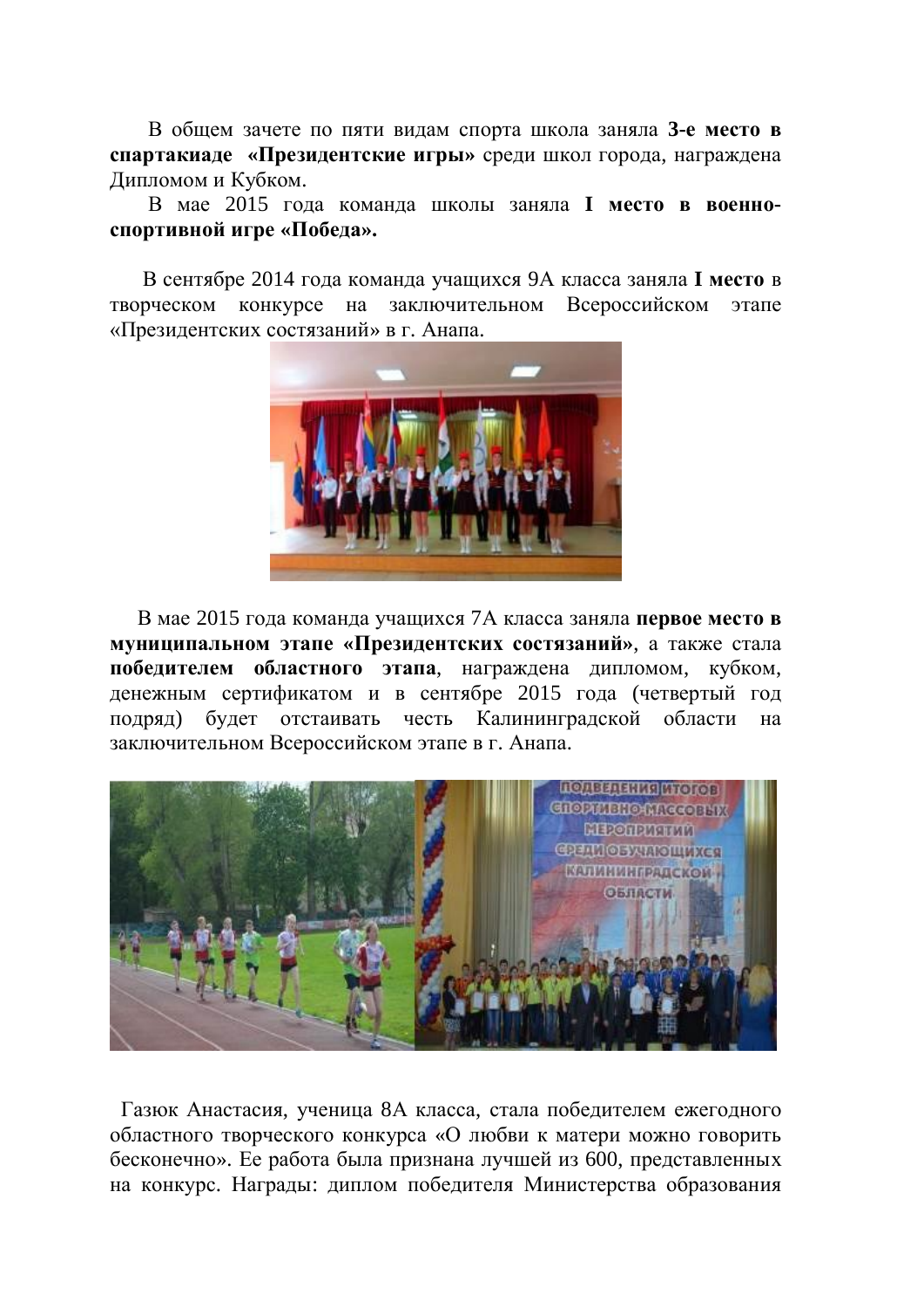Калининградской области, грамота и ценный приз от Комитета Матерей Калининградской области. ( учитель Маринчук С.М. получила благодарственное письмо и ценный приз от Комитета Матерей Калининградской области)



# Результаты участия в конкурсах, фестивалях, спортивных соревнованиях.

| $N$ <sup>o</sup> п/п | Мероприятие                | Результат                             |
|----------------------|----------------------------|---------------------------------------|
|                      | Муниципальный<br>конкурс   | Диплом за 1 место                     |
|                      | исторического краеведения  |                                       |
|                      | «Умницы и умники»          |                                       |
| 2.                   | Фестиваль<br>творчества    | Диплом за 1 место (солист             |
|                      | учащихся «Звезды Балтики»: | Апальков Расим)                       |
|                      | Муниципальный этап         | Диплом за 1 место (солистка           |
|                      |                            | Кострыкина А.)                        |
|                      |                            | Диплом за 2 место (солистка           |
|                      |                            | Толюпа В.)                            |
|                      |                            | Диплом за 3 место (солистка           |
|                      |                            | Алехина Е.)                           |
|                      |                            |                                       |
|                      |                            | Диплом за 2 место, младшая            |
|                      |                            | группа (хореография)                  |
|                      |                            | Диплом за 2 место. Средняя            |
|                      |                            | группа (хореография)                  |
|                      |                            | диплома за 1 место,<br>$\overline{2}$ |
|                      |                            | старшая<br>группа                     |
|                      |                            | (хореография)                         |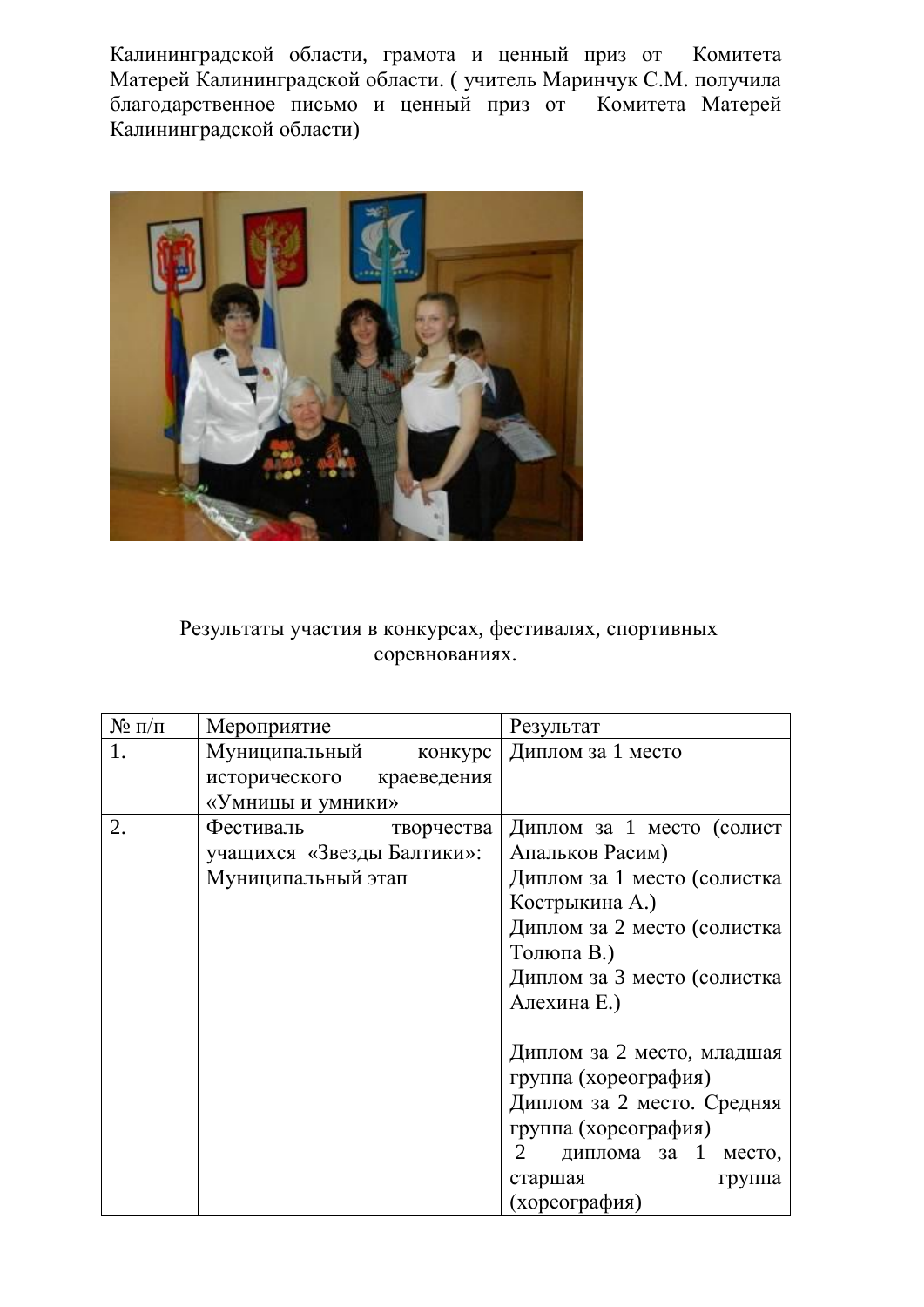|    |                                                                             | $\overline{2}$<br>диплома за 1<br>место<br>(Петрова Ангелина, Суфиев<br>Марсель); 1 диплом за 2<br>место (Алехина Екатерина)<br>Семь коллективных работ<br>были удостоены дипломов<br>победителей в номинации<br>«ИЗО и ДПИ»                             |
|----|-----------------------------------------------------------------------------|----------------------------------------------------------------------------------------------------------------------------------------------------------------------------------------------------------------------------------------------------------|
|    | Межмуниципальный этап                                                       | $3a \quad 2$<br>Диплом<br>место<br>(солистка Кострыкина А.)<br>Диплом за 1 место (солист<br>Апальков Расим)<br>Диплом за 2 место (солистка<br>Толюпа В.)<br>Диплом за 1 место, старшая<br>группа (хореография)                                           |
| 3. | Областной этап                                                              | Диплом за 1 место (солист<br>Апальков Расим)<br>4 коллективные работы и<br>одна авторская (Будникова<br>Татьяна) были удостоены<br>специальных<br>дипломов за<br>высокий художественный<br>уровень в номинации<br>«декоративно-прикладное<br>творчество» |
| 4. | XII региональный детский<br>фестиваль «Звучи,<br>звучи,<br>литовская песня» | 2<br>(ансамбль<br>диплома<br>ансамбль<br>«Родничок»,<br>«Олирна»<br>Диплом<br>победителя<br>(Алехина Екатерина)<br>Диплом<br>победителя<br>(Кострыкина Александра)<br>Диплом победителя (Толюпа<br>Валерия)<br>Диплом<br>победителя<br>(Ангелина Ланина) |
| 5. | Областной<br>конкурс<br>композиций из природного<br>«Истории<br>материала   | 2 диплома за 1<br>место<br>(Новоселова<br>Людмила,<br>Дохтаренко Анастасия)                                                                                                                                                                              |
| 6. | принцессы Флоры»<br>Районный<br>конкурс                                     | чтецов   Диплом за 1 место (Петрова                                                                                                                                                                                                                      |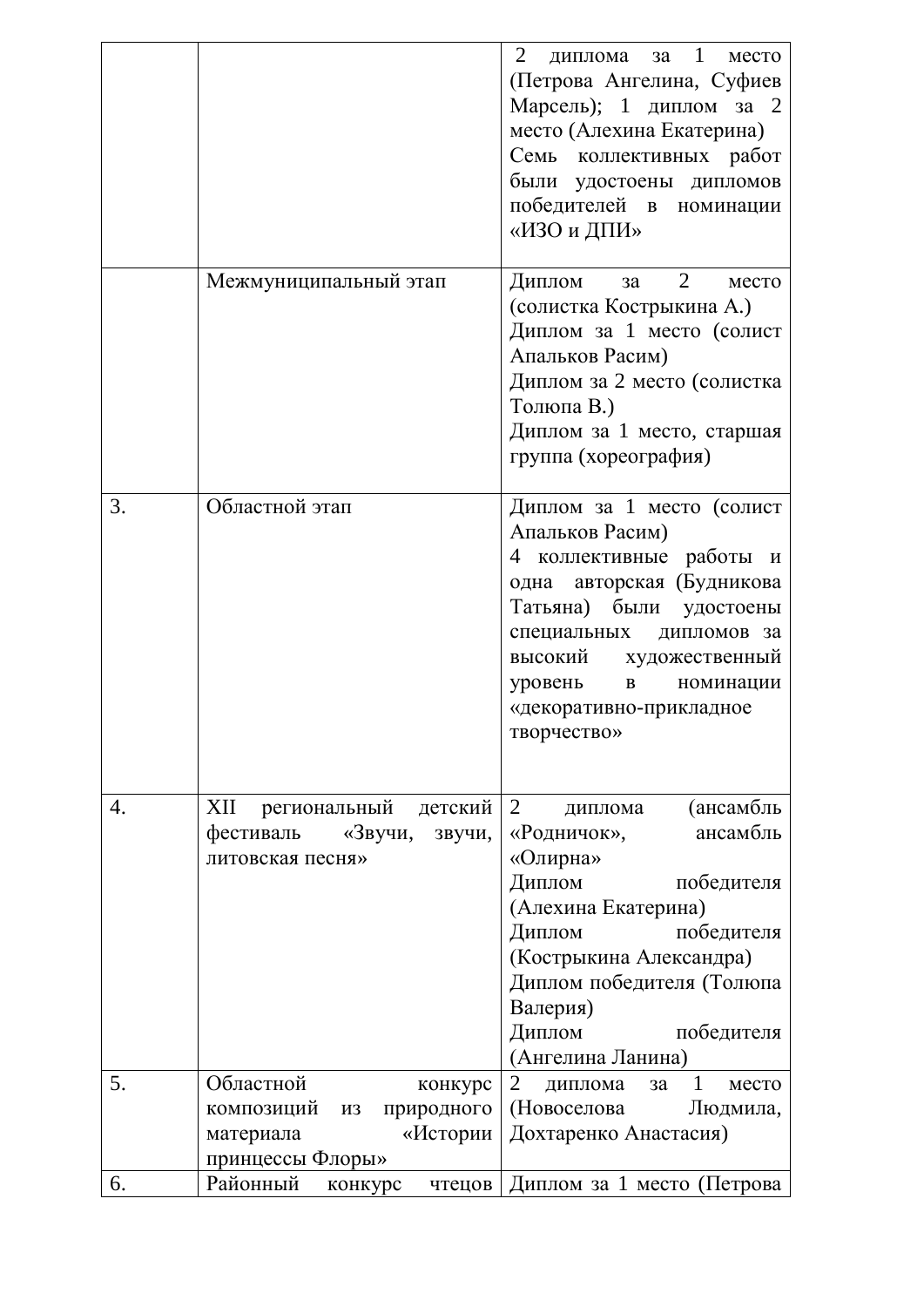|     | «Осень в произведениях   Ангелина)  |                                            |
|-----|-------------------------------------|--------------------------------------------|
|     | писателей<br>поэтов<br>$\mathbf{M}$ |                                            |
|     | Калининградской области»            |                                            |
| 7.  | Региональный конкурс                | Сертификат призера                         |
|     | «Физико-математический              |                                            |
|     | лабиринт)                           |                                            |
| 8.  | Муниципальный<br>$\mathbf{M}$       | Дипломы победителей                        |
|     | региональный этапы<br>XI            | муниципального<br>этапа                    |
|     | Всероссийской акции «Спорт          | (Комаров Д., Витохина С.,                  |
|     | альтернатива пагубным   Газюк А.,   |                                            |
|     | привычкам»                          | Диплом<br>лауреата                         |
|     |                                     | регионального<br>этапа                     |
|     |                                     | (Дмитрий Комаров)                          |
| 9.  | Районная военно-спортивная          | Диплом за 1 место                          |
|     | игра «Победа 2015»                  |                                            |
| 10. | Районный конкурс юных               | Диплом за 2<br>место                       |
|     | чтецов «Живая классика»             | (Вилькоцкая Таисия)                        |
|     |                                     | Диплом<br>$\mathbf{1}$<br>3a<br>место      |
|     |                                     | (Контарева Елизавета)                      |
| 11. | Муниципальный<br>этап               | Дипломы победителей                        |
|     | конкурса «Во славу Великой          | (Сермонтите Евгения,                       |
|     | Победы»                             | Мухина Вероника. Веселова                  |
| 12. | Муниципальный этап акции            | Виктория)                                  |
|     | «Я пишу сочинение»                  | Диплом победителя                          |
| 13. | Районный                            | (Веселова Виктория)<br>Диплом за 1 место   |
|     | конкурс,<br>посвященный женскому    |                                            |
|     | вкладу в общую Победу ВОв           |                                            |
|     | «Женские лица войны»                |                                            |
| 14  | Городская олимпиада<br>$\Pi 0$      | Диплом за 3 место (Залесов                 |
|     | математике, посвященная 70-         | Максим);                                   |
|     | летию Победы                        | 2диплома<br>$3a \quad 2$<br>место          |
|     |                                     | (команда 4 класса);                        |
|     |                                     | Диплом за 1 место (Тищенко                 |
|     |                                     | Антон, команда 4 класса)                   |
| 15. | Муниципальная<br>научно-            | Диплом<br>победителя                       |
|     | практическая конференция            | (Растворова Анастасия.                     |
|     | «Право глазами детей»               | Поликарпова Екатерина)                     |
|     |                                     |                                            |
| 16. | Фестиваль творчества<br>$\bf{B}$    | Диплом<br>$\mathbf{1}$<br>3a<br>место<br>B |
|     | дней<br>польской<br>рамках          | конкурсе песни на польском                 |
|     | культура                            | языке (Толюпа Валерия)                     |
| 17. | Турнир по интеллектуальным          | Диплом за 1 место в мае                    |
|     | играм «Что? Где? Когда?» и          | 2015 года                                  |
|     | «Брэйн-ринг»                        |                                            |
| 18. | Творческий<br>конкурс               | Диплом за 1 место                          |
|     |                                     |                                            |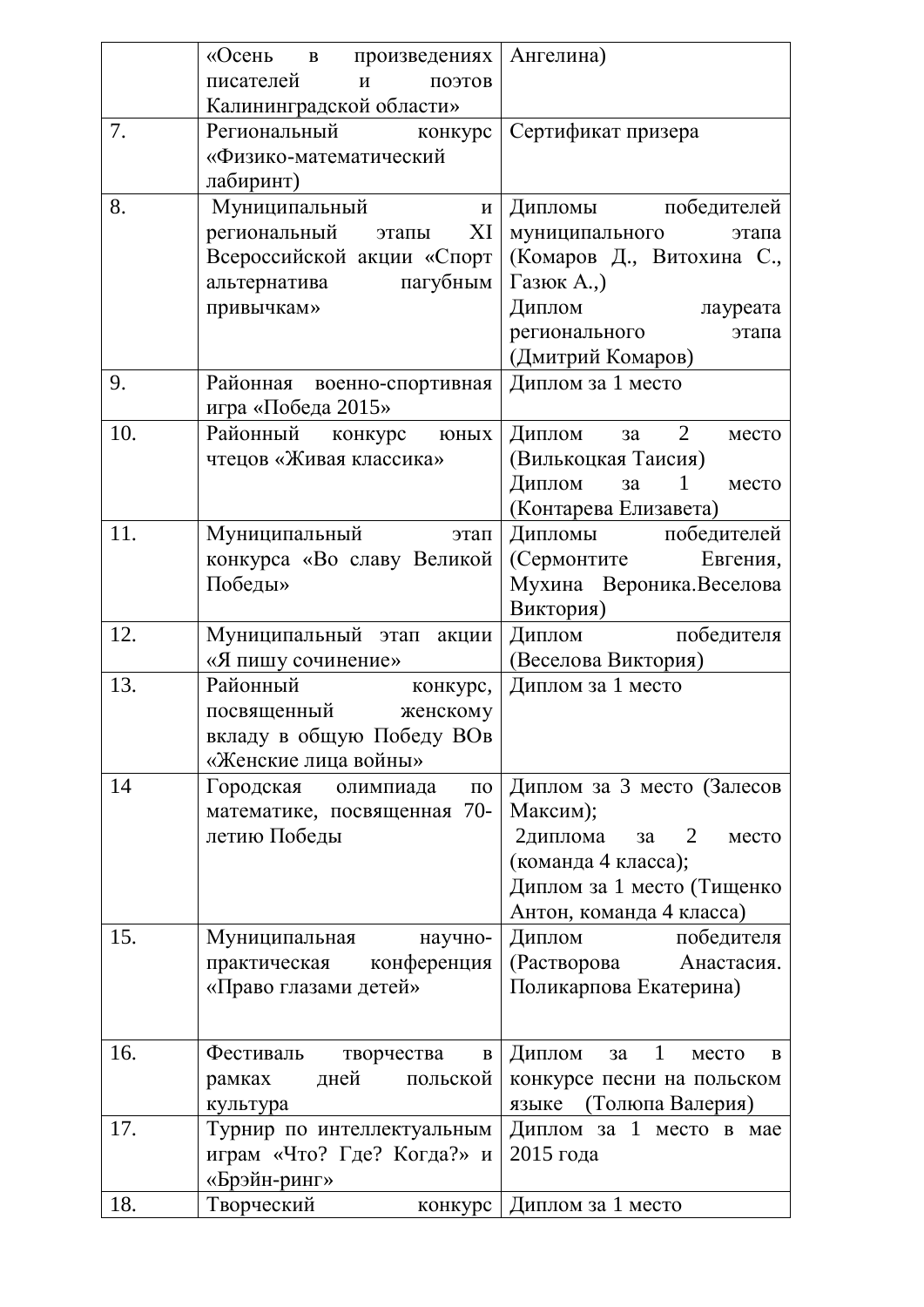| областного<br>спортивно    |
|----------------------------|
| оздоровительного фестиваля |
| школьников «Президентские  |
| состязания» среди классов  |
| команд городских ОУ.       |

## **Результаты участия в конкурсных мероприятиях по духовно – Нравственному воспитанию**

| 1. | Муниципальный<br>конкурс<br>творческих фоторабот «Вечные<br>ценности» | Диплом победителя (Залесов<br>Максим.<br>Веселова<br>Виктория), дипломы призера |
|----|-----------------------------------------------------------------------|---------------------------------------------------------------------------------|
|    |                                                                       | призера (Буслик<br>Карина,<br>Грищенко<br>Иван,                                 |
|    |                                                                       | Непомнящий Александр)                                                           |
| 2. | Муниципальный этап конкурса                                           | Дипломы<br>победителя                                                           |
|    | творческих работ «Вечное слово»                                       | (Витохина<br>Снежана,                                                           |
|    |                                                                       | Комаров<br>Дмитрий, Газюк                                                       |
|    |                                                                       | Анастасия,<br>Мухина                                                            |
|    |                                                                       | Вероника,<br>Туртанова                                                          |
|    |                                                                       | Екатерина,<br>Поликарпова                                                       |
|    |                                                                       | Екатерина)                                                                      |
| 3. | Областной конкурс фотографий                                          | Дипломы за 1 место (Буслик                                                      |
|    | «Сердца моего святыни»                                                | Карина, Залесов Максим);                                                        |
|    |                                                                       | Диплом за 2 место (Залесов                                                      |
|    |                                                                       | Максим);                                                                        |
|    |                                                                       | Диплом за 1 место (Залесов                                                      |
|    |                                                                       | Максим);                                                                        |
|    |                                                                       |                                                                                 |
| 4. | Районный<br>конкурс рисунков                                          | $\mathbf{1}$<br>Здиплома<br>за<br>место                                         |
|    | художественного<br>творчества                                         | (Смирнова Олеся, Шилинг                                                         |
|    | «Рождественское чудо»                                                 | Евгения,<br>Туртанова                                                           |
|    |                                                                       | Екатерина);                                                                     |
|    |                                                                       | 2диплома<br>3 <sup>7</sup><br>место<br>3a                                       |
|    |                                                                       | (Грищенко<br>Дарья,                                                             |
|    |                                                                       | Жаляускайте Карина));                                                           |
|    |                                                                       |                                                                                 |
|    |                                                                       |                                                                                 |
|    |                                                                       |                                                                                 |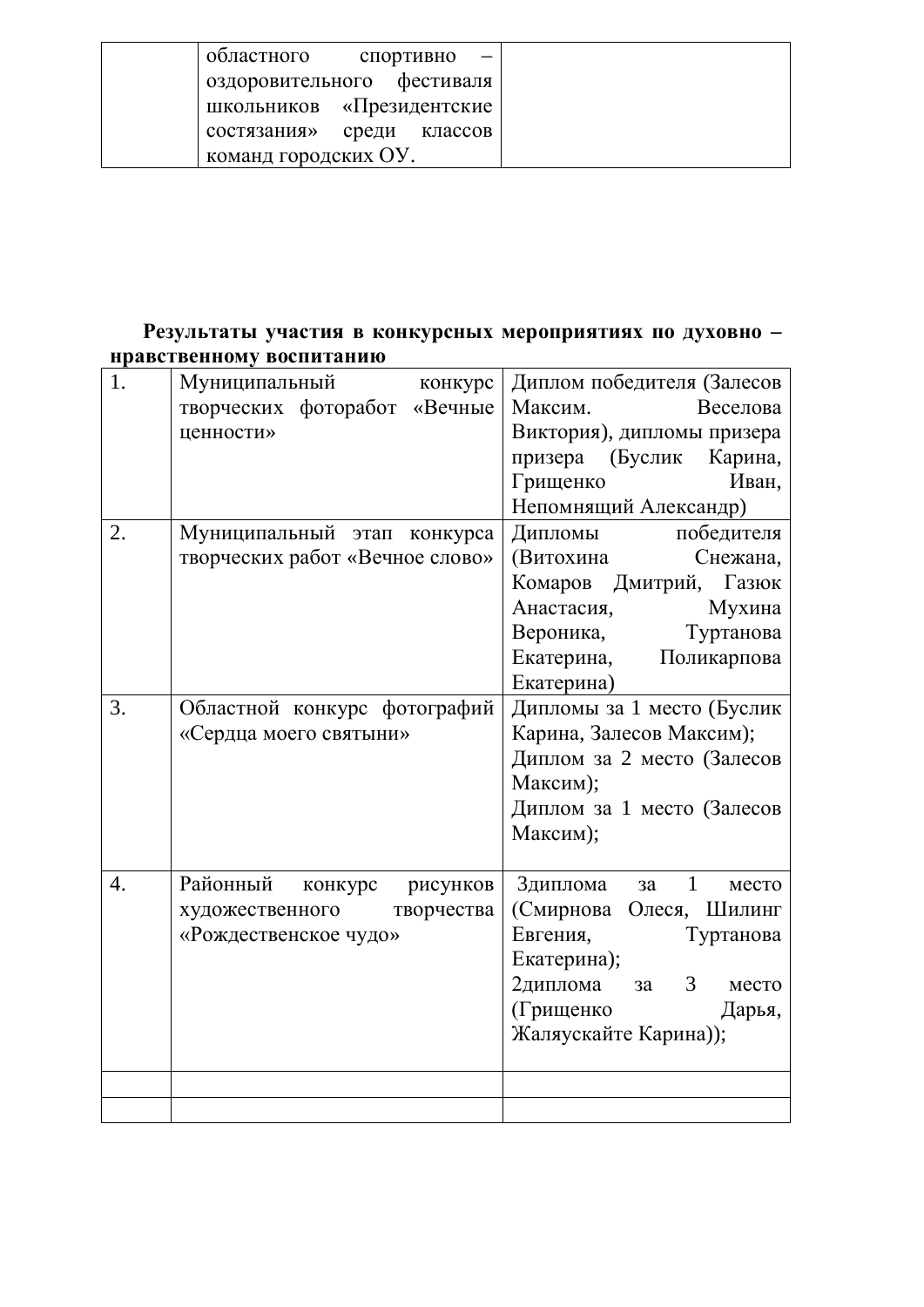| $N_2$     | Мероприятие                                                   | Результат                             |
|-----------|---------------------------------------------------------------|---------------------------------------|
| $\Pi/\Pi$ |                                                               |                                       |
| 1.        | «Штурм-ДОСААФ-2014-Осень»                                     | Диплом за 1 место                     |
| 2.        | «Штурм-ДОСААФ-2015-Весна»                                     | Диплом за 2 место                     |
| 3.        | Всероссийский<br>этап                                         | Диплом за 1 место                     |
|           | всероссийских<br>спортивных                                   |                                       |
|           | соревнований<br><b>ШКОЛЬНИКОВ</b>                             |                                       |
|           | «Президентские<br>состязания»:                                |                                       |
|           | творческий конкурс.                                           |                                       |
| 4.        | Соревнования по футболу среди                                 | Диплом за 3 место                     |
|           | юношей на приз клуба «Кожаный                                 |                                       |
|           | мяч» среди юношей 2004-2005 г.р.                              |                                       |
| 5.        | Легкоатлетический<br>kpcc                                     | Диплом за 2 место                     |
|           | муниципального<br>этапа                                       | Диплом за 1 место                     |
|           | Спартакиады                                                   |                                       |
| 6.        | Спартакиада по пулевой стрельбе,                              | Диплом<br>1<br>3a<br>место            |
|           | 85-летию<br>посвященная                                       | (девушки)                             |
|           | ОСОАВИАХИМ,<br>образования                                    | Диплом<br>3<br>3a<br>место            |
|           | ДОСААФ                                                        | (юноши)                               |
| 7.        | Муниципальный<br>этап                                         | Диплом за 2 место                     |
|           | соревнований по легкой атлетике                               |                                       |
|           | в эстафете 4 по100                                            |                                       |
|           | Финальные соревнования<br>$\Pi 0$                             |                                       |
|           | легкой атлетике<br>эстафете<br>$\overline{4}$<br>$\mathbf{B}$ | Диплом за 2 место                     |
|           | $\text{m}0100$                                                |                                       |
| 8.        | Баскетбол (юноши)                                             | Диплом за 3 место                     |
|           | Баскетбол (девушки)                                           | Диплом за 2 место                     |
| 9         | Волейбол (девушки)                                            | Диплом за 2 место                     |
|           | Волейбол (юноши)                                              | Диплом за 2 место                     |
| 10.       | этап областного юношеского<br>2                               | Диплом за 3 место                     |
|           | турнира «Мини-футбол в школу»                                 |                                       |
|           | среди юношей 1997-1998 г.р.;                                  |                                       |
|           |                                                               |                                       |
| 11.       | Соревнования по настольному                                   | Диплом за 3 место                     |
|           | теннису муниципального<br>этапа                               |                                       |
|           | Спартакиады                                                   |                                       |
| 12.       | Муниципальный этап областного                                 | Диплом за 3 место                     |
|           | юношеского<br>турнира<br>$\Pi$ <sup>O</sup>                   |                                       |
|           | настольному теннису «Резвый                                   |                                       |
|           | мяч». Среди юношей 1999-2000                                  |                                       |
|           | $\Gamma$ .p.                                                  |                                       |
| 13.       | Первенство среди школьников по                                | Диплом<br>$\mathbf{1}$<br>3a<br>место |
|           | плаванию                                                      | (Кузьмич Даниил)                      |
| 14.       | Муниципальный<br>этап                                         | Диплом за 1 место                     |
|           | соревнований<br>«Президентские                                |                                       |

# **Результаты участия в спортивных соревнованиях и конкурсах**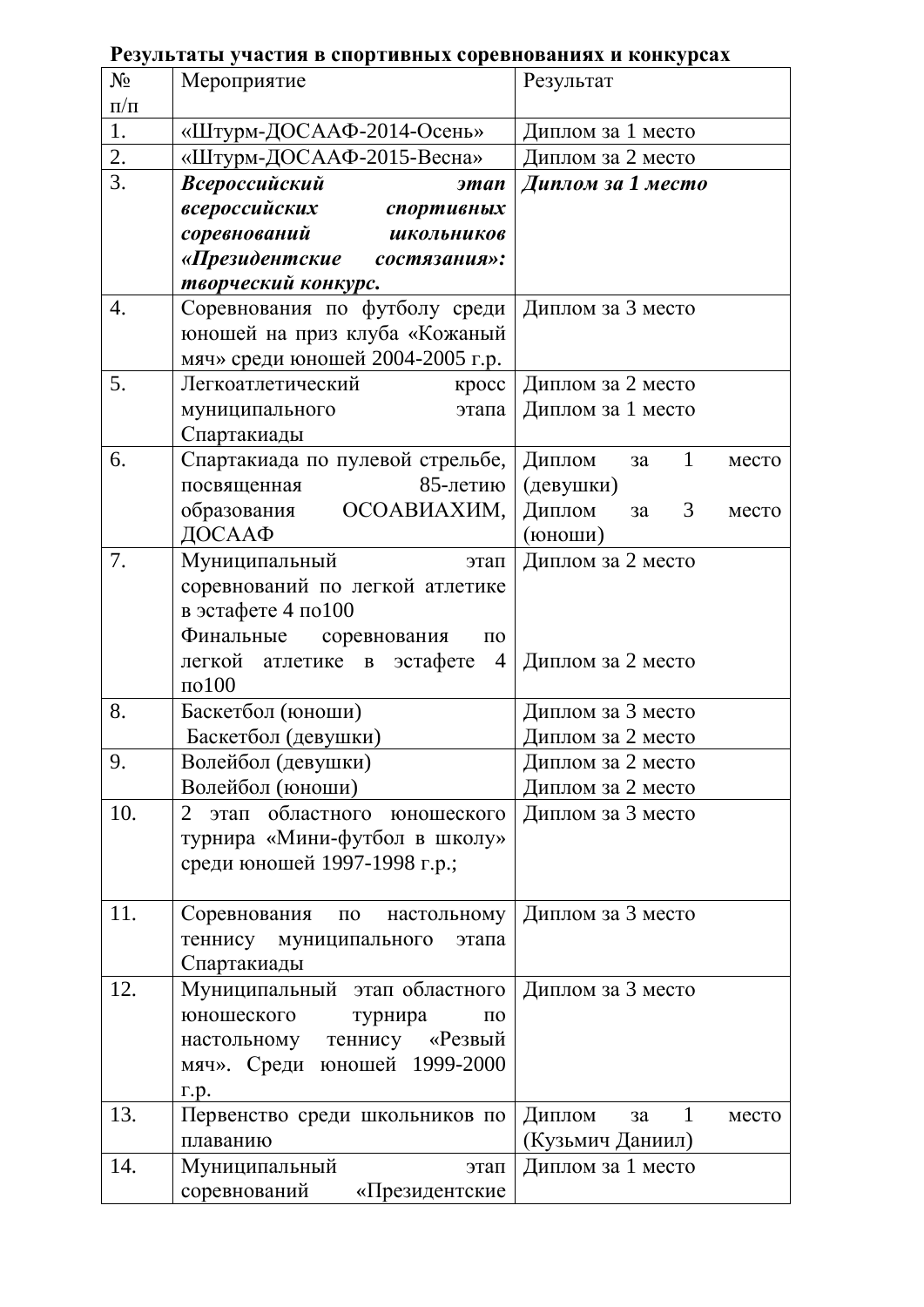|     | состязания»                                      | Диплом за 1 место                        |
|-----|--------------------------------------------------|------------------------------------------|
|     | Региональный этап                                |                                          |
| 15. | Муниципальный этап областного Диплом за 2 место  |                                          |
|     | юношеского турнира по шахматам                   |                                          |
|     | «Белая ладья»                                    |                                          |
| 16. | 2 этап областного юношеского                     | Диплом за1место                          |
|     | турнира по баскетболу «Янтарный                  |                                          |
|     | мяч» (девушки 2001-2002г.р.)                     |                                          |
| 17. | Финальные<br>соревнования                        | Диплом за 2 место                        |
|     | областного юношеского турнира                    |                                          |
|     | по баскетболу «Янтарный мяч»                     |                                          |
|     | (девушки 2001-2002 г.р.)                         |                                          |
| 18. | Районная военно-спортивная игра                  | Диплом за 2 место                        |
|     | «Зарничка 2014»                                  |                                          |
| 19. | Легкоатлетическая эстафета<br>на                 | Диплом за 1 место                        |
|     | приз газеты «Калининградская                     |                                          |
|     | правда»                                          |                                          |
| 20. | Муниципальный этап областгного Диплом за 3 место |                                          |
|     | юношеского<br>турнира<br>$\Pi$ <sup>O</sup>      |                                          |
|     | волейболу «Летающий мяч» среди                   |                                          |
|     | девушек 2000-2001 г.р.                           |                                          |
| 21. | Соревнования по плаванию<br>$\, {\bf B}$         | Грамота<br>3 <sup>7</sup><br>3a<br>место |
|     | Спартакиаде<br>допризывной                       | (Андрюков Никита)                        |
|     | молодежи                                         |                                          |
| 22. | Военно-спортивная игра «Зарница                  | Диплом за 1 место                        |
|     | $20152$ ,<br>посвященная 70-й                    |                                          |
|     | годовщине Победы в ВОв.                          |                                          |
| 23. | Легкоатлетическая эстафета,                      | Диплом за 1 место                        |
|     | посвященная 70-й годовщине                       |                                          |
|     | Победы в ВОв среди учебных                       |                                          |
|     | заведений Черняховского района.                  |                                          |

Анализ результатов участия в интеллектуальных играх позволяет сделать вывод об увеличении количества учащихся, которые стремятся проявить себя в интеллектуальных конкурсах и олимпиадах, однако по ряду мероприятий наблюдается снижение результативности. Особенно это очевидно на примере Межрегионального научнопознавательного конкурса-исследования «Леонардо#3»: из 153 үчастников в 2014-2015 учебном году только один участник -Мартыненко Владислав получил диплом победителя. Причина, скорее всего, кроется в росте популярности данных конкурсов среди школьников страны и в снижении конкурентоспособности учащихся школы. Вместе с этим, следует отметить, что в отчетном учебном году существенно расширился перечень конкурсов и олимпиад, в которых приняли участие учащиеся школы. Это конкурсы: «Старт», «Ребус», «Пятерочка», «Еж» и другие.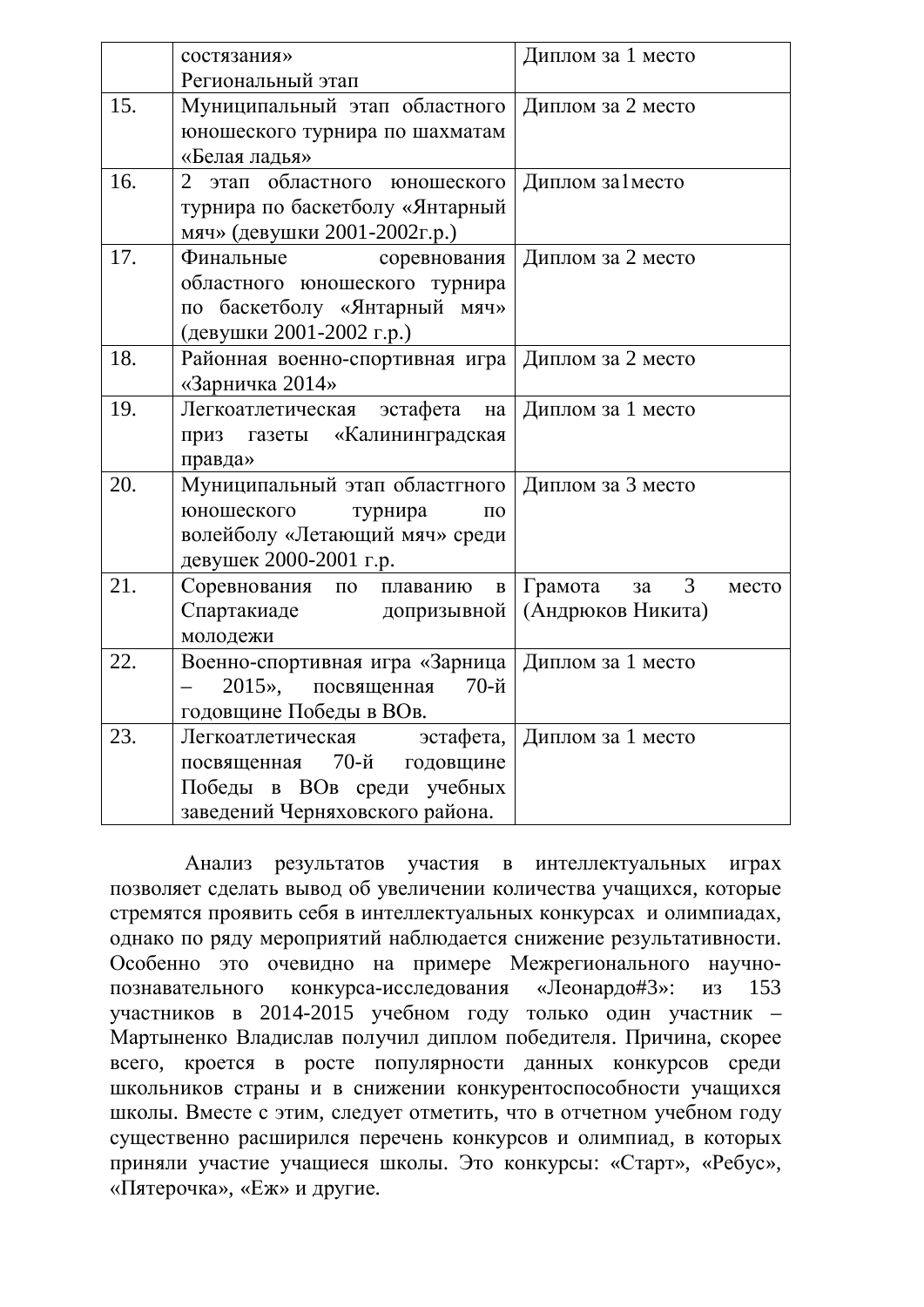# Результаты участия в интеллектуальных игровых конкурсах:

| $N_{\Omega}$<br>$\Pi$<br>$\Pi$ | Конкурс                                                                               |      | Кол-во участников |      | Кол-во учащихся,<br>занявших 1-100<br>место в регионе |                             |                              |
|--------------------------------|---------------------------------------------------------------------------------------|------|-------------------|------|-------------------------------------------------------|-----------------------------|------------------------------|
|                                |                                                                                       | 2012 | 2013              | 2014 | 2012                                                  | 2013                        | 2014                         |
|                                |                                                                                       | 2013 | 2014              | 2015 | 2013                                                  | 2014                        | 2015                         |
| 1.                             | Международный<br>конкурс-игра<br>«Русский<br>Медвежонок<br>языкознание для всех»      | 276  | 247               | 103  | 6                                                     | 67;<br>2<br>ДИПЛ<br>ома     | 9                            |
| 2.                             | Всероссийский игровой конкурс<br>«КИТ»                                                | 215  | 181               | 108  | 24                                                    | 77;<br>2<br>ДИПЛ<br>ома     | 9;<br>1<br>ДИПЛ<br>OM        |
| 3.                             | Международный<br>математический<br>конкурс-игра<br>«Кенгуру»                          | 167  | 63                | 53   | 6                                                     | 12                          | 7;<br>2дип<br>лома           |
| 4.                             | Межрегиональный<br>научно-<br>познавательный<br>конкурс-<br>исследование «Леонардо#3» | 192  | 153               | 71   | 28                                                    | 1<br>ДИПЛ<br>OM             | 29;1<br>ДИПЛ<br>OM           |
| 5.                             | Межрегиональный конкурс-игра<br>«Зимние<br>интеллектуальные<br>игры»                  | 246  | 217               | 151  | 43                                                    | 6<br>ДИПЛ<br>OMOB           | 32;1<br>ДИПЛ<br><b>OM</b>    |
| 6.                             | Международный<br>игровой<br>«Британский Бульдог-<br>конкурс<br>$V_{\lambda}$          | 140  | 81                |      | 6                                                     | $\overline{7}$              |                              |
| 7.                             | Международный<br>игровой<br>конкурс «Золотое Руно- Х»                                 | 139  | 119               | 63   | 21;<br>$5-$<br>ДИПЛ<br>OMOB                           | 22;<br>$6-$<br>ДИПЛ<br>OMOB | 22;<br>$14-$<br>ДИПЛ<br>OMOB |
| 8.                             | Международная<br>интеллектуальная<br>олимпиада<br>«Светлячок» ОСЕНЬ - 2014            |      | 68                | 60   |                                                       | 50<br>ДИПЛ<br>OMOB          | 49<br>ДИПЛ<br>OMOB           |
| 9.                             | Международная<br>интеллектуальная<br>олимпиада<br>Светлячок «Рождество»               |      |                   | 72   |                                                       |                             | 72<br>ДИПЛ<br>ома            |
| 10.                            | $\langle C \text{rapr} \rangle$                                                       |      | 84                | 21   |                                                       | 9<br>ДИПЛ                   | 12; 1<br>ДИПЛ                |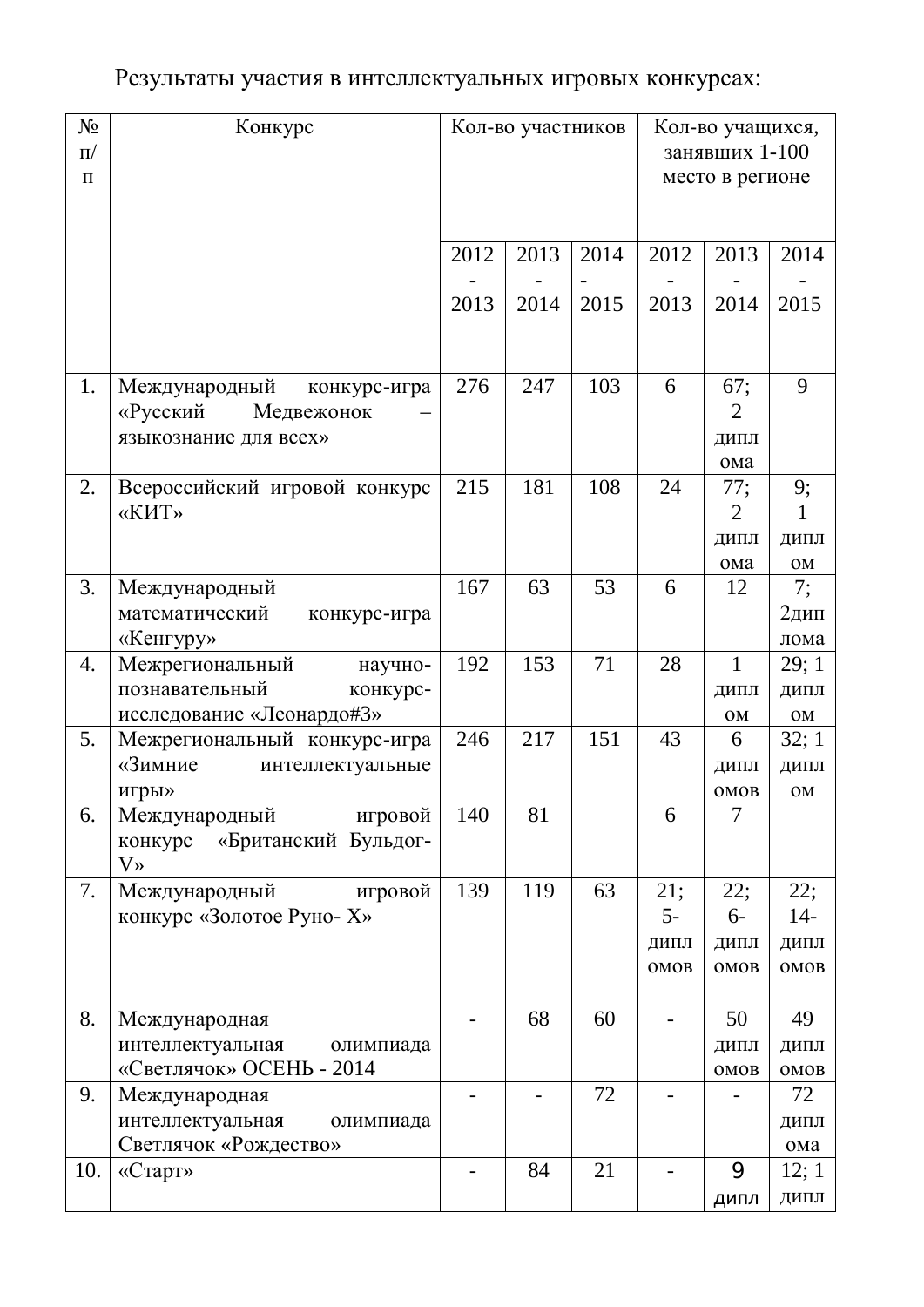|     |                                        |     |     | <b>OMOB</b> | <b>OM</b>       |
|-----|----------------------------------------|-----|-----|-------------|-----------------|
| 11. | V<br>Всероссийский<br>конкурс          | 21  |     | 5           |                 |
|     | $\langle \langle Pe6y \rangle \rangle$ |     |     | ДИПЛ        |                 |
|     |                                        |     |     | <b>OMOB</b> |                 |
| 12. | Международный<br>игровой               | 116 | 90  | 4           | 37 <sub>1</sub> |
|     | конкурс по русскому языку «Еж»         |     |     | ДИПЛ        | 18              |
|     |                                        |     |     | ома         | ДИПЛ            |
|     |                                        |     |     |             | OMOB            |
| 13. | VII<br>всероссийская<br>Открытая       | 5   |     | 3           |                 |
|     | олимпиада «Наше<br>наследие»           |     |     | ДИПЛ        |                 |
|     | среди 2-4 классов                      |     |     | ома         |                 |
| 14. | Предметная общероссийская              | 40  | 256 | 15          | 67              |
|     | олимпиада «Пятерочка»                  |     |     | ДИПЛ        | ДИПЛ            |
|     |                                        |     |     | OMOB        | OMOB            |

В 2014-2015 учебном году учащиеся школы принимали участие во Всероссийских молодежных предметных чемпионатах:

| N <sub>2</sub><br>Всероссийские<br>п/п<br>молодежные |                              | Кол-во<br>участников     |                  | результаты |   |           |    |
|------------------------------------------------------|------------------------------|--------------------------|------------------|------------|---|-----------|----|
|                                                      | предметные<br>чемпионаты по: | 2013-<br>2014            | $2014 -$<br>2015 | 2013-2014  |   | 2014-2015 |    |
| 1                                                    | географии                    |                          |                  |            |   |           |    |
| $\overline{2}$                                       | информатике                  | 33                       | 22               | ДИПЛОМОВ   |   | ДИПЛОМОВ  |    |
|                                                      |                              |                          |                  | удостоены  | 3 | удостоены | 11 |
|                                                      |                              |                          |                  | учащихся   |   | учащихся  |    |
| 3                                                    | истории                      | 48                       | 32               | ДИПЛОМОВ   |   | ДИПЛОМОВ  |    |
|                                                      |                              |                          |                  | удостоены  | 5 | удостоены | 5  |
|                                                      |                              |                          |                  | учащихся   |   | учащихся  |    |
| 4                                                    | биологии                     | 35                       | 24               | ДИПЛОМОВ   |   | ДИПЛОМОВ  |    |
|                                                      |                              |                          |                  | удостоены  | 4 | удостоены | 5  |
|                                                      |                              |                          |                  | учащихся   |   | учащихся  |    |
| 5                                                    | ХИМИИ                        | 14                       | 18               | ДИПЛОМОВ   |   | ДИПЛОМОВ  |    |
|                                                      |                              |                          |                  | удостоены  | 2 | удостоены | 4  |
|                                                      |                              |                          |                  | учащихся   |   | учащихся  |    |
| 6                                                    | математике                   | 81                       | 34               | Дипломов   |   | Дипломов  |    |
|                                                      |                              |                          |                  | удостоены  | 5 | удостоены | 5  |
|                                                      |                              |                          |                  | учащихся   |   | учащихся  |    |
| $\overline{7}$                                       | обществознанию               | 8                        |                  | ДИПЛОМОВ   |   |           |    |
|                                                      |                              |                          |                  | удостоены  | 5 |           |    |
|                                                      |                              |                          |                  | учащихся   |   |           |    |
| 8                                                    | английскому                  | $\overline{\phantom{0}}$ | 19               |            |   | Дипломов  |    |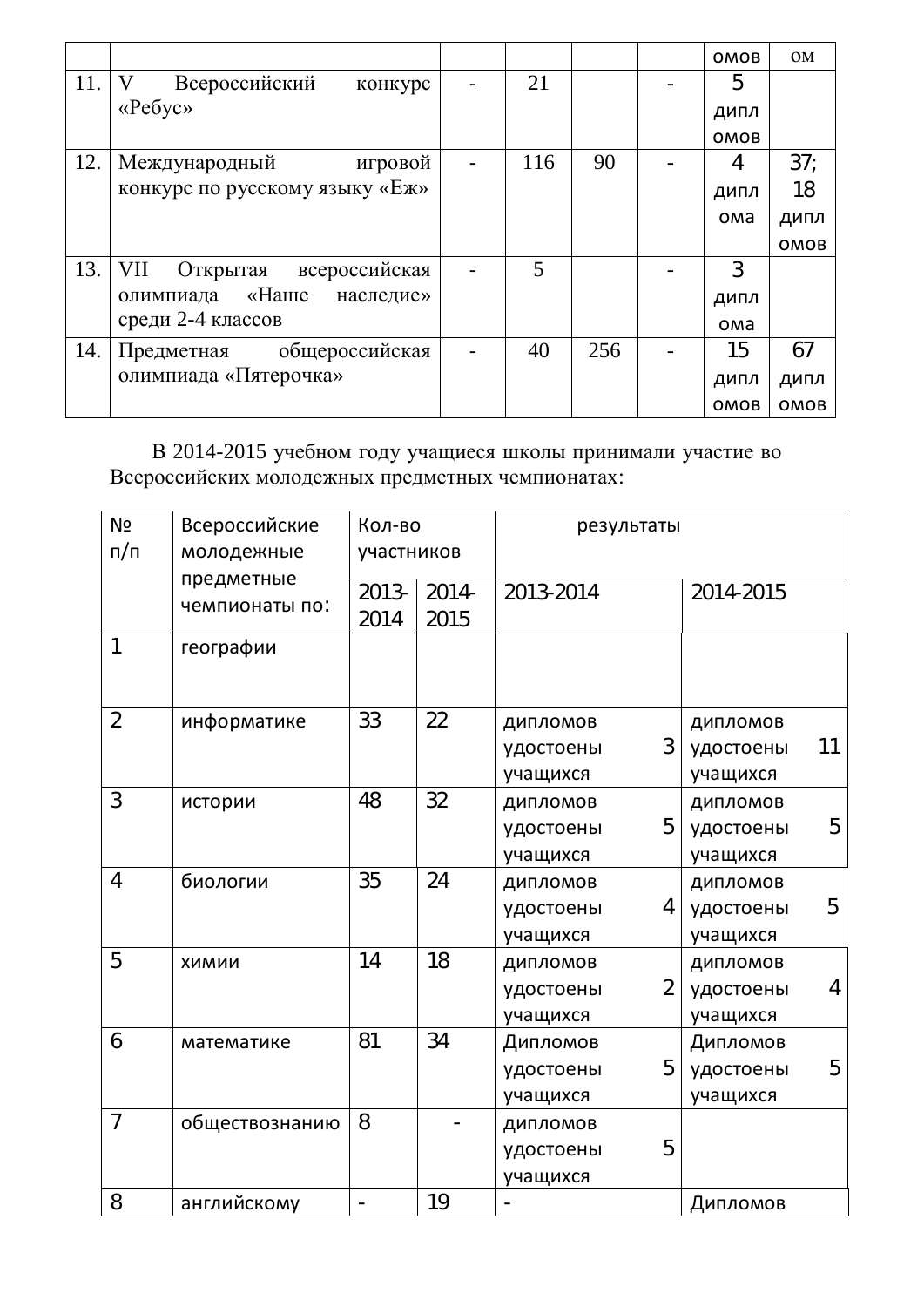|                   | языку           |    |    |                | удостоены | 3  |
|-------------------|-----------------|----|----|----------------|-----------|----|
|                   |                 |    |    |                | учащихся  |    |
| 9                 | филологии       |    | 51 |                | дипломов  |    |
|                   |                 |    |    |                | удостоены | 4  |
|                   |                 |    |    |                | учащихся  |    |
| 10                | физике          | 28 | 26 | ДИПЛОМОВ       | ДИПЛОМОВ  |    |
|                   |                 |    |    | 3<br>удостоены | удостоены | 4  |
|                   |                 |    |    | учащихся.      | учащихся  |    |
| 11                | экономике       | 9  | 14 | ДИПЛОМОВ       | ДИПЛОМОВ  |    |
|                   |                 |    |    | 3<br>удостоены | удостоены | 10 |
|                   |                 |    |    | учащихся.      | учащихся  |    |
| $12 \overline{ }$ | литературе      | 38 | 32 | ДИПЛОМОВ       | ДИПЛОМОВ  |    |
|                   |                 |    |    | 4<br>удостоены | удостоены | 14 |
|                   |                 |    |    | учащихся       | учащихся  |    |
| 13                | правоведению    |    | 15 |                | ДИПЛОМОВ  |    |
|                   |                 |    |    |                | удостоены | 7  |
|                   |                 |    |    |                | учащихся  |    |
| 14                | Дистанционная   |    |    |                |           |    |
|                   | олимпиада<br>по |    |    |                |           |    |
|                   | обществознанию  |    |    |                |           |    |

## Система воспитательной работы

На воспитание личности оказывает влияние тот факт, что дети из года в год проживают традиционные мероприятия, к которым многие классные коллективы основательно готовятся на протяжении длительного периода под руководством классных руководителей.

| Сентябрь | Праздник Первого звонка (1-11 классы)         |  |  |  |  |  |
|----------|-----------------------------------------------|--|--|--|--|--|
|          | Праздник «Посвящение в первоклассники»        |  |  |  |  |  |
|          | Праздник "Посвящение в старшеклассники»       |  |  |  |  |  |
| Октябрь  | Праздник «День учителя»                       |  |  |  |  |  |
| Ноябрь   | Фестиваль «Алло, мы ищем таланты!»            |  |  |  |  |  |
|          | День матери                                   |  |  |  |  |  |
| Декабрь  | Новогодний калейдоскоп                        |  |  |  |  |  |
| Январь   | Рождественские встречи.                       |  |  |  |  |  |
|          | Торжественная линейка, посвященная дню штурма |  |  |  |  |  |
|          | Инстербурга                                   |  |  |  |  |  |
|          | День здоровья "Снежная зима"                  |  |  |  |  |  |
| Февраль  | День влюбленных.                              |  |  |  |  |  |
|          | День памяти И.Д.Черняховского                 |  |  |  |  |  |
|          | День защитников Отечества                     |  |  |  |  |  |
| Март     | Масленица (1-11 классы)                       |  |  |  |  |  |
|          | Праздник, посвященный 8 марта                 |  |  |  |  |  |
| Апрель   | Апрельские концерты                           |  |  |  |  |  |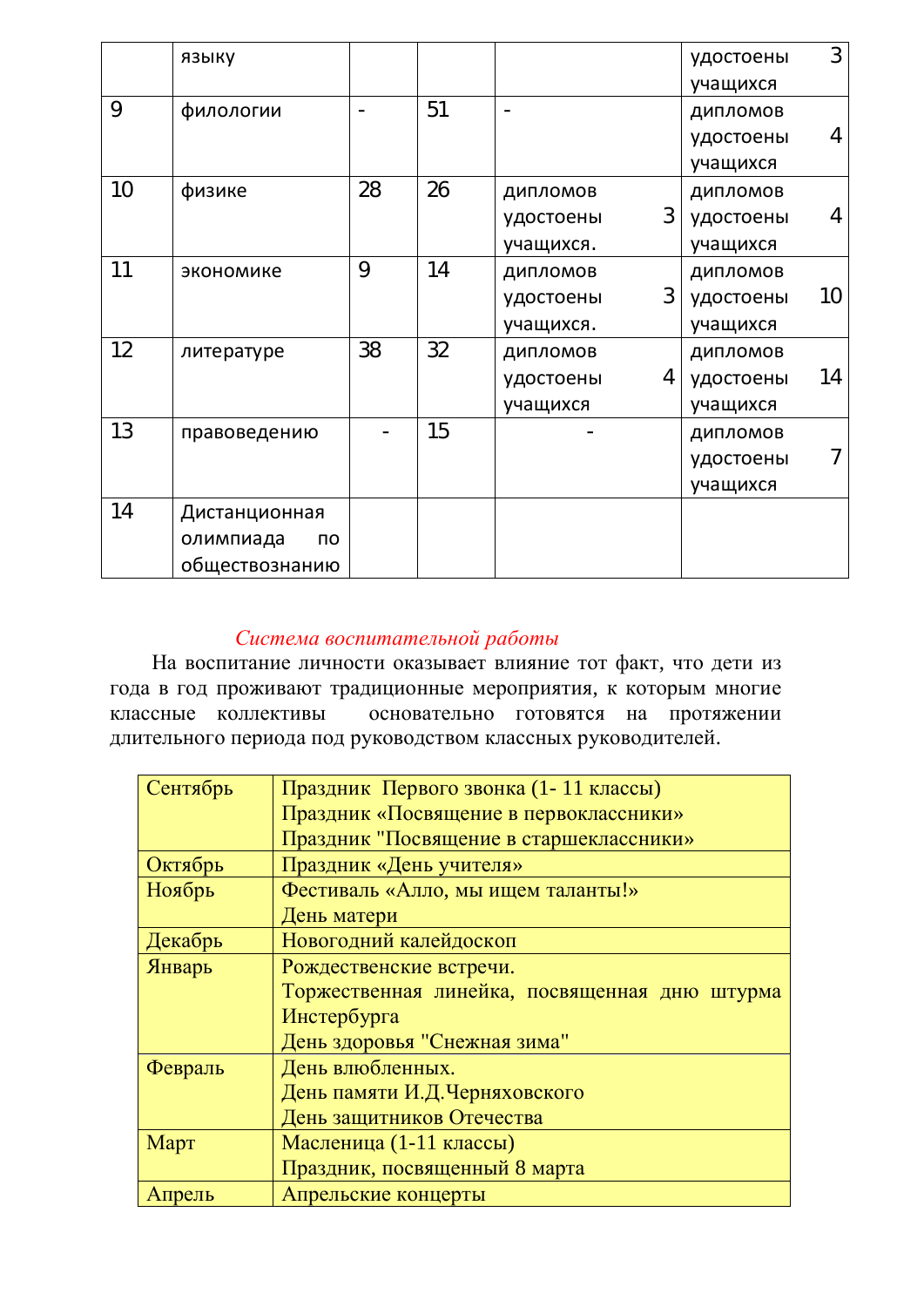|      | Экологический субботник "Расцветай, наш город- |  |  |  |  |  |
|------|------------------------------------------------|--|--|--|--|--|
|      | $caµ$ "                                        |  |  |  |  |  |
| Май  | Поклонимся великим тем годам                   |  |  |  |  |  |
|      | Последний звонок (9, 11 классы)                |  |  |  |  |  |
|      | Последний звоночек (4 классы)                  |  |  |  |  |  |
| Июнь | Выпускной вечер                                |  |  |  |  |  |

Все воспитательные мероприятия ставят своей целью формирование общечеловеческих ценностей, так как коллектив педагогов следует народной мудрости: «Перестань искоренять недостатки, лучше помоги ученику увидеть сильные стороны его души, а распрямится он сам».

Хочется отметить, что достоинством воспитательной системы, является ее выстраивание по месячным циклам, что позволяет сосредоточить силы всех участников воспитательного процесса на общей теме и организовать работу белее целенаправленно и плодотворно:

| Сентябрь - месяц безопасности                         |
|-------------------------------------------------------|
| Октябрь - месяц добрых дел                            |
| Ноябрь - месяц воспитания семейной культуры           |
| Декабрь - месяц сюрпризов                             |
| Январь - месяц героико-патриотического                |
| Февраль - месяц гражданско-патриотического воспитания |
| Март - месяц профориентационной работы                |
| Апрель - месяц воспитания экологической культуры      |
| Май - месяц подведения итогов                         |
|                                                       |

Среди воспитательных задач, которые школа ежегодно ставит перед собой, задача по воспитанию гражданственности и приобщению к духовным ценностям своего Отечества является приоритетной. Отсюда, из 5 целевых воспитательных программ, реализуемых в школе, на первое место мы ставим программу «Истоки». Общечеловеческой ценностью этой программы является Отечество.

Главной задачей при реализации данной целевой программы является воспитание уважительного, бережного отношения к истории своего народа, формирование чувства Родины личным вкладом во благо Отечества. На решение задач духовно-нравственного воспитания направлена деятельность кружков дополнительного образования, ведущую роль среди которых играют творческие объединения «Родничок» и «Мастерица». Эти программы основаны на концепции, согласно которой высокий духовно-нравственный потенциал русской народной традиционной культуры рассматривается как основа воспитания подрастающего поколения. Истоки русских традиций важнейший механизм сохранения и передачи базовых духовнонравственных и социокультурных ценностей Отечества: традиции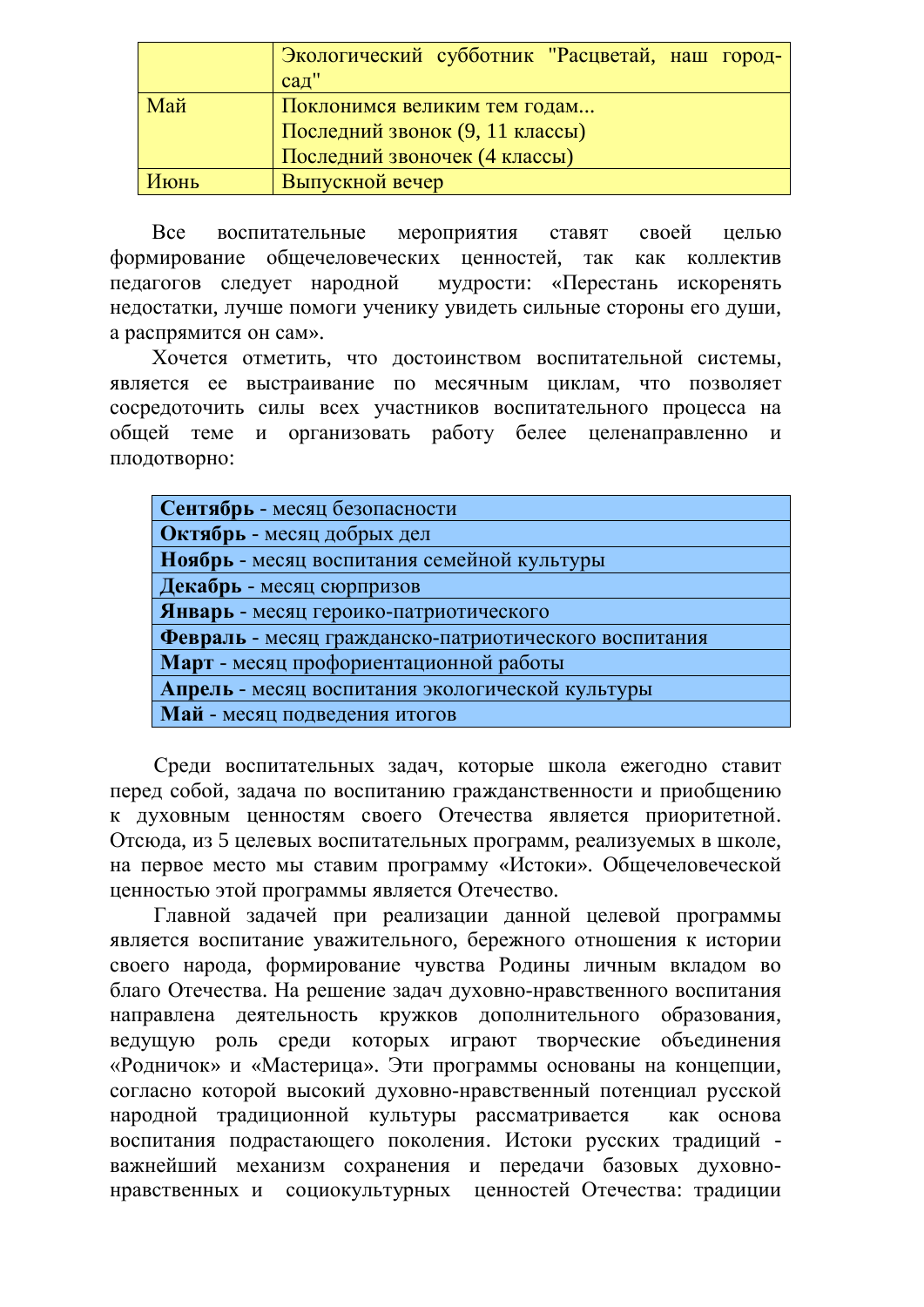любви к родной природе, Родине, традиции русского слова, традиции дела (труд, служение, ремесла), традиции Праздника (народного. религиозного).

На решение этих залач в течение гола направлена полготовка и проведение мероприятий, предусмотренных программой духовнонравственного воспитания, самыми значимыми из которых являются: День матери, праздники «Рождество», «Масленица», «Пасха», апрельские концерты, классные часы, посвященные 70-ти – летнему юбилею Победы. Учащиеся, занимающиеся в кружках духовнонравственного цикла систематически принимают участие в городских и региональных мероприятиях: Михайловские чтения, Пасхальный концерт, выставки декоративно-прикладного творчества, городские праздничные мероприятия, посвященные юбилею Победы.

Патриотическое воспитание – это систематическая и целенаправленная деятельность по формированию у школьников высокого патриотического сознания, чувства верности своему Отечеству, готовности к выполнению гражданского долга и конституционных обязанностей по защите интересов Родины.

Сегодня патриотизм идентифицируется с такими личностными качествами, как любовь к большой и малой Родине, уважение семейных традиций, готовность выполнить конституционный долг перед Родиной.

Работа по формированию гражданско-патриотических качеств имеет системный характер и ведется буквально с первых дней учебы, 1 сентября в школе прошел «День знаний», после торжественной линейки ребята прошли в классы на тематические классные часы, посвященные 20-летию Конституции РФ. При подготовке классных часов были использованы информационные ресурсы, рекомендованные министерством образования Р.Ф.

В 2014-2015 учебном году получила развитие практика проведения единых классных часов из цикла «Венок славы», посвященных 70 – летию Победы в Великой Отечественной войне. Их тематика была спланирована в соответствии с значимыми и знаменательными датами истории Великой Отечественной войны.

Работа по военно-патриотическому воспитанию школьников предполагает взаимодействие с партнерами, и в этом направлении школа на протяжении многих лет сотрудничает с шефской войсковой частью. Целенаправленная и скоординированная с шефской воинской частью деятельность, позволяют формировать у учащихся патриотическое сознание, готовность к выполнению гражданского долга, важнейших конституционных обязанностей по защите интересов Родины. Ежегодно школьники принимают участие в мероприятиях шефской в/ч, посвященных памятным историческим датам (22 января,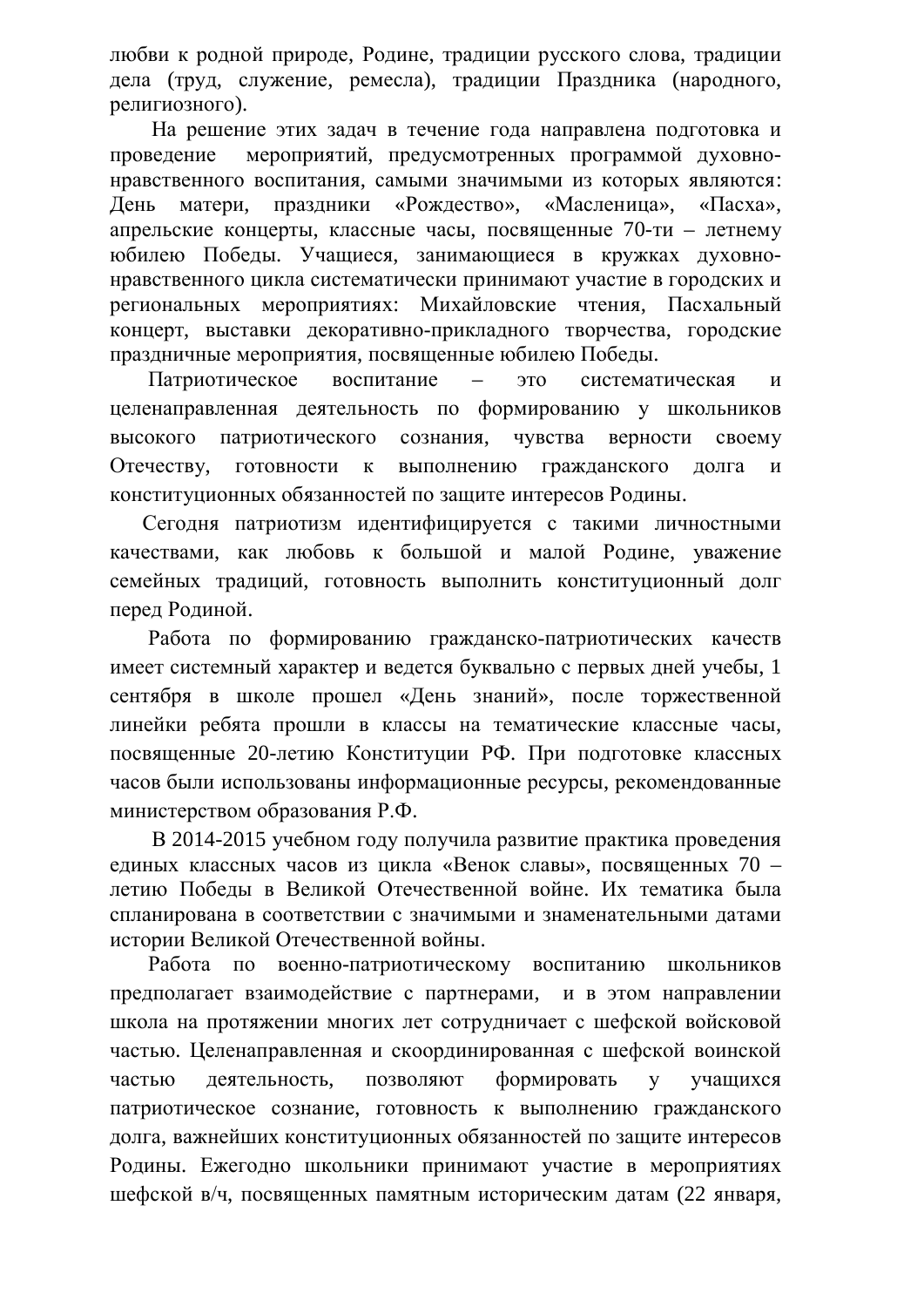23 февраля). Учащиеся школы посещают Музей Боевой славы, который находится на территории воинской части.

Большую работу в военно-патриотическом наплавлении осуществляет группа волонтеров, членами которого являются представители 7-10 классов. Основным объектом в работе группы являются ветераны школы. Стало традицией поздравление ветеранов школы с праздниками: 1 сентября, Новый год, 23 февраля, 8 марта, 9 мая. На уроки мужества и к памятным датам приглашаем к нам в школу гостей. Они рассказывают ученикам о событиях Великой Отечественной войны, так 13 апреля января встреча с Локтионовой Анной Ивановной, которая с 1946 года проживает в г. Черняховске, много лет проработала учителем русского языка в нашей школе.



Четвертый год школа тесно сотрудничает с Советом воинов – участников локальных вооруженных конфликтов. В феврале 2015 года в 9-11 классах были организованы классные часы с участием Белова Владимира Ивановича, который является членом организации воиновинтернационалистов. Общение школьников с гостем проходило в непринужденной обстановке беседы, Белов Владимир Иванович рассказал о прохождении военной службы в 1966 -1968 гг. на Кубе, в составе бригады саперов специального назначения. Рассказ Белова В.И. был дополнен презентацией о Кубинской революции. Мероприятие вызвало живой интерес у старшеклассников. Спокойная рассудительная манера общения гостя способствовала созданию необходимой доверительной эмоциональной атмосферы, настраивала на восприятие информации. В завершении встречи Владимир Иванович пол собственный аккомпанемент на гитаре исполнил лля старшеклассников песню из кинофильма «Офицеры».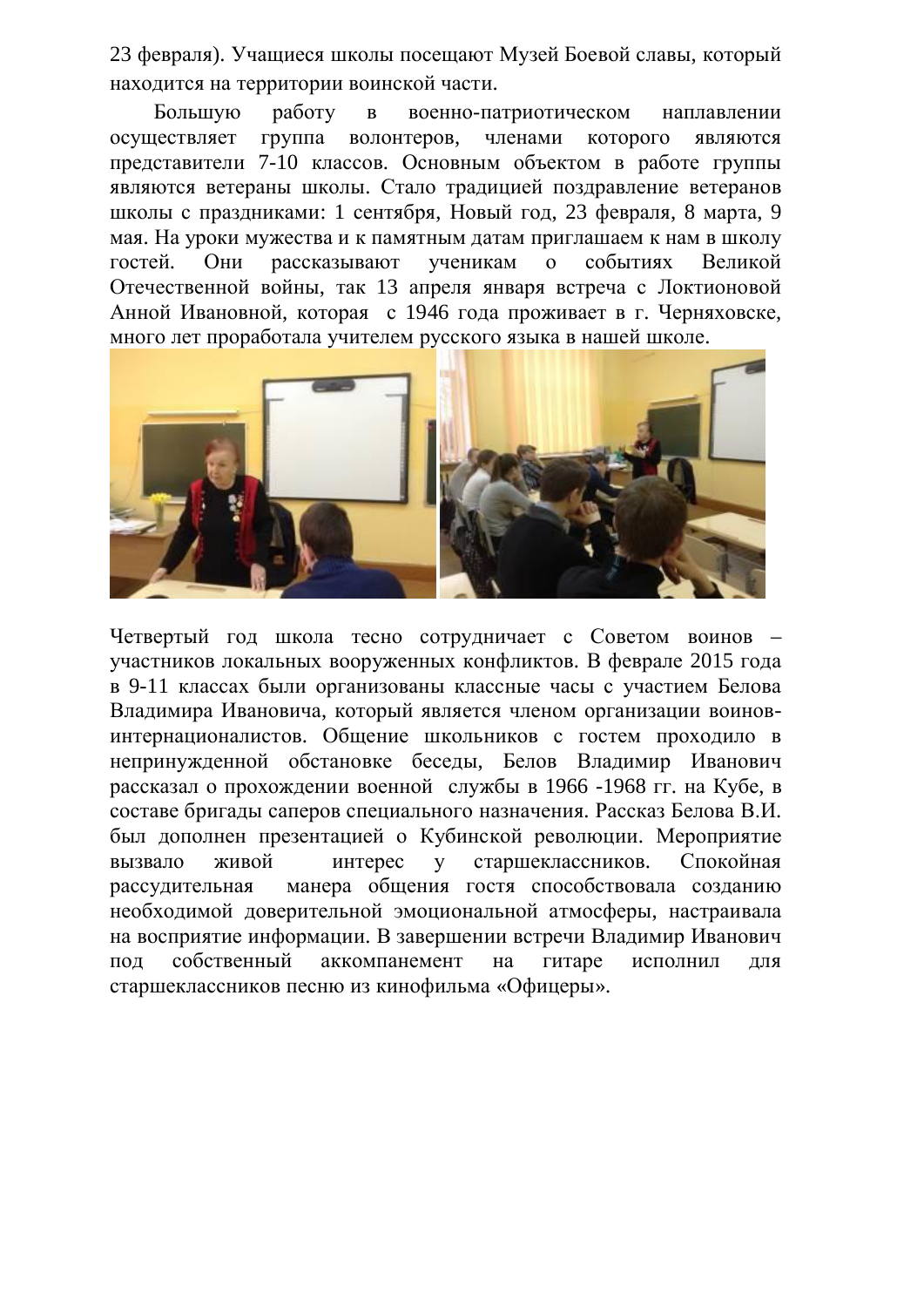

Во всех классах встречи проходят организованно и динамично. Общение с реальным участником событий, который пришел в школу в военной форме с наградами, оставляет сильное впечатление.

В декабре в 1-11 классах прошли классные часы, посвященные годовщине Московской битвы. Совместно с классными руководителями школьники познакомились с событиями начального периода Великой Отечественной войны. Основной акцент был сделан на знакомство школьников с именами и подвигами героев Великой Отечественной войны

25 января 2015 года учащиеся 7-8 классов, несмотря на сильный мороз, приняли участие в качестве зрителей в военнопатриотическом мероприятии – реконструкции штурма Инстербурга.

Ежегодно в период с 21 января по 23 февраля в школе проходит месячник военно-патриотической работы, в течение которого во всех классах организуются мероприятия.

Во всех классах встречи прошли организованно и динамично. Общение с реальным участником событий, который пришел в школу в военной форме с боевыми наградами, произвела сильное впечатление на старшеклассников.

Единый классный час – это уникальная форма воспитательной работы, когда в течение одного дня по специальному расписанию для всех обучающихся школы представляется материал по теме (художественное слово, музыка и видеоряд, благодаря соединению которых достигается особый эмоциональный эффект воздействия на сердца воспитанников). Такая форма работы нравится всем участникам образовательного процесса, в ней хотят участвовать многие школьники, о чем и заявляют заранее. Примером удачной практики организации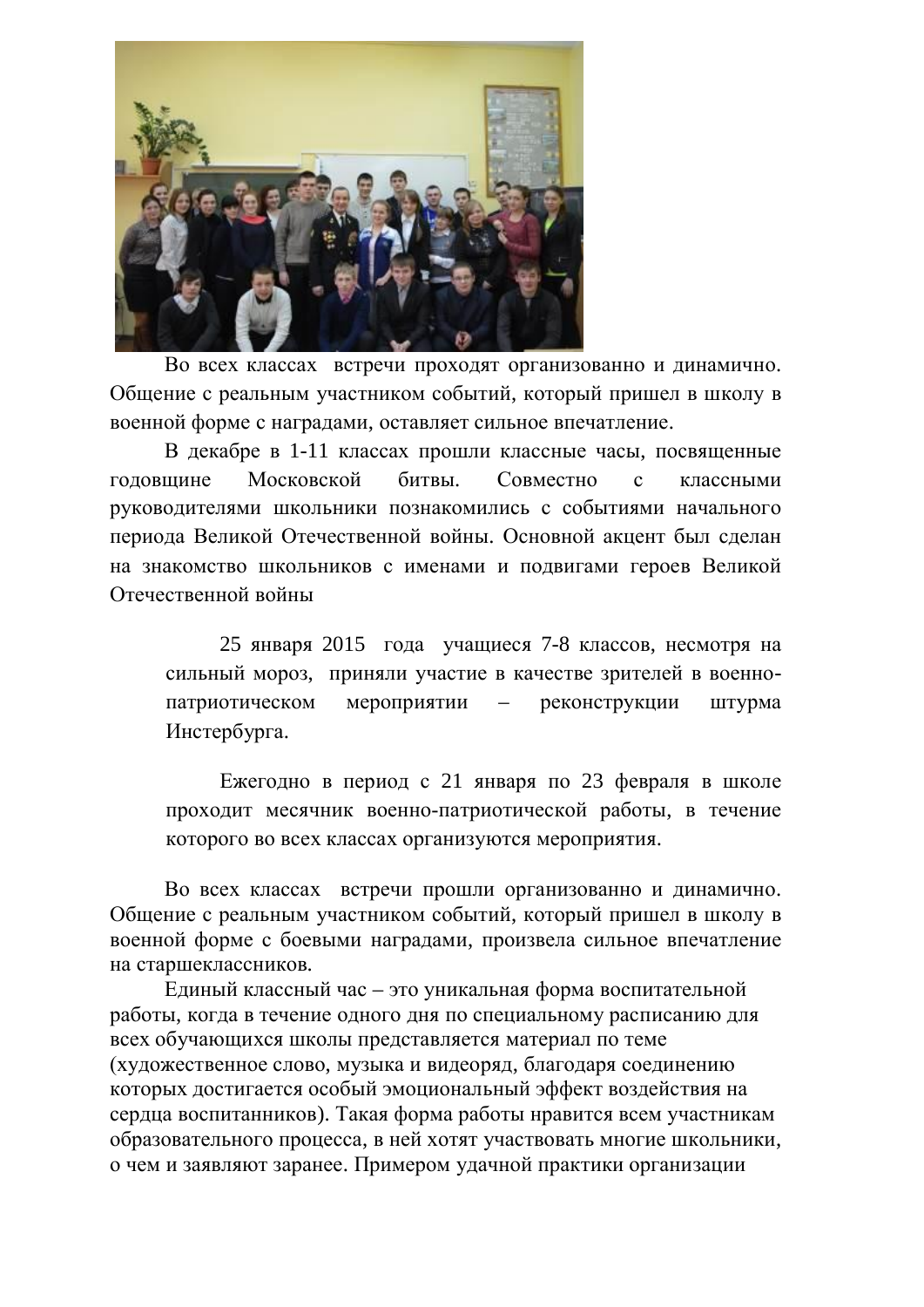единого классного часа в минувшем учебном году является опыт классных руководителей Алекперовой И.П. и Ненартавичене Н.И. В марте 2015 года 5 -11 классах проведены уроки по теме «Крым и Россия: мы вместе навсегда». Уроки посвящены воссоединению РФ и Крымской Республики, главная цель – рассказать учащимся о том, какой непростой путь был у обеих сторон до того, как наступил момент подписания договора. Использована презентация, которая рассказывает о том выборе, который слелали жители Крыма, а также объясняет, почему Россия поддержала такое решение.

Такая форма работы будет продолжена и в следующем учебном году: планируется разработка цикла «Вторая мировая война на территории нашего края».

Активизировалась работа с ветеранами школы. Во всех классах были проведены классные часы, посвященные изучению истории школы, на которых учащиеся заочно познакомились с ветеранами педагогического труда. Каждый классный коллектив осуществлял шефское взаимодействие с одним из педагогов-ветеранов школы. Традицией стало поздравление ветеранов с праздниками (День учителя, Новый год. 8 марта.)

В 2014-2015 учебном году велась активная работа по программе «Гражданин», реализован цикл занятий по ознакомлению с Конвенцией ООН о правах ребенка, по изучению Закона об образовании. Устава школы и Конституции РФ. В течение нескольких лет в школе осуществляет деятельность лекторская группа «Гражданин», которая ежегодно проводит большую работу по правовому просвещению школьников и родителей. Количество членов лекторской группы ежегодно возрастает: 2014-15уч.г. – 12 человек. Состав лекторской группы периодически обновляется. На смену выпускникам приходят совсем юные (8-9 класс). Совершенно очевидно, что данный вид деятельности представляется интересным и увлекательным для школьников. Практика подготовки и организации бесед и устных журналов правовой тематики способствуют развитию познавательного интереса и личностному росту. Не случайно именно активисты лекторской группы ежегодно становятся победителями и призерами районных и областных олимпиад по обществознанию и праву (Толюпа Валерия, Туртанова Екатерина, Рыбальченко Марина, Небольсина Анастасия. Вилькоцкая Таисия). Наглядно-информационные материалы по вопросам применения правовых знаний размещаются на стенде «Ваше право». Постоянными рубриками являются «Права и ответственность несовершеннолетних», «Право на образование», «Права и ответственность родителей».

В минувшем учебном году активно работал эколого краеведческий кружок. В рамках общеразвивающей образовательной программы старшеклассники подготовили несколько проектов с презентацией которых выступили на муниципальной и региональной конференциях. Экологи представили свои проекты по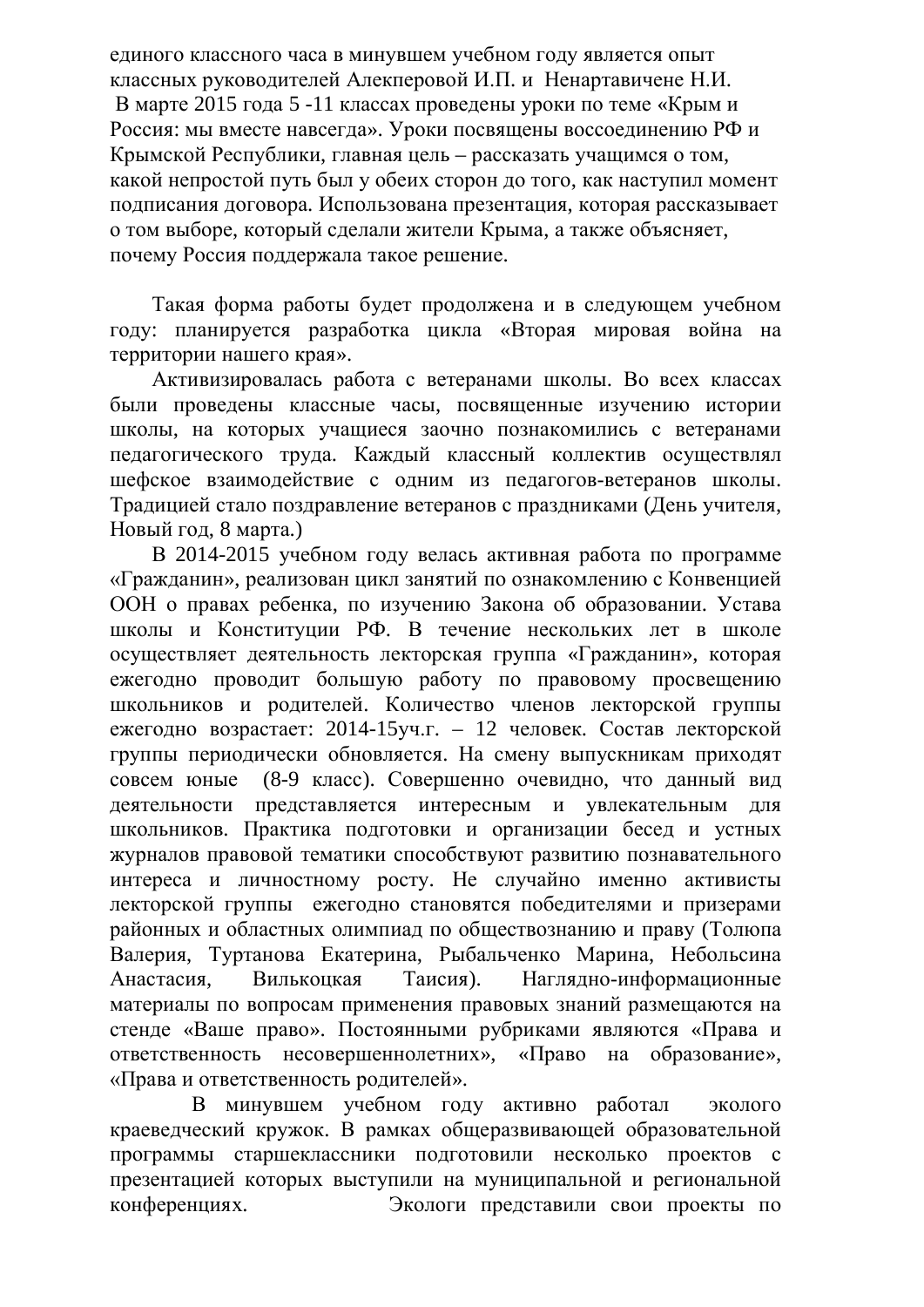благоустройству территории школьного сада. Рассказали о том, что уже сделано и, что планируется сделать в школьном саду (руководители проекта учитель географии Залесова Н.В. и учитель биологии Степанова Н.А.). Работа кружка строится на основе системно деятельностного подхода, воспитанники объединения не только разрабатывают проекты, но и непосредственно участвуют в деятельности по их воплощению.

Участие в конкурсах и научно-практических конференциях позволяет не только освоить на практике методику проведения исследований природных объектов, но и способствует развитию умения общаться с представителями других школ, проявлять свои творческие способности, умения грамотно и без боязни строить свои выступления, вести диалог, отвечать на вопросы.

В последние годы усовершенствовалась система ученического самоуправления. Главным органом является Совет старшеклассников. куда входят в основном представители 9-11 классов. Совет исполняет роль организатора интересных дел, мероприятий, праздников. В 2014-2015 учебном году председателем Совета была избрана ученица 11 «А» класса – Буслик Карина. Силами актива были организованы праздничное поздравление учителей с Днем учителя, новогодние праздники, , концерт, посвященный 8 Марта, месячник по благоустройству пришкольной территории. Следует отметить хорошую организационную работу актива. Интересный, нетрадиционный подход в организации мероприятий. Оригинальное оформление («дерево добрых пожеланий», яркие плакаты с обращениями к учителям и младшим школьникам, музыкальное сопровождение) позволили создать незабываемую атмосферу во время проведения праздников, посвященных Дню учителя, Дню влюбленных, Последнему звонку. Активность школьников в организации внеклассных жизни заметно выросла. Нередко школьники выступают инициаторами и организаторами интересных мероприятий.

Вместе с этим, следует отметить и недостатки работы школьного ученического актива. Совету не удалось организовать регулярный выпуск школьной газеты «В школе.ru», вместо 4 запланированных номеров были выпущены только два.

В учебном году ребята принимали активное участие в подготовке и проведении следующих общешкольных дел и акций:

| Сентябрь | Праздник Первого звонка для первоклассников.      |  |  |  |  |  |
|----------|---------------------------------------------------|--|--|--|--|--|
|          | Выборы классного ученического самоуправления      |  |  |  |  |  |
| Октябрь  | Акция «Согрей теплом своей души», посвященная Дню |  |  |  |  |  |
|          | пожилого человека                                 |  |  |  |  |  |
|          | День дублера                                      |  |  |  |  |  |
|          | Выборы председателя Совета старшеклассников       |  |  |  |  |  |
|          | Участие во Всероссийской акции «Скажи наркотикам  |  |  |  |  |  |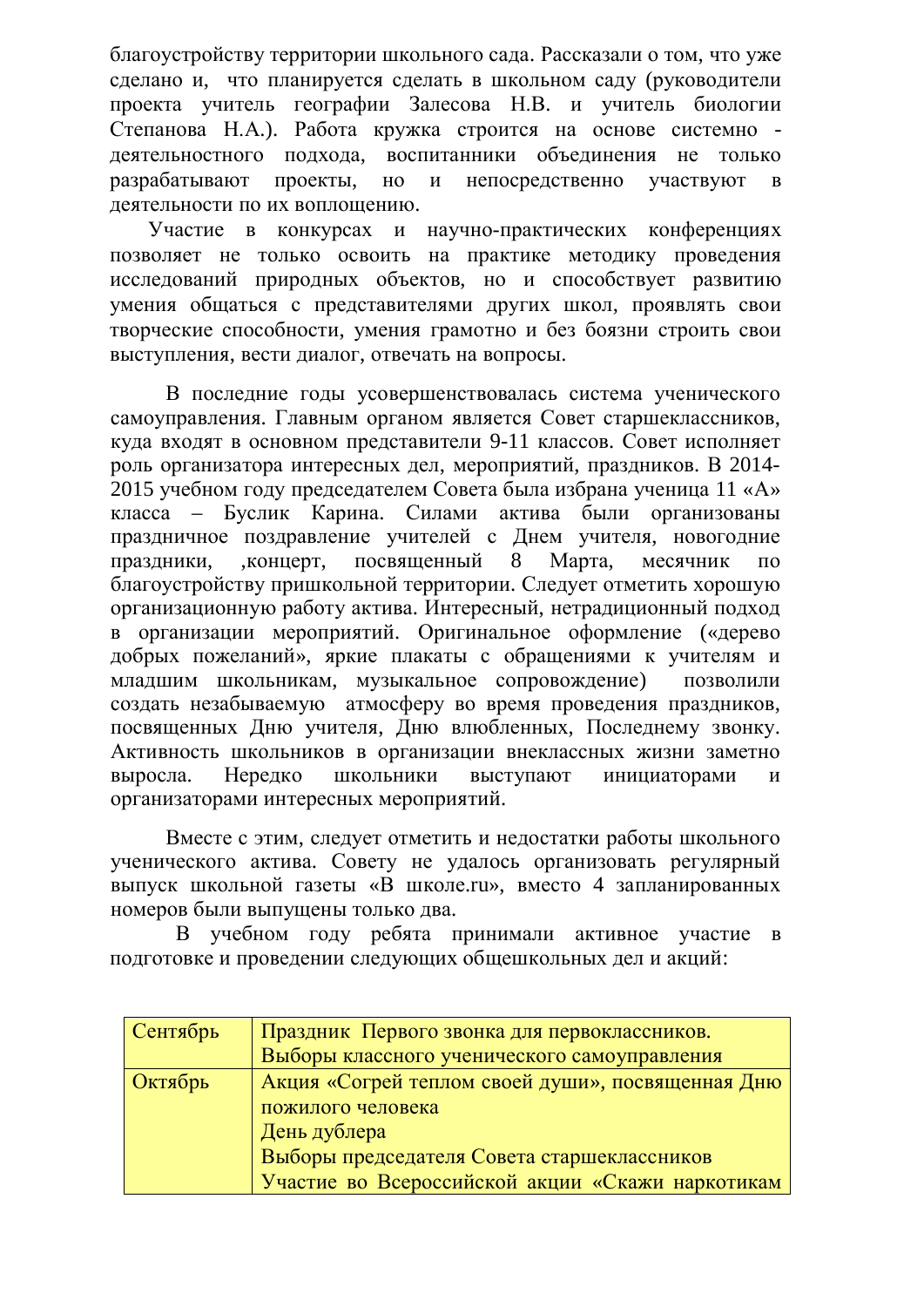|                         | HET!»                                              |  |  |  |  |  |  |
|-------------------------|----------------------------------------------------|--|--|--|--|--|--|
|                         | Акции «Расцветай, наш город-сад» и «Чистая школа»  |  |  |  |  |  |  |
| Ноябрь                  | Всемирный день приветствий                         |  |  |  |  |  |  |
|                         | Декада семьи                                       |  |  |  |  |  |  |
|                         | День толерантности                                 |  |  |  |  |  |  |
| Декабрь                 | Новогодние конкурсы и программы                    |  |  |  |  |  |  |
|                         | Акция «Чистая школа»                               |  |  |  |  |  |  |
| Февраль                 | Школьный<br>конкурс инсценированной<br>военно-     |  |  |  |  |  |  |
|                         | патриотической песни, посвященный 70-летию Победы  |  |  |  |  |  |  |
|                         | в Великой Отечественной войне.                     |  |  |  |  |  |  |
|                         | День памяти И.Д. Черняховского                     |  |  |  |  |  |  |
| Март                    | Концерт «Тайна глубокая, чудная, вечная»           |  |  |  |  |  |  |
|                         | Акция «Чистая школа»                               |  |  |  |  |  |  |
|                         | Школьная научно-практическая конференция           |  |  |  |  |  |  |
| Апрель                  | Акция «Расцветай, наш город-сад»                   |  |  |  |  |  |  |
|                         | Старт Марша Победы                                 |  |  |  |  |  |  |
| Май                     | Концертная программа «Бессмертный полк»            |  |  |  |  |  |  |
| Июнь                    | Акция «Подари учебник школе»                       |  |  |  |  |  |  |
| <sub>B</sub><br>течение | единых классных часов:«День народного<br>Цикл      |  |  |  |  |  |  |
| года                    | единства», «День толерантности», « «Крым и Россия: |  |  |  |  |  |  |
|                         | мы вместе навсегда»,                               |  |  |  |  |  |  |
|                         |                                                    |  |  |  |  |  |  |
|                         |                                                    |  |  |  |  |  |  |

# Социальная деятельность

Закон Российской Федерации "Об образовании" закрепил приоритет личности в процессе воспитания и обучения человека в условиях образовательного учреждения. Такой подход требует большого внимания к личности обучаемого, его социальным проблемам, которые в условиях образовательного учреждения носят многоплановый характер. Среди них выделяют необходимость решения социальных и педагогических проблем человека, обусловленных индивидуальными возможностями его обучения и воспитания; взаимоотношениями с учителем, классом, отдельными группами и личностями класса и школы; обстановкой и взаимоотношениями в семье, среде непосредственного общения. В современных условиях решение социальных проблем детей рассматривается, прежде всего, в аспекте охраны и защиты их прав. Именно на это была направлена работа Совета по профилактике, социального педагога, общественного инспектора по охране прав детства.

Во исполнении Федеральной целевой программы "Профилактика безнадзорности и правонарушений несовершеннолетних" в сентябре была проведена операция "Всеобуч" по учету детей в возрасте 7-16 лет, проживающих в микрорайоне школы.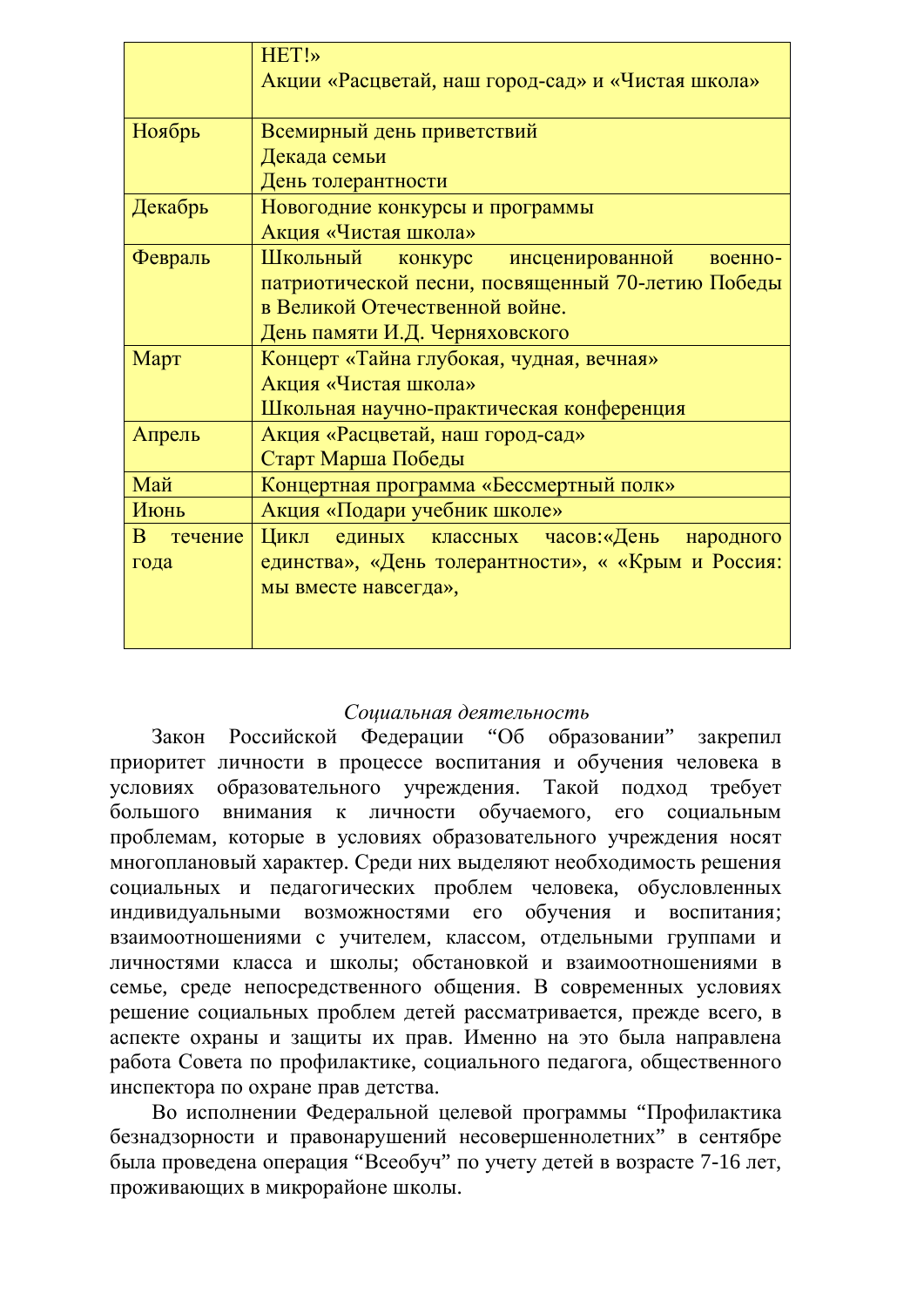| Социум                           | Кол-во семей | В них учащихся |
|----------------------------------|--------------|----------------|
| - многодетные                    | 39           | 66             |
| - неполные                       | 98           | 105            |
| - неблагополучные                |              | 6              |
| - малообеспеченные               | 173          | 202            |
| - с детьми-инвалидами            | 5            |                |
| - с опекаемыми детьми            | 14           | 15             |
| - дети, имеющие справку ПМПК     |              | 32             |
| - учащиеся, состоящие на         |              |                |
| внутри-                          |              |                |
| школьном учете                   |              |                |
| - учащиеся, состоящие на учете в |              |                |
|                                  |              |                |

В 2014-2015 учебном году было проведено широкомасштабное социологическое исследование, по данным которого был составлен социальный паспорт школы.

В школе велется работа по социальной алаптации трудных подростков и профилактике правонарушений. На беседы с учащимися приглашались инспектор по делам несовершеннолетних Захаренко Е.С., инспектор линейного отдела милиции, проводились рейды посещения трудных подростков на дому, беседы с родителями. Систематически осуществлялась работа по выявлению семей, не обеспечивающих воспитание. С неуспевающими учащимися и их родителями проводится профилактическая работа.

На конец учебного года 202 детей из малообеспеченных семей получали горячее питание в школьной столовой, это несколько больше, чем в 2013-2014 учебном году (172).

С учениками, состоящими на внутришкольном учете «группа риска» проводится индивидуальная работа по социальной адаптации. Психологом школы Ивановой Т.Г. в системе осушествлялась профилактическая работа, в которой участвовали классные руководители, педагог-психолог, администрация школы. Были организованы

В период летних каникул большинство учащихся, состоящих на внутришкольном учете, посещали пришкольный лагерь. Подростки из «группы риска» имеют первоочередное право на зачисление в летние оздоровительные и профильные лагеря, организуемые на базе школы. В период летних каникул большинство учащихся школы посещали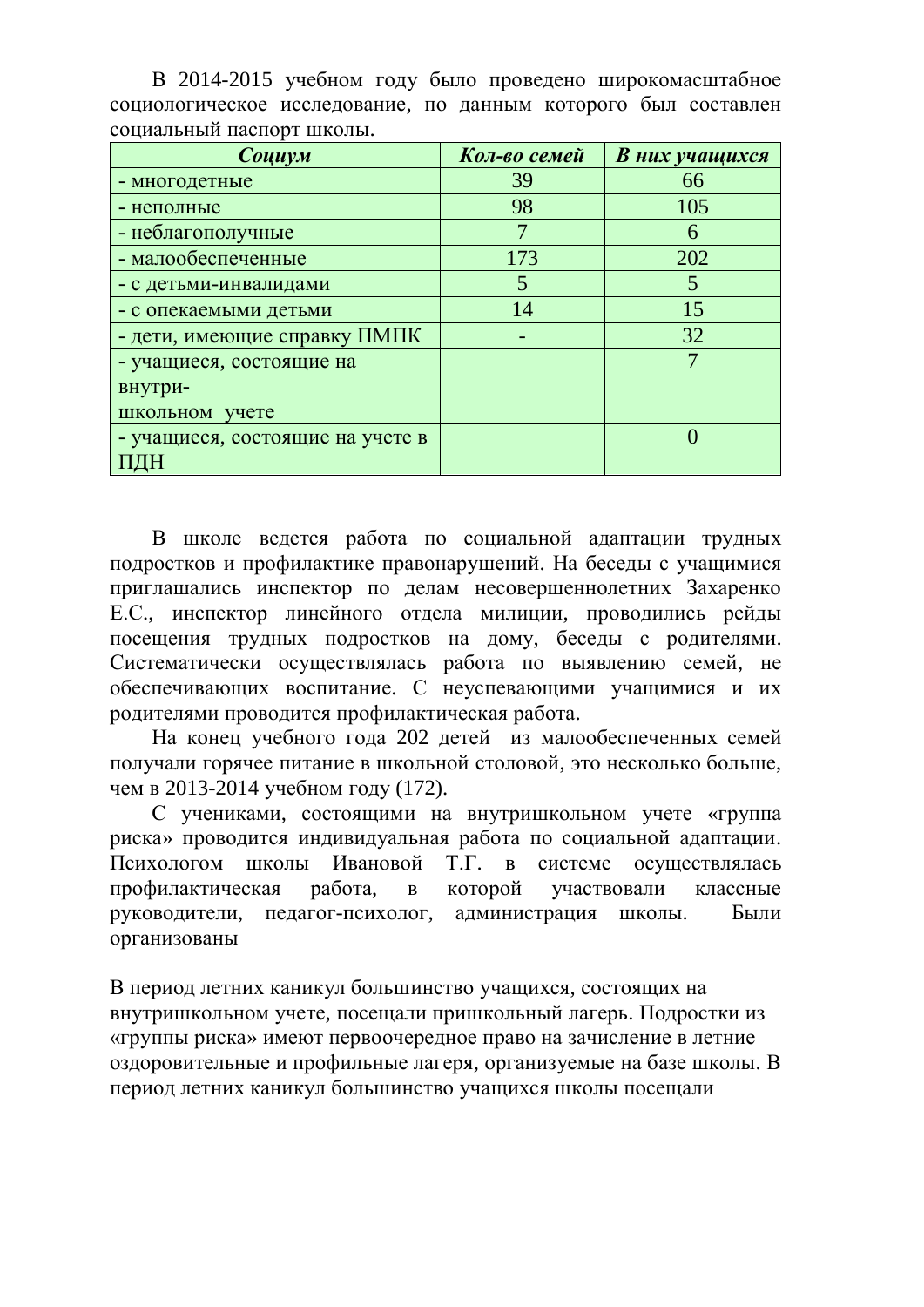

пришкольный лагерь дневного пребывания (415 дей, 85% от общего количества учащихся). Всего на базе школы были организованы 2 лагерные смены: в 1-ую смену – 9 отрядов (3- оздоровительных и 6 – профильных); во 2-ую смену -7 отрядов.

## Работа классных руководителей

Классные руководители – самая значимая категория организаторов воспитательного процесса в ОУ.

| Кадровый состав: |  |
|------------------|--|
|------------------|--|

| Всего классных<br>руководителей                                                              | Стаж работы в качестве классного<br>руководителя |  |                 |                  |              |
|----------------------------------------------------------------------------------------------|--------------------------------------------------|--|-----------------|------------------|--------------|
|                                                                                              | До<br>лет                                        |  | $6 - 10$<br>лет | $11 - 20$<br>лет | Более 20 лет |
| 18 (из них 1-<br>Алекперова<br>И.П. является<br>классным<br>руководителем<br>в двух классах) |                                                  |  |                 | 5                |              |

Теоретические и практические вопросы воспитания рассматривались на педагогическом совете «Актуальные вопросы гражданско-правового воспитания», совещаниях классных руководителей:

• Целеполагание в воспитательном процессе школы;

• Анализ воспитательного процесса как условие его оптимизации.

В планах воспитательной работы классных руководителей отражена деятельность по всем целевым программам школы в следующих разделах:

- работа с классным коллективом;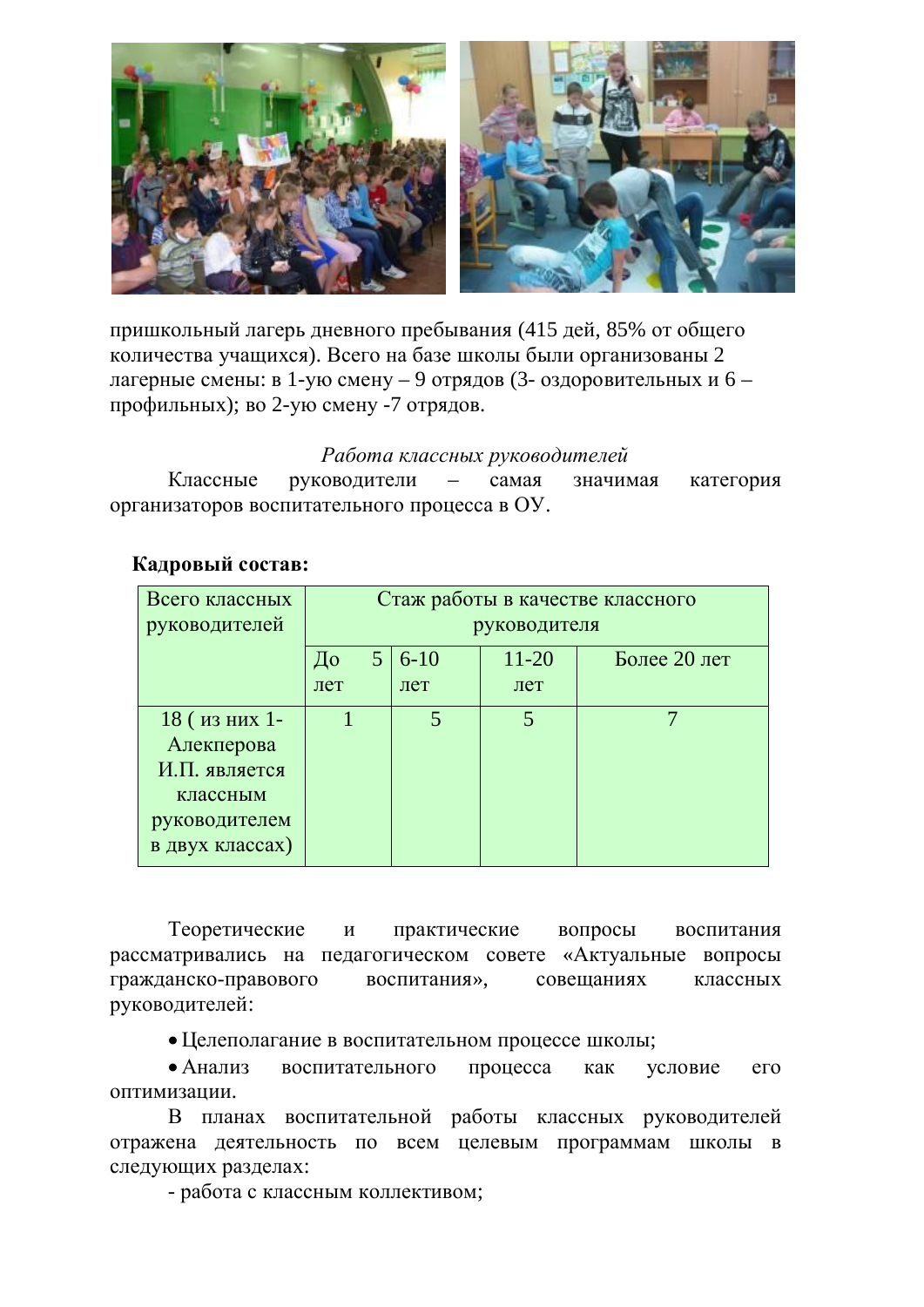- индивидуальная работа с обучающимися;

- работа с родителями.

Классные руководители ставили перед собой и решали следующие воспитательные задачи:

• формировать гражданскую позицию, патриотизм

• работать над сплочением детского коллектива;

• воспитывать уважение к себе и окружающим;

• создавать условия для саморазвития и самореализации личности обучающегося, его успешной социализации в обществе;

• формировать здоровый образ жизни;

• развивать ученическое самоуправление;

• совершенствовать систему семейного воспитания, повышать ответственность родителей за воспитание и обучение детей.

С учетом возрастных особенностей учащихся продуманно и грамотно составлена работа в классных коллективах у следующих педагогов: Крестовниковой Н.В. (1Б), Вещиковой Е.А. (3А), Маринчук С.М. (5А), Мухоид С.Г. (5Б), Кузьменко Л.Г. (6А), Ненартавичене Н.И.(9А), Используются разнообразные формы работы, дана исчерпывающая информация о детях, грамотно прописана воспитательная работа по всем направлениям.

Следует отметить классных руководителей, которые работают над воспитанием у ребят своего класса чувства взаимопомощи и поддержки (н-р, акция «Подарок Ветерану»): Шумейко М.А.(11А),

Воспитательная работа в 2014-2015 г.г. строилась с учетом того, что воспитание есть управление процессом развития личности. В ходе реализации поставленных залач были достигнуты результаты. подтверждающие повышение уровня воспитанности школьников, что проявилось в следующем:

- более спокойные и доброжелательные отношения между детьми и взрослыми;

- уменьшение количества дисциплинарных нарушений в школе;

- повышение культуры общения и поведения на массовых внеклассных мероприятиях.

# Сотрудничество с родителями

С целью повышения педагогической культуры родителей, укрепления взаимодействия школы и семьи, усиления её воспитательного потенциала используются массовые, групповые, индивидуальные формы и методы работы с родителями. Большая часть из них стала настоящими помощниками и друзьями школы. Активная жизненная позиция Председателя Управляющего совета школы Куликовой С.Ю. и Председателей классных родительских комитетов играет важную роль во взаимодействии семьи и школы.

Педагогический коллектив постоянно изучает мнение родителей о процессе воспитания в школе. В 2014-2015 году был проведен опрос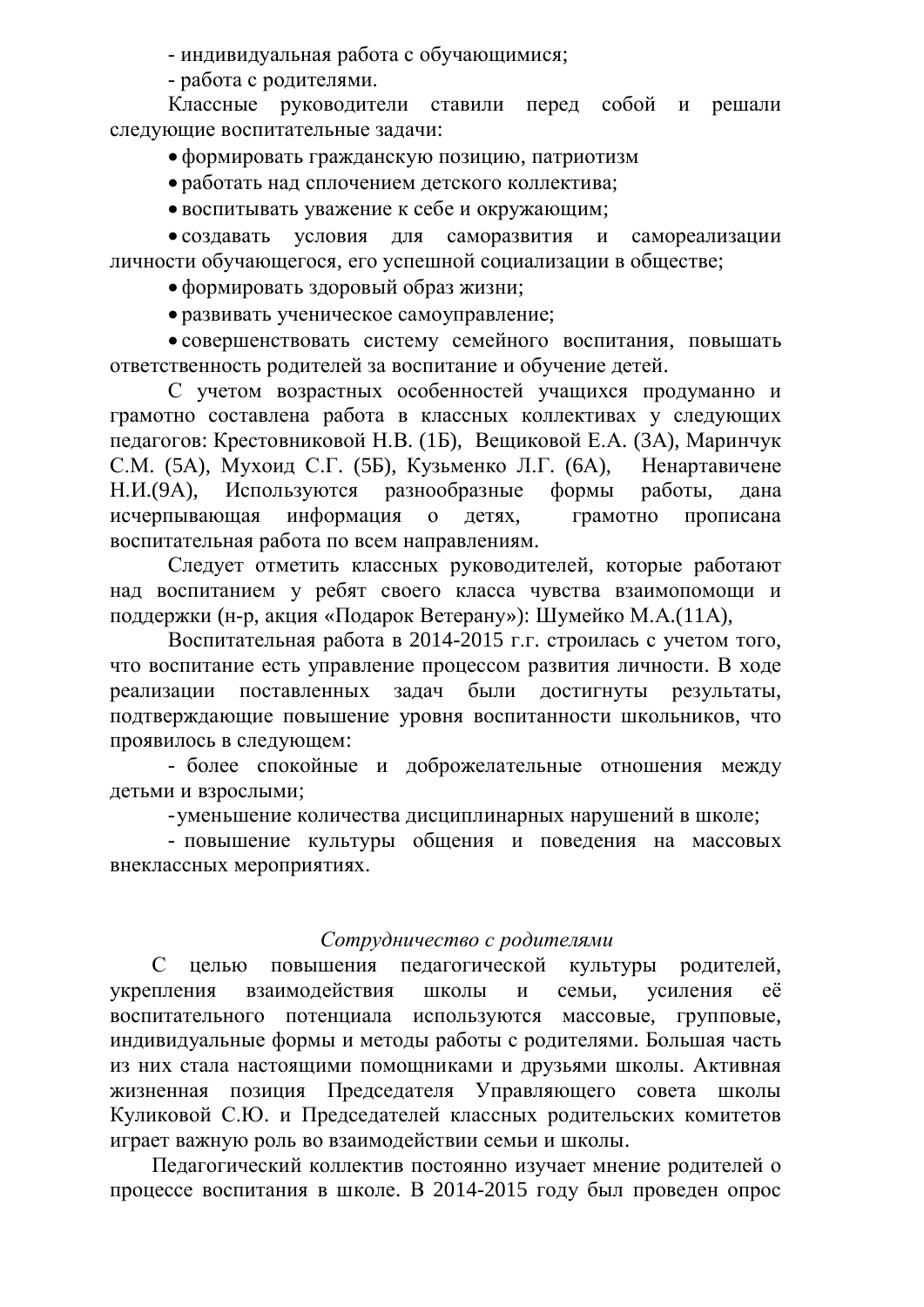родителей в целях определения степени удовлетворенности качеством воспитательного процесса. 86% опрошенных родителей дали положительную оценку работе педагогического коллектива по организации воспитательного процесса. 11% - отметили, что наряду с положительными достижениями есть и недостатки, которые необходимо устранить, 4 % - затруднились дать однозначную оценку.

Родительский комитет как наиболее активная часть родительской обшественности дал свое представление о взаимодействии семьи и школы, и его мнение мы, безусловно, учтем при планировании воспитательной работы в следующем учебном году.

Родители принимают активное участие в подготовке и проведении многих массовых воспитательных мероприятий, участвуют в организации экскурсий с посещением достопримечательных мест Калининградской области, культпоходов в театры, музеи. Благодаря родительской поддержке педагогический коллектив имеет возможность разнообразить и расширить воспитательную деятельность, используя ресурсы не только образовательного учреждения, но и других историко-культурных объектов региона.

6 мая 2015 года состоялось общешкольное родительское собрание, на котором все родители были ознакомлены с Положением о школьной форме, творческие коллективы представили фестивальную программу. В концертную программу было включено выступление команды 7А класса с с творческой программой «Бессмертный полк», специально подготовленной для участия в муниципальном этапе «Президентских состязаний». Концерт получил высокую оценку зрителей.

Исходя из вышесказанного, учитывая потребности обучающихся и их родителей и необходимость развития воспитательной системы школы, в 2015-2016 учебном году необходимо решать следующие воспитательные задачи:

- использовать внутренние незадействованные ресурсы для повышения эффективности деятельности системы дополнительного образования.
- продолжить работу по совершенствованию системы духовно-нравственного воспитания.
- активизировать работу органов классного ученического самоуправления и обеспечить совершенствование взаимолействия классных и общешкольных ОУС.